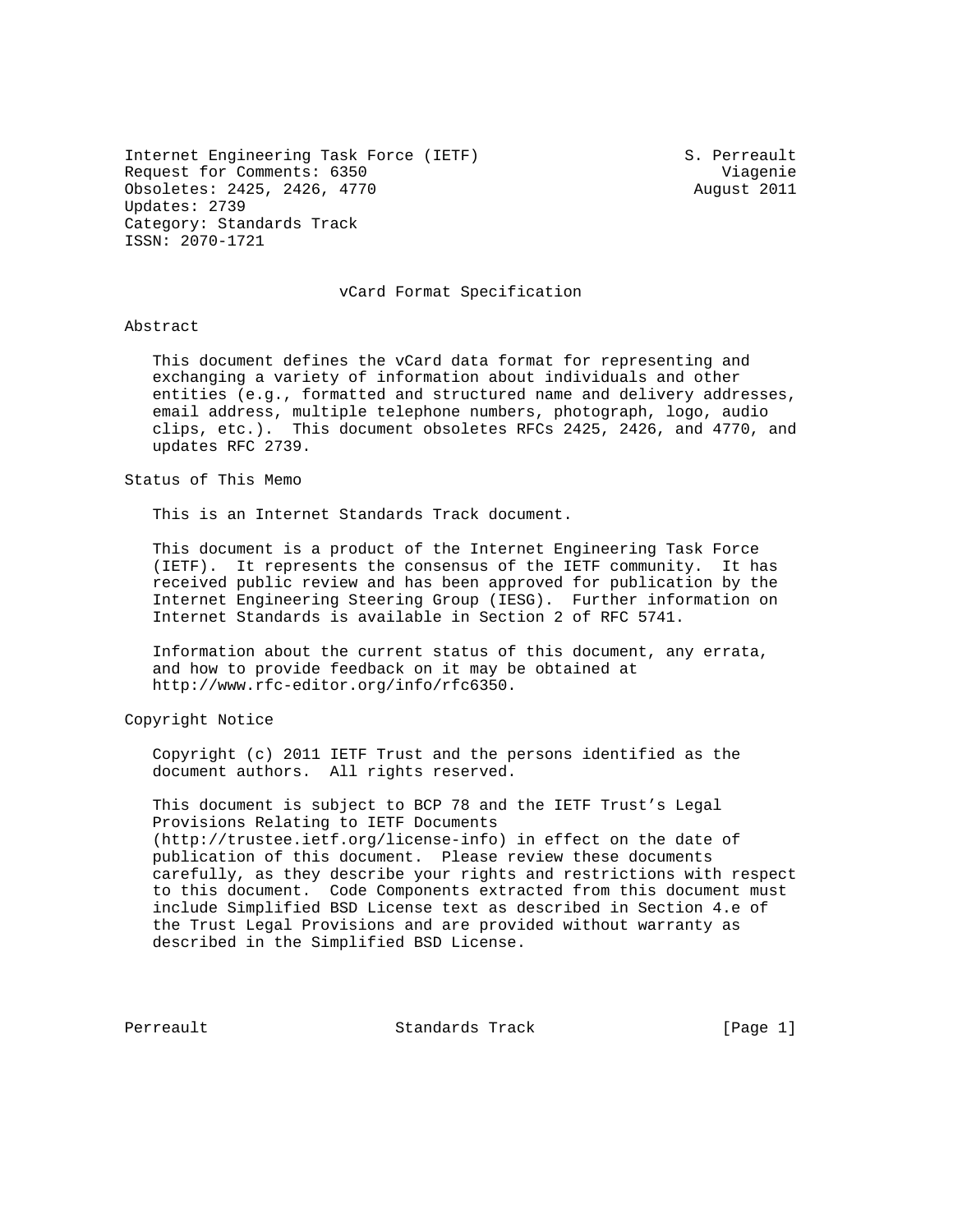This document may contain material from IETF Documents or IETF Contributions published or made publicly available before November 10, 2008. The person(s) controlling the copyright in some of this material may not have granted the IETF Trust the right to allow modifications of such material outside the IETF Standards Process. Without obtaining an adequate license from the person(s) controlling the copyright in such materials, this document may not be modified outside the IETF Standards Process, and derivative works of it may not be created outside the IETF Standards Process, except to format it for publication as an RFC or to translate it into languages other than English.

## Table of Contents

| 1. |                |                                                                                                   | -5             |
|----|----------------|---------------------------------------------------------------------------------------------------|----------------|
| 2. |                | Conventions                                                                                       |                |
|    | $\mathcal{E}$  |                                                                                                   | 5              |
|    | 3.1.           | Charset                                                                                           | 5              |
|    | 3.2.           | Line Delimiting and Folding                                                                       | 5              |
|    | 3.3.           | ABNF Format Definition                                                                            | 6              |
|    | 3.4.           | Property Value Escaping                                                                           | $\overline{9}$ |
|    |                |                                                                                                   | 9              |
|    | 4.1.           |                                                                                                   |                |
|    | 4.2.           | URI                                                                                               |                |
|    |                | 4.3. DATE, TIME, DATE-TIME, DATE-AND-OR-TIME, and TIMESTAMP 12                                    |                |
|    |                |                                                                                                   |                |
|    |                | 4.3.2.                                                                                            |                |
|    |                |                                                                                                   |                |
|    |                | $4.3.4.$ DATE-AND-OR-TIME $\ldots$ $\ldots$ $\ldots$ $\ldots$ $\ldots$ $\ldots$ $\ldots$ $\ldots$ |                |
|    |                | 4, 3, 5,<br>TIMESTAMP                                                                             |                |
|    | 4.4.           | BOOLEAN                                                                                           |                |
|    | 4.5.           |                                                                                                   |                |
|    | 4.6.           |                                                                                                   |                |
|    | 4.7.           |                                                                                                   |                |
|    | 4.8.           |                                                                                                   |                |
|    | 5 <sub>1</sub> |                                                                                                   |                |
|    | 5.1.           |                                                                                                   |                |
|    | 5.2.           |                                                                                                   |                |
|    | 5.3.           |                                                                                                   |                |
|    | 5.4.           |                                                                                                   |                |
|    | 5.5.           | PTD                                                                                               |                |
|    | 5.6.           |                                                                                                   |                |
|    | 5.7.           |                                                                                                   |                |
|    | 5.8.           |                                                                                                   |                |
|    | 5.9.           |                                                                                                   |                |
|    | 5.10. GEO      |                                                                                                   |                |
|    |                |                                                                                                   |                |

Perreault Standards Track [Page 2]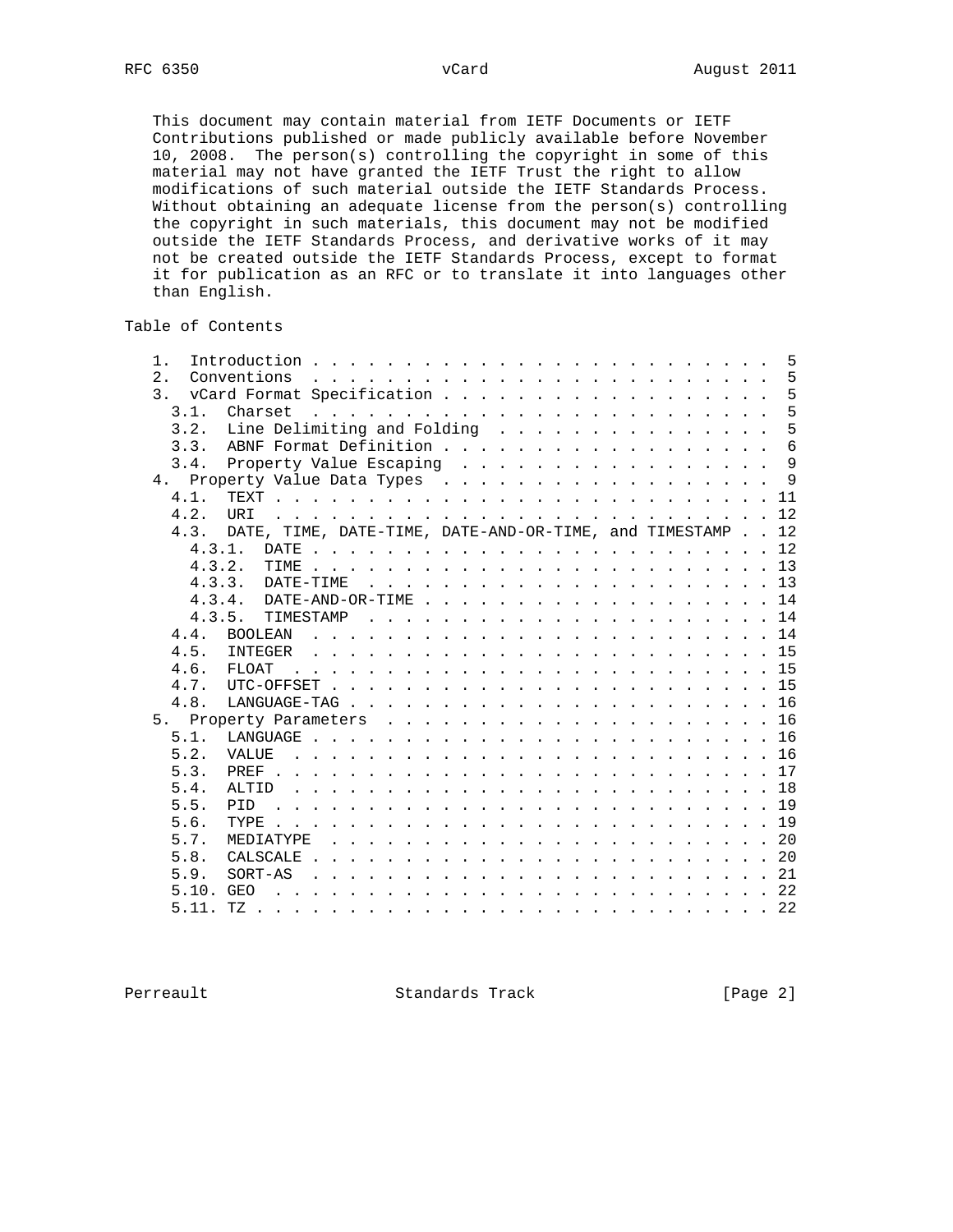| б.     |                                                                                       |
|--------|---------------------------------------------------------------------------------------|
| 6.1.   | General Properties 23                                                                 |
| 6.1.1. |                                                                                       |
| 6.1.2. | <b>END</b>                                                                            |
| 6.1.3. |                                                                                       |
| 6.1.4. |                                                                                       |
| 6.1.5. | 27<br>XML                                                                             |
| 6.2.   | Identification Properties 28                                                          |
| 6.2.1. | $FN$ .                                                                                |
| 6.2.2. | N                                                                                     |
| 6.2.3. |                                                                                       |
|        |                                                                                       |
| 6.2.4. | PHOTO                                                                                 |
| 6.2.5. |                                                                                       |
| 6.2.6. | ANNIVERSARY                                                                           |
| 6.2.7. |                                                                                       |
| 6.3.   | Delivery Addressing Properties<br>32                                                  |
| 6.3.1. | ADR                                                                                   |
| 6.4.   | Communications Properties 34                                                          |
| 6.4.1. | TEL                                                                                   |
| 6.4.2. |                                                                                       |
| 6.4.3. |                                                                                       |
| 6.4.4. |                                                                                       |
| 6.5.   | Geographical Properties 37                                                            |
| 6.5.1. |                                                                                       |
| 6.5.2. | GEO                                                                                   |
| 6.6.   | Organizational Properties 39                                                          |
| 6.6.1. | TITLE                                                                                 |
|        |                                                                                       |
| 6.6.2. |                                                                                       |
| 6.6.3. |                                                                                       |
| 6.6.4. | 0RG                                                                                   |
| 6.6.5. |                                                                                       |
| 6.6.6. | 42<br>RELATED                                                                         |
| 6.7.   | Explanatory Properties 43                                                             |
| 6.7.1. |                                                                                       |
| 6.7.2. |                                                                                       |
| 6.7.3. |                                                                                       |
| 6.7.4. | <b>REV</b><br>$\sim$ $\sim$ $\sim$                                                    |
| 6.7.5. | SOUND                                                                                 |
| 6.7.6. | UID                                                                                   |
| 6.7.7. |                                                                                       |
| 6.7.8. | 47<br>URL                                                                             |
|        | المعامل والمعامل والمناور والقارون والقارون والقارون والقارون والقارون والقارون<br>48 |
| 6.8.   | Security Properties<br>48                                                             |
|        | 48                                                                                    |
| 6.8.1. |                                                                                       |
| 6.9.   | 49                                                                                    |
| 6.9.1. | FBURL                                                                                 |
| 6.9.2. |                                                                                       |
|        |                                                                                       |

Perreault Standards Track [Page 3]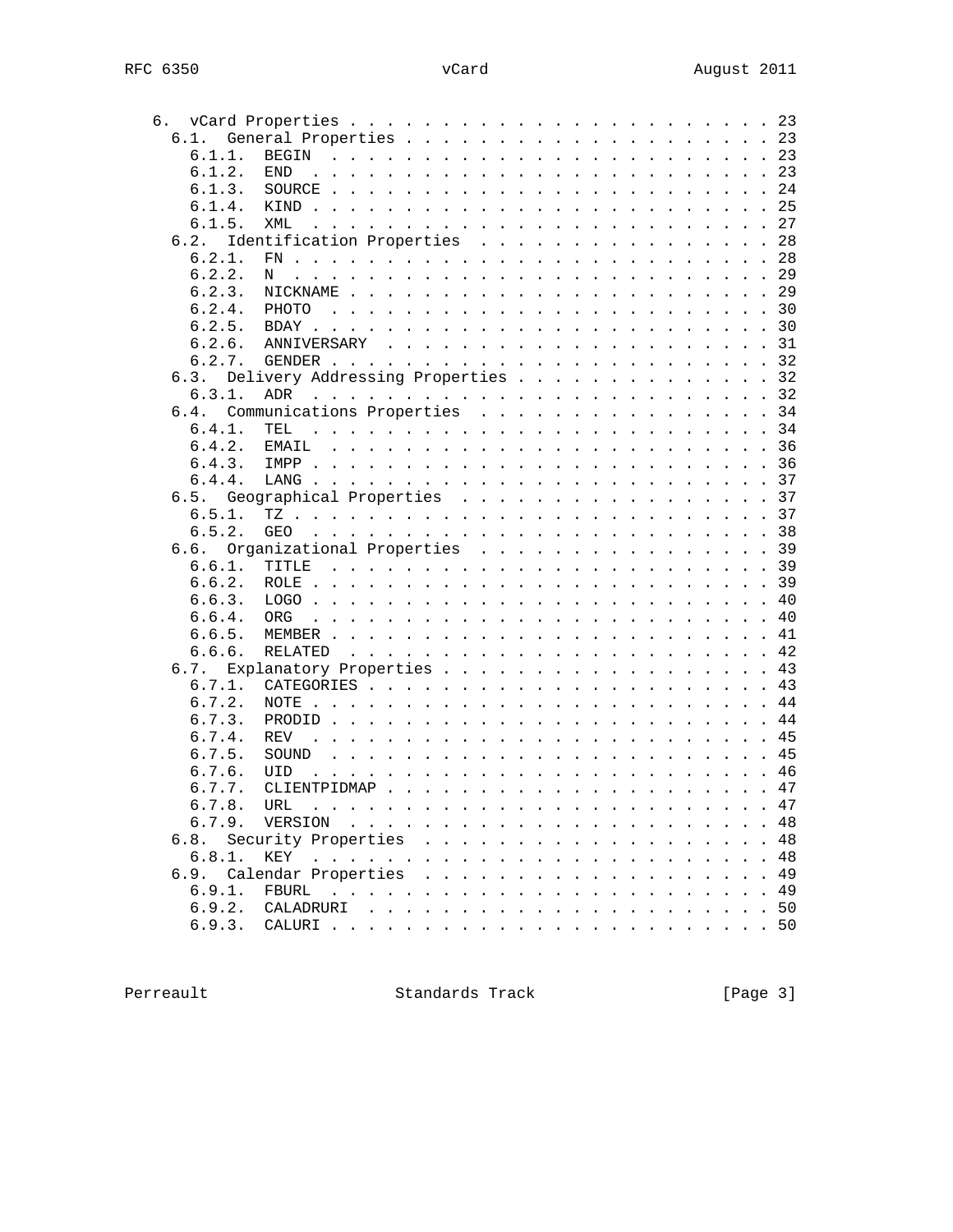| 6.10. Extended Properties and Parameters 51           |  |  |  |  |  |
|-------------------------------------------------------|--|--|--|--|--|
| 7.                                                    |  |  |  |  |  |
| 7.1.                                                  |  |  |  |  |  |
| Matching vCard Instances 51<br>7.1.1.                 |  |  |  |  |  |
| 7.1.2. Matching Property Instances 52                 |  |  |  |  |  |
|                                                       |  |  |  |  |  |
|                                                       |  |  |  |  |  |
|                                                       |  |  |  |  |  |
| 7.2.2. Initial Sharing 53                             |  |  |  |  |  |
| 7.2.3. Adding and Sharing a Property 54               |  |  |  |  |  |
| 7.2.4. Simultaneous Editing 54                        |  |  |  |  |  |
| 7.2.5. Global Context Simplification 56               |  |  |  |  |  |
| Example: Author's vCard 56<br>8.                      |  |  |  |  |  |
| Security Considerations 57<br>9.                      |  |  |  |  |  |
|                                                       |  |  |  |  |  |
| 10.1. Media Type Registration 58                      |  |  |  |  |  |
| 10.2. Registering New vCard Elements 59               |  |  |  |  |  |
| 10.2.1. Registration Procedure 59                     |  |  |  |  |  |
|                                                       |  |  |  |  |  |
| 10.2.3. Registration Template for Properties 61       |  |  |  |  |  |
| 10.2.4. Registration Template for Parameters 61       |  |  |  |  |  |
| 10.2.5. Registration Template for Value Data Types 62 |  |  |  |  |  |
| 10.2.6. Registration Template for Values 62           |  |  |  |  |  |
| 10.3. Initial vCard Elements Registries 63            |  |  |  |  |  |
| 10.3.1. Properties Registry 64                        |  |  |  |  |  |
| 10.3.2. Parameters Registry 65                        |  |  |  |  |  |
| 10.3.3. Value Data Types Registry 65                  |  |  |  |  |  |
| 10.3.4. Values Registries 66                          |  |  |  |  |  |
|                                                       |  |  |  |  |  |
|                                                       |  |  |  |  |  |
| 12.1. Normative References 69                         |  |  |  |  |  |
| 12.2. Informative References 71                       |  |  |  |  |  |
| Differences from RFCs 2425 and 2426 73<br>Appendix A. |  |  |  |  |  |
|                                                       |  |  |  |  |  |
|                                                       |  |  |  |  |  |
| A.3. New Properties and Parameters 73                 |  |  |  |  |  |

Perreault Standards Track [Page 4]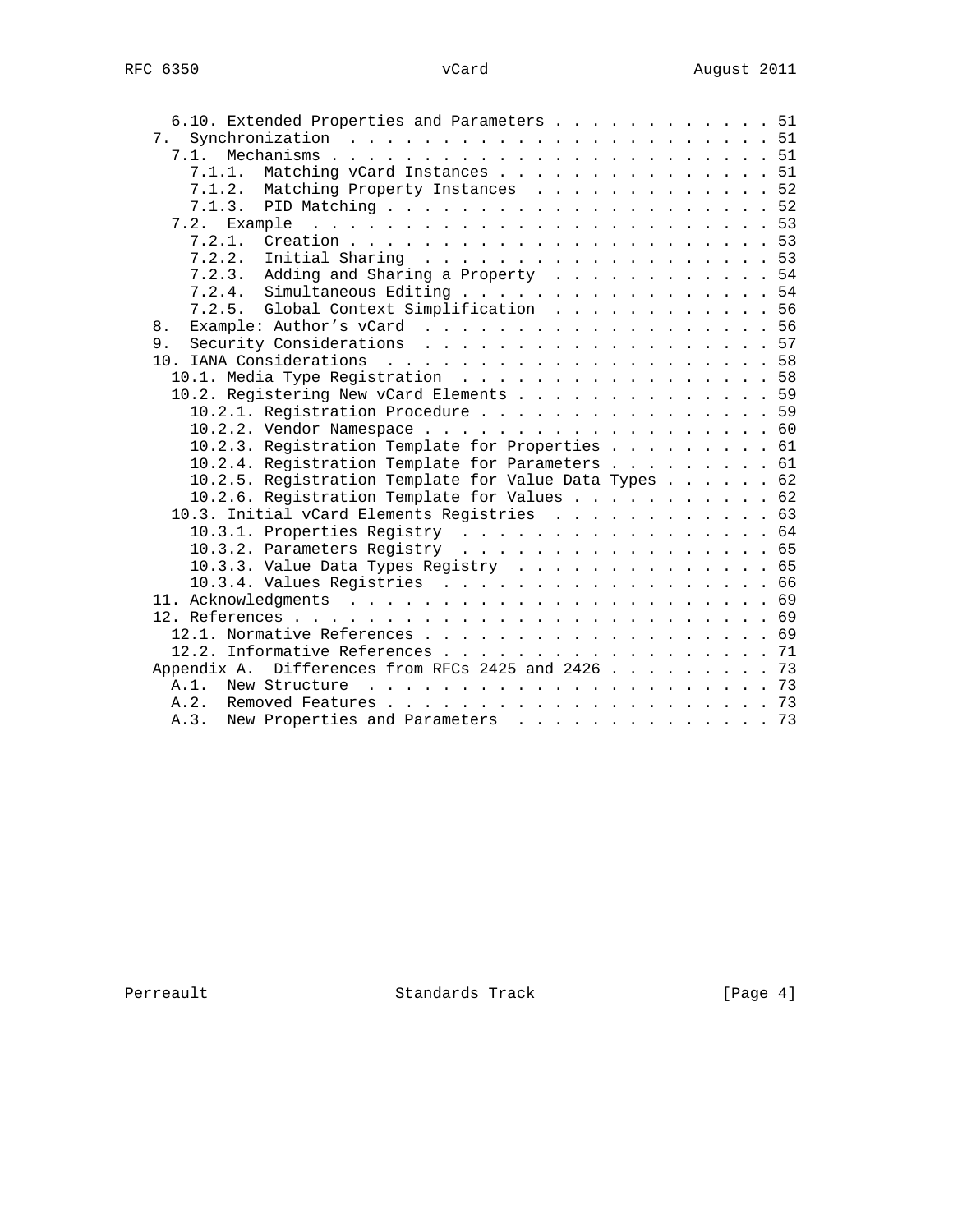1. Introduction

 Electronic address books have become ubiquitous. Their increased presence on portable, connected devices as well as the diversity of platforms that exchange contact data call for a standard. This memo defines the vCard format, which allows the capture and exchange of information normally stored within an address book or directory application.

 A high-level overview of the differences from RFCs 2425 and 2426 can be found in Appendix A.

2. Conventions

 The key words "MUST", "MUST NOT", "REQUIRED", "SHALL", "SHALL NOT", "SHOULD", "SHOULD NOT", "RECOMMENDED", "NOT RECOMMENDED", "MAY", and "OPTIONAL" in this document are to be interpreted as described in [RFC2119].

3. vCard Format Specification

 The text/vcard MIME content type (hereafter known as "vCard"; see Section 10.1) contains contact information, typically pertaining to a single contact or group of contacts. The content consists of one or more lines in the format given below.

3.1. Charset

 The charset (see [RFC3536] for internationalization terminology) for vCard is UTF-8 as defined in [RFC3629]. There is no way to override this. It is invalid to specify a value other than "UTF-8" in the "charset" MIME parameter (see Section 10.1).

3.2. Line Delimiting and Folding

 Individual lines within vCard are delimited by the [RFC5322] line break, which is a CRLF sequence (U+000D followed by U+000A). Long logical lines of text can be split into a multiple-physical-line representation using the following folding technique. Content lines SHOULD be folded to a maximum width of 75 octets, excluding the line break. Multi-octet characters MUST remain contiguous. The rationale for this folding process can be found in [RFC5322], Section 2.1.1.

 A logical line MAY be continued on the next physical line anywhere between two characters by inserting a CRLF immediately followed by a single white space character (space (U+0020) or horizontal tab (U+0009)). The folded line MUST contain at least one character. Any sequence of CRLF followed immediately by a single white space

Perreault Standards Track [Page 5]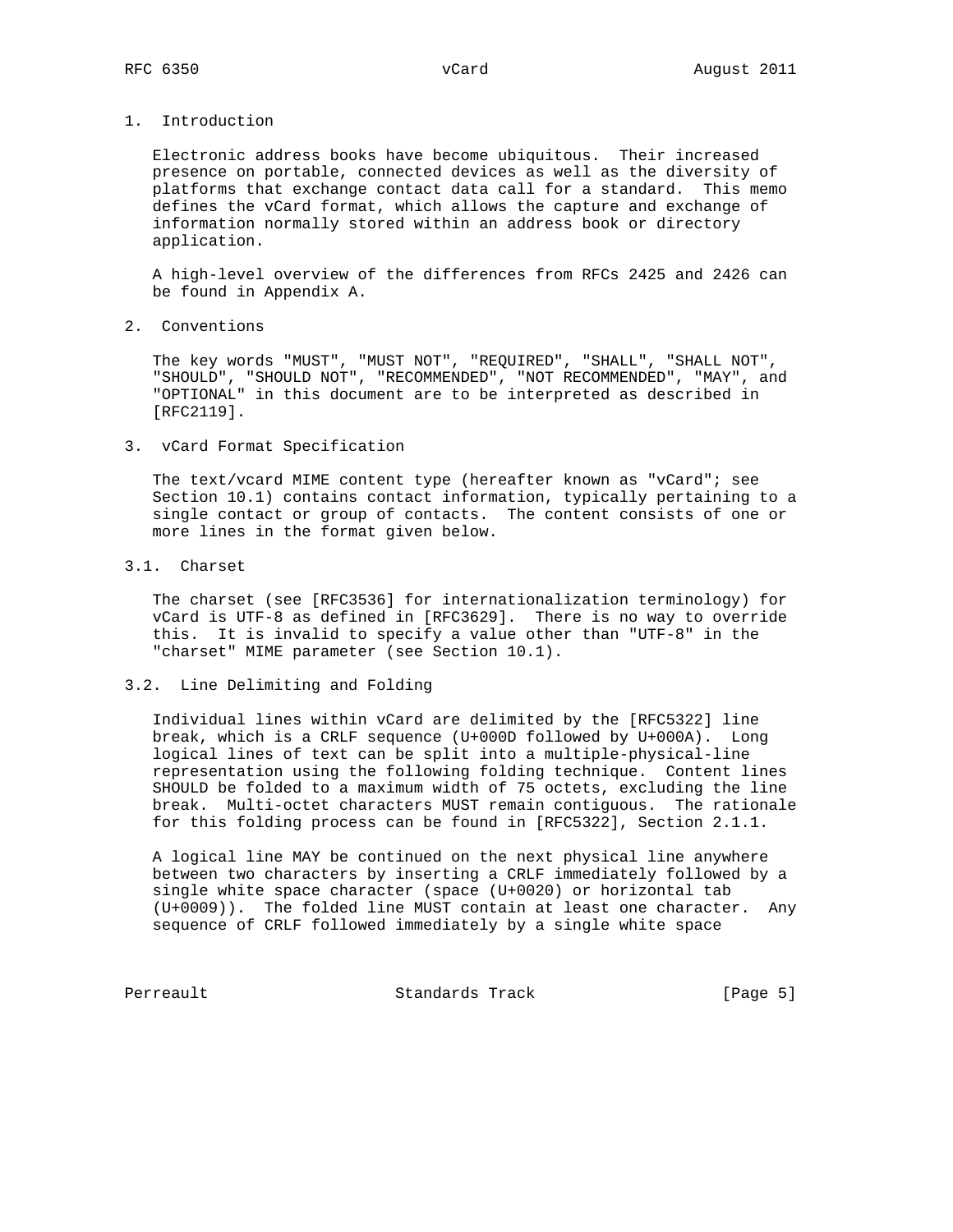character is ignored (removed) when processing the content type. For example, the line:

NOTE:This is a long description that exists on a long line.

can be represented as:

 NOTE:This is a long description that exists on a long line.

It could also be represented as:

 NOTE:This is a long descrip tion that exists o n a long line.

 The process of moving from this folded multiple-line representation of a property definition to its single-line representation is called unfolding. Unfolding is accomplished by regarding CRLF immediately followed by a white space character (namely, HTAB (U+0009) or SPACE (U+0020)) as equivalent to no characters at all (i.e., the CRLF and single white space character are removed).

 Note: It is possible for very simple implementations to generate improperly folded lines in the middle of a UTF-8 multi-octet sequence. For this reason, implementations SHOULD unfold lines in such a way as to properly restore the original sequence.

 Note: Unfolding is done differently than in [RFC5322]. Unfolding in [RFC5322] only removes the CRLF, not the space following it.

 Folding is done after any content encoding of a type value. Unfolding is done before any decoding of a type value in a content line.

3.3. ABNF Format Definition

 The following ABNF uses the notation of [RFC5234], which also defines CRLF, WSP, DQUOTE, VCHAR, ALPHA, and DIGIT.

vcard-entity = 1\*vcard

 vcard = "BEGIN:VCARD" CRLF "VERSION:4.0" CRLF 1\*contentline "END:VCARD" CRLF

- ; A vCard object MUST include the VERSION and FN properties.
- ; VERSION MUST come immediately after BEGIN:VCARD.

Perreault **Standards Track** [Page 6]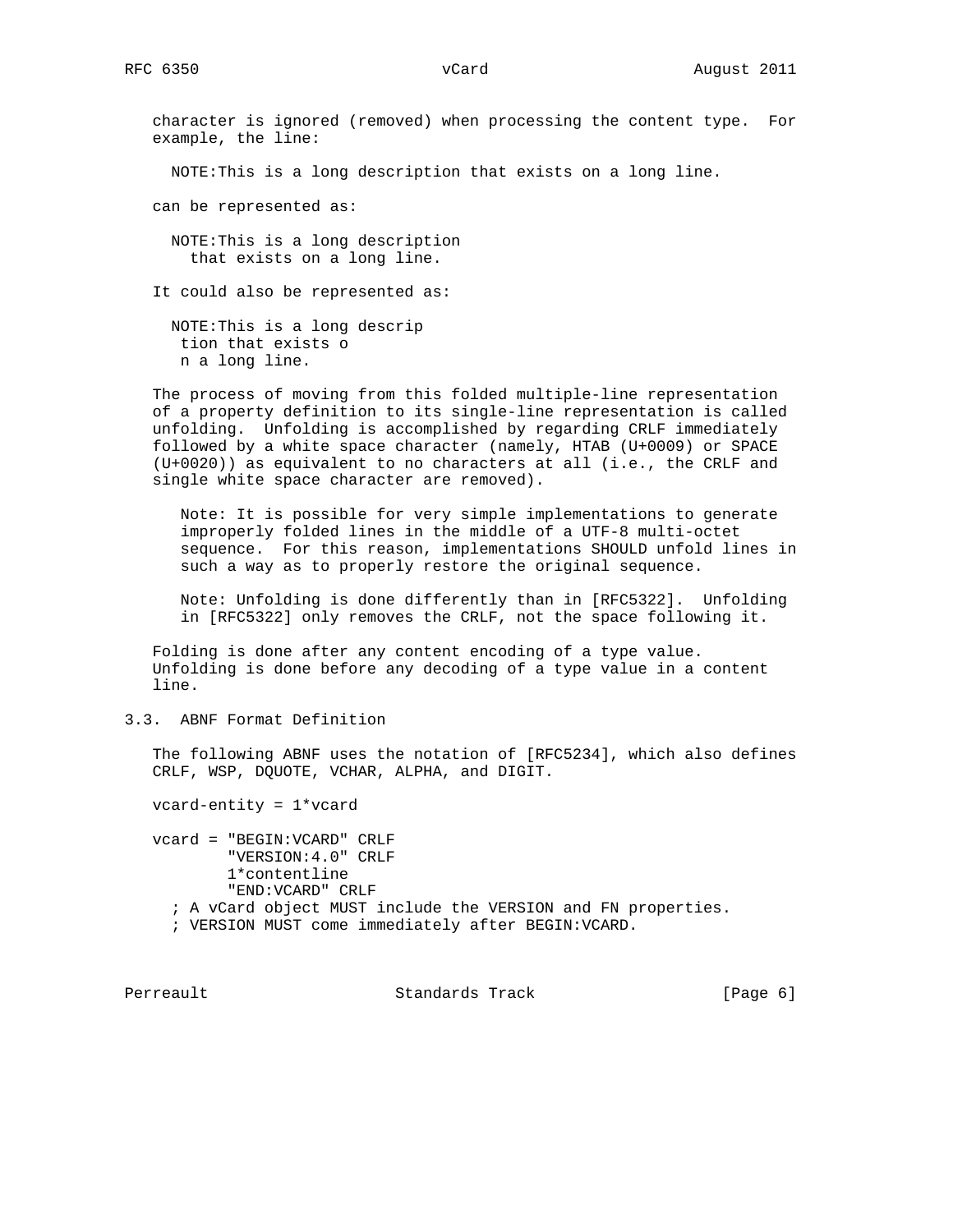```
 contentline = [group "."] name *(";" param) ":" value CRLF
   ; When parsing a content line, folded lines must first
   ; be unfolded according to the unfolding procedure
   ; described in Section 3.2.
   ; When generating a content line, lines longer than 75
   ; characters SHOULD be folded according to the folding
   ; procedure described in Section 3.2.
group = 1*(ALPHA / DIGIT / "--")name = "SOURCE" / "KIND" / "FN" / "N" / "NICKNAME"
       / "PHOTO" / "BDAY" / "ANNIVERSARY" / "GENDER" / "ADR" / "TEL"
       / "EMAIL" / "IMPP" / "LANG" / "TZ" / "GEO" / "TITLE" / "ROLE"
       / "LOGO" / "ORG" / "MEMBER" / "RELATED" / "CATEGORIES"
       / "NOTE" / "PRODID" / "REV" / "SOUND" / "UID" / "CLIENTPIDMAP"
       / "URL" / "KEY" / "FBURL" / "CALADRURI" / "CALURI" / "XML"
       / iana-token / x-name
   ; Parsing of the param and value is based on the "name" as
   ; defined in ABNF sections below.
   ; Group and name are case-insensitive.
iana-token = 1*(ALPHA / DIGIT / "--") ; identifier registered with IANA
x-name = "x-" 1*(ALPHA / DIGIT / "--") ; Names that begin with "x-" or "X-" are
   ; reserved for experimental use, not intended for released
   ; products, or for use in bilateral agreements.
 param = language-param / value-param / pref-param / pid-param
       / type-param / geo-parameter / tz-parameter / sort-as-param
       / calscale-param / any-param
   ; Allowed parameters depend on property name.
 param-value = *SAFE-CHAR / DQUOTE *QSAFE-CHAR DQUOTE
 any-param = (iana-token / x-name) "=" param-value *("," param-value)
 NON-ASCII = UTF8-2 / UTF8-3 / UTF8-4
  ; UTF8-{2,3,4} are defined in [RFC3629]
 QSAFE-CHAR = WSP / "!" / %x23-7E / NON-ASCII
   ; Any character except CTLs, DQUOTE
 SAFE-CHAR = WSP / "!" / %x23-39 / %x3C-7E / NON-ASCII
   ; Any character except CTLs, DQUOTE, ";", ":"
 VALUE-CHAR = WSP / VCHAR / NON-ASCII
   ; Any textual character
```
Perreault Standards Track [Page 7]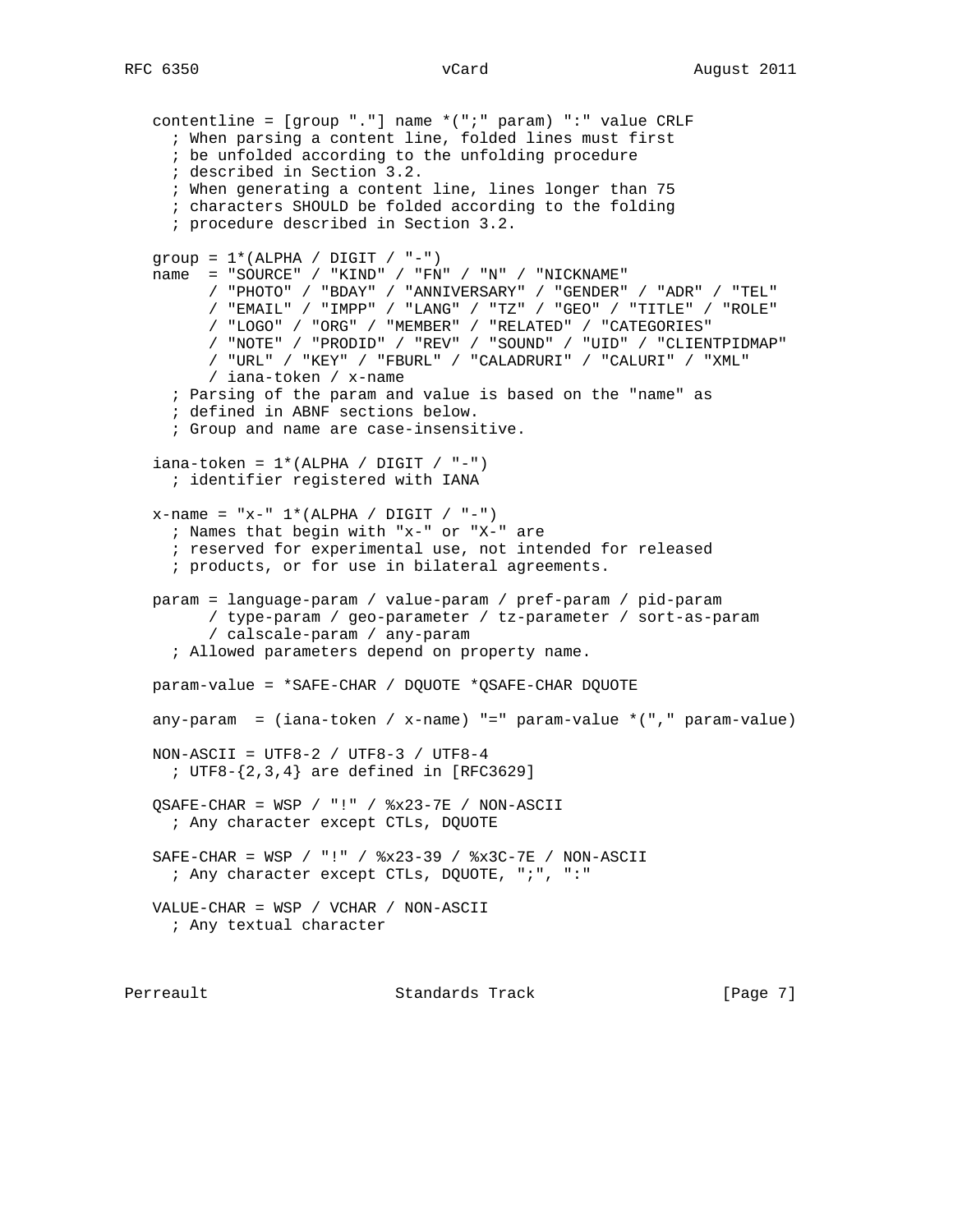A line that begins with a white space character is a continuation of the previous line, as described in Section 3.2. The white space character and immediately preceeding CRLF should be discarded when reconstructing the original line. Note that this line-folding convention differs from that found in [RFC5322], in that the sequence <CRLF><WSP> found anywhere in the content indicates a continued line and should be removed.

 Property names and parameter names are case-insensitive (e.g., the property name "fn" is the same as "FN" and "Fn"). Parameter values MAY be case-sensitive or case-insensitive, depending on their definition. Parameter values that are not explicitly defined as being case-sensitive are case-insensitive. Based on experience with vCard 3 interoperability, it is RECOMMENDED that property and parameter names be upper-case on output.

 The group construct is used to group related properties together. The group name is a syntactic convention used to indicate that all property names prefaced with the same group name SHOULD be grouped together when displayed by an application. It has no other significance. Implementations that do not understand or support grouping MAY simply strip off any text before a "." to the left of the type name and present the types and values as normal.

 Property cardinalities are indicated using the following notation, which is based on ABNF (see [RFC5234], Section 3.6):

| Cardinality   Meaning |                                                                                                     |
|-----------------------|-----------------------------------------------------------------------------------------------------|
| $*1$                  | Exactly one instance per vCard MUST be present.<br>Exactly one instance per vCard MAY be present.   |
| $1*$                  | One or more instances per vCard MUST be present.<br>One or more instances per vCard MAY be present. |

 Properties defined in a vCard instance may have multiple values depending on the property cardinality. The general rule for encoding multi-valued properties is to simply create a new content line for each value (including the property name). However, it should be noted that some value types support encoding multiple values in a single content line by separating the values with a comma ",". This approach has been taken for several of the content types defined below (date, time, integer, float).

Perreault Standards Track [Page 8]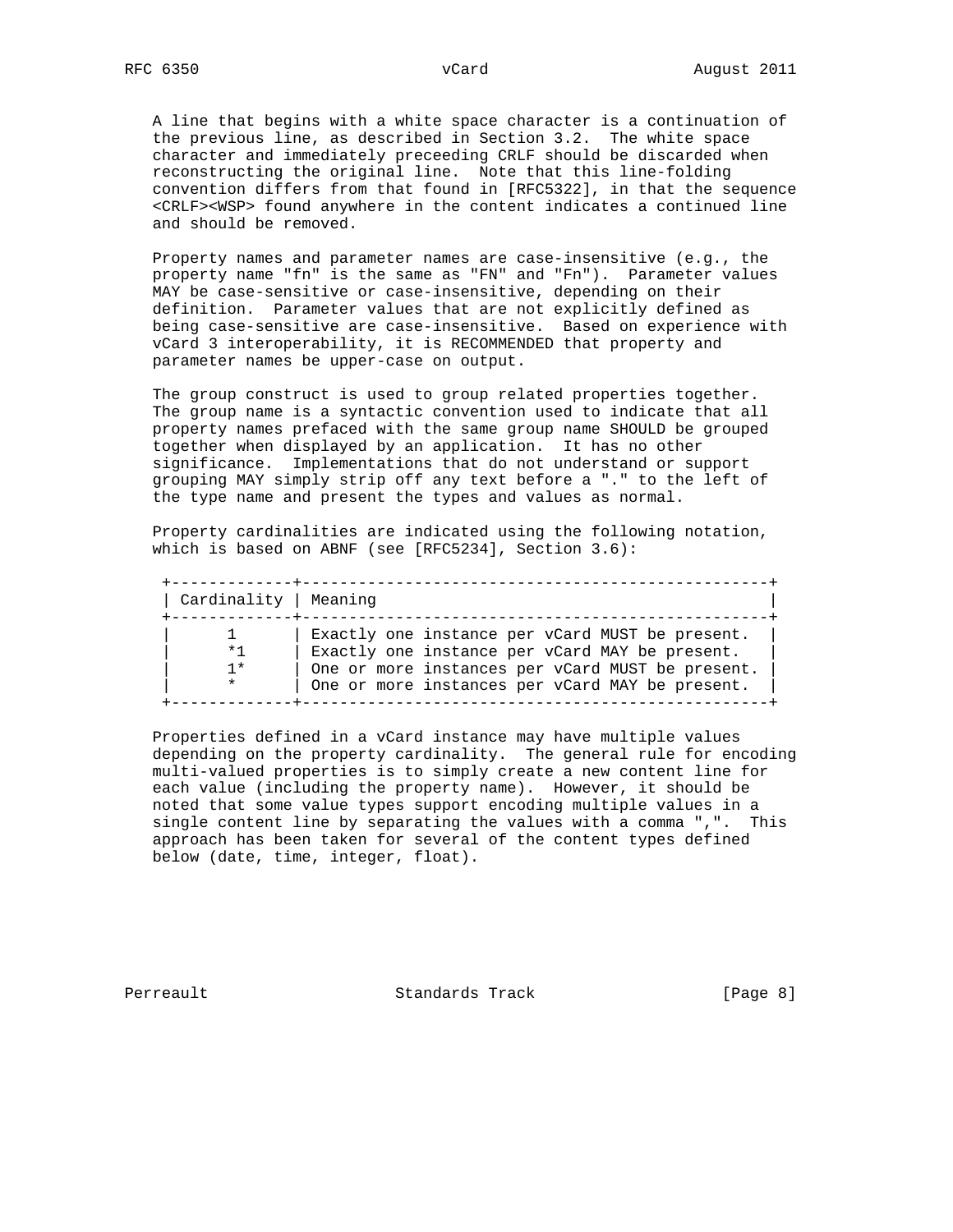## 3.4. Property Value Escaping

 Some properties may contain one or more values delimited by a COMMA character (U+002C). Therefore, a COMMA character in a value MUST be escaped with a BACKSLASH character (U+005C), even for properties that don't allow multiple instances (for consistency).

 Some properties (e.g., N and ADR) comprise multiple fields delimited by a SEMICOLON character (U+003B). Therefore, a SEMICOLON in a field of such a "compound" property MUST be escaped with a BACKSLASH character. SEMICOLON characters in non-compound properties MAY be escaped. On input, an escaped SEMICOLON character is never a field separator. An unescaped SEMICOLON character may be a field separator, depending on the property in which it appears.

 Furthermore, some fields of compound properties may contain a list of values delimited by a COMMA character. Therefore, a COMMA character in one of a field's values MUST be escaped with a BACKSLASH character, even for fields that don't allow multiple values (for consistency). Compound properties allowing multiple instances MUST NOT be encoded in a single content line.

 Finally, BACKSLASH characters in values MUST be escaped with a BACKSLASH character. NEWLINE (U+000A) characters in values MUST be encoded by two characters: a BACKSLASH followed by either an 'n' (U+006E) or an 'N' (U+004E).

In all other cases, escaping MUST NOT be used.

4. Property Value Data Types

Standard value types are defined below.

| $value = text$ |                                                                   |
|----------------|-------------------------------------------------------------------|
|                | / text-list                                                       |
|                | / date-list                                                       |
|                | / time-list                                                       |
|                | / date-time-list                                                  |
|                | / date-and-or-time-list                                           |
|                | / timestamp-list                                                  |
|                | / boolean                                                         |
|                | / integer-list                                                    |
|                | / float-list                                                      |
|                | ; from Section 3 of [RFC3986]<br>/ URI                            |
|                | / utc-offset                                                      |
|                | / Language-Tag                                                    |
|                | / iana-valuespec                                                  |
|                | ; Actual value type depends on property name and VALUE parameter. |
|                |                                                                   |

Perreault Standards Track [Page 9]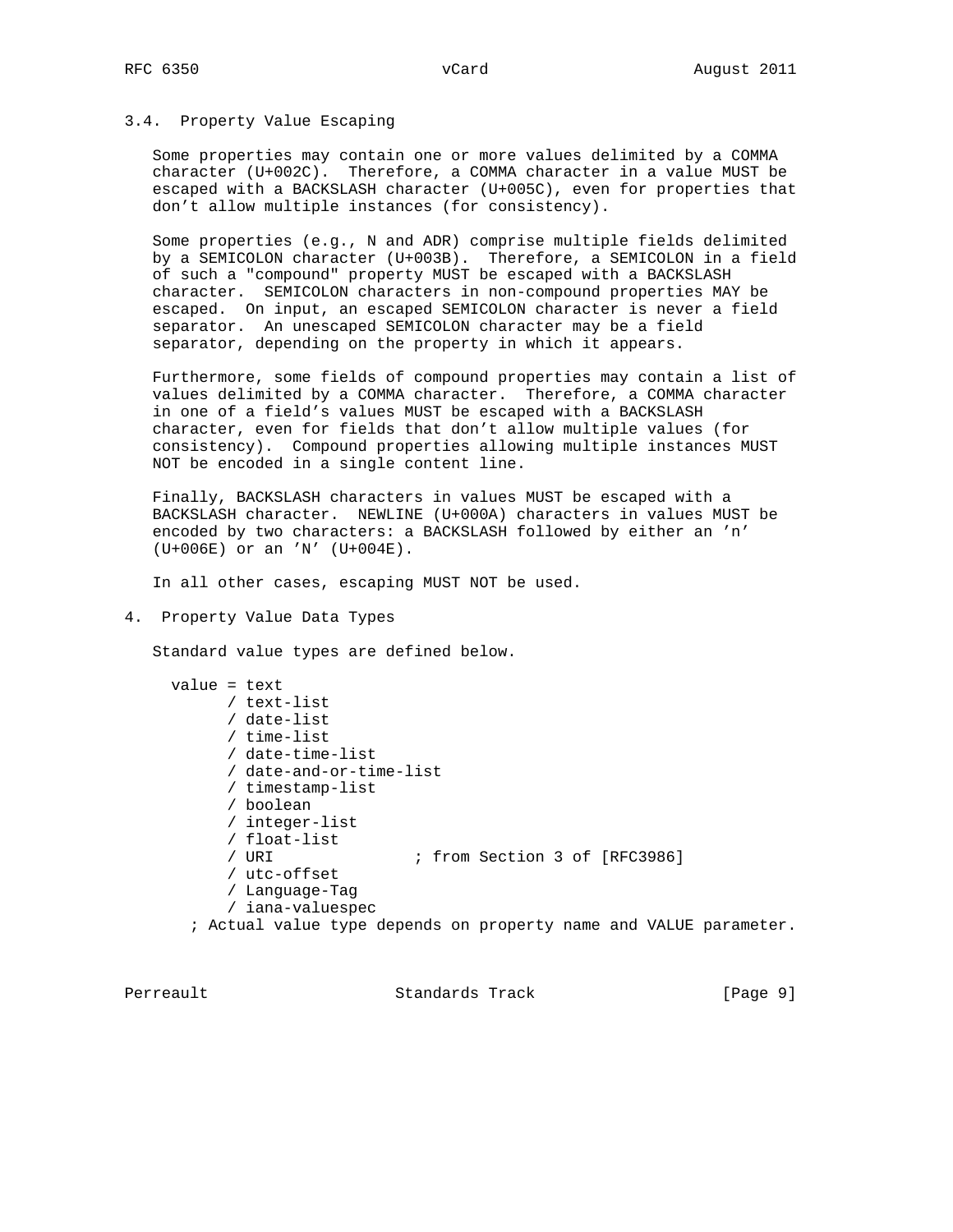```
 text = *TEXT-CHAR
   TEXT-CHAR = "\\" / "\," / "\n" / WSP / NON-ASCII
            / %x21-2B / %x2D-5B / %x5D-7E
       ; Backslashes, commas, and newlines must be encoded.
   component = "\\" / "\," / "\;" / "\n" / WSP / NON-ASCII
      / %x21-2B / %x2D-3A / %x3C-5B / %x5D-7E
    list-component = component *("," component)
text{-} list = text *("," text)date-list = date *(", " data)time-list = time *(", "time)
 date-time-list = date-time *("," date-time)
    date-and-or-time-list = date-and-or-time *("," date-and-or-time)
 timestamp-list = timestamp *("," timestamp)
integer-list = integer *("," integer)
float-list = float = float *("," float)
    boolean = "TRUE" / "FALSE"
    integer = [sign] 1*DIGIT
    float = [sign] 1*DIGIT ["." 1*DIGIT]
   sign = "+" / "-" year = 4DIGIT ; 0000-9999
month = 2DIGIT ; 01-12 day = 2DIGIT ; 01-28/29/30/31 depending on month and leap year
hour = 2DIGIT ; 00-23
minute = 2DIGIT ; 00-59
    second = 2DIGIT ; 00-58/59/60 depending on leap second
    zone = utc-designator / utc-offset
    utc-designator = %x5A ; uppercase "Z"
   date = year [month day]
               / year "-" month
 / "--" month [day]
 / "--" "-" day
 date-noreduc = year month day
 / "--" month day
 / "--" "-" day
    date-complete = year month day
    time = hour [minute [second]] [zone]
 / "-" minute [second] [zone]
 / "-" "-" second [zone]
    time-notrunc = hour [minute [second]] [zone]
    time-complete = hour minute second [zone]
```
Perreault Standards Track [Page 10]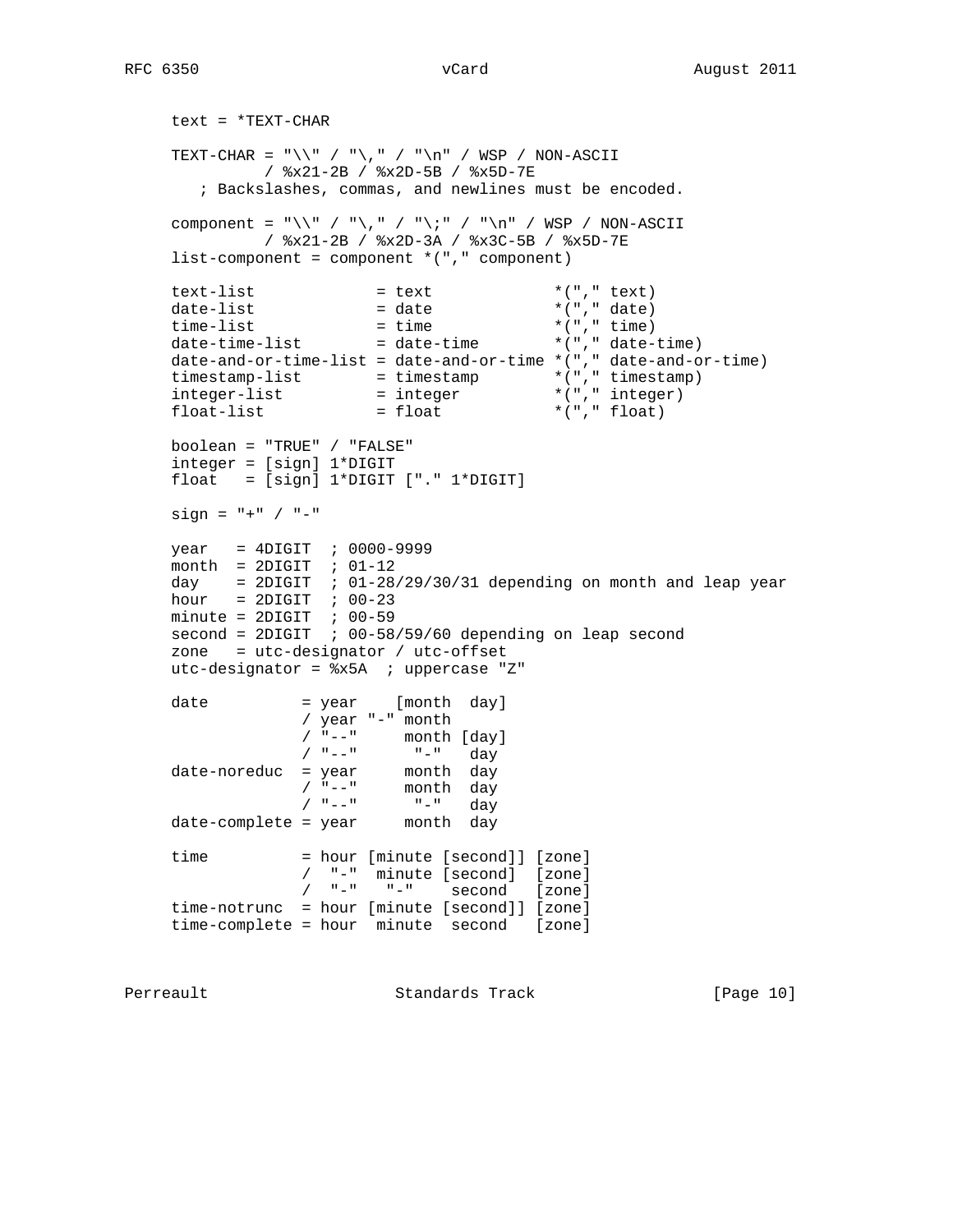time-designator =  $8x54$  ; uppercase "T" date-time = date-noreduc time-designator time-notrunc timestamp = date-complete time-designator time-complete date-and-or-time = date-time / date / time-designator time utc-offset = sign hour [minute] Language-Tag = <Language-Tag, defined in [RFC5646], Section 2.1>

 iana-valuespec = <value-spec, see Section 12> ; a publicly defined valuetype format, registered ; with IANA, as defined in Section 12 of this ; document.

## 4.1. TEXT

 "text": The "text" value type should be used to identify values that contain human-readable text. As for the language, it is controlled by the LANGUAGE property parameter defined in Section 5.1.

Examples for "text":

 this is a text value this is one value,this is another this is a single value\, with a comma encoded

 A formatted text line break in a text value type MUST be represented as the character sequence backslash (U+005C) followed by a Latin small letter n (U+006E) or a Latin capital letter N (U+004E), that is, " $\n \nu$ " or " $\N$ ".

For example, a multiple line NOTE value of:

 Mythical Manager Hyjinx Software Division BabsCo, Inc.

could be represented as:

 NOTE:Mythical Manager\nHyjinx Software Division\n BabsCo\, Inc.\n

 demonstrating the \n literal formatted line break technique, the CRLF-followed-by-space line folding technique, and the backslash escape technique.

Perreault Standards Track [Page 11]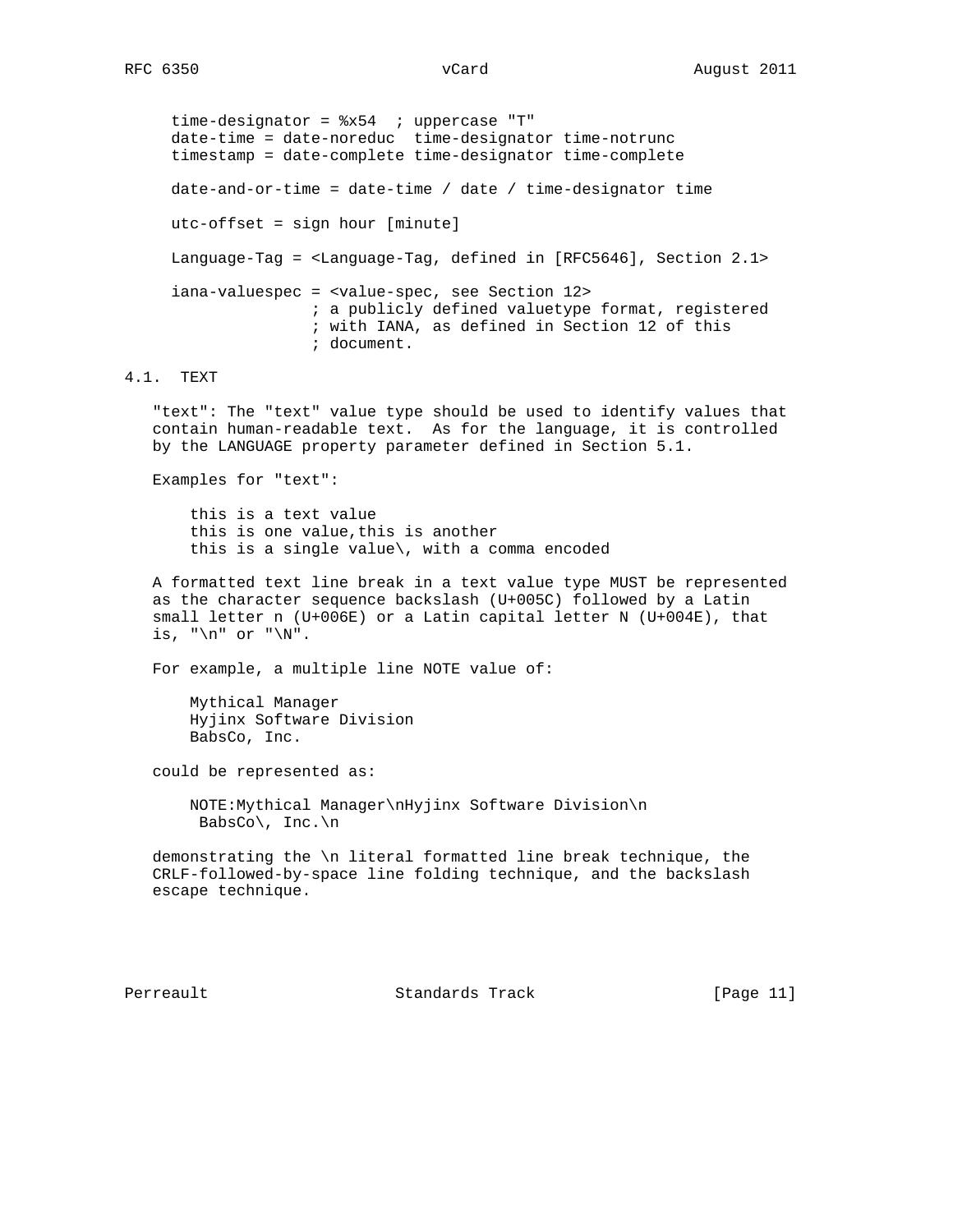4.2. URI

 "uri": The "uri" value type should be used to identify values that are referenced by a Uniform Resource Identifier (URI) instead of encoded in-line. These value references might be used if the value is too large, or otherwise undesirable to include directly. The format for the URI is as defined in Section 3 of [RFC3986]. Note that the value of a property of type "uri" is what the URI points to, not the URI itself.

Examples for "uri":

 http://www.example.com/my/picture.jpg ldap://ldap.example.com/cn=babs%20jensen

4.3. DATE, TIME, DATE-TIME, DATE-AND-OR-TIME, and TIMESTAMP

 "date", "time", "date-time", "date-and-or-time", and "timestamp": Each of these value types is based on the definitions in [ISO.8601.2004]. Multiple such values can be specified using the comma-separated notation.

Only the basic format is supported.

4.3.1. DATE

A calendar date as specified in [ISO.8601.2004], Section 4.1.2.

 Reduced accuracy, as specified in [ISO.8601.2004], Sections 4.1.2.3 a) and b), but not c), is permitted.

 Expanded representation, as specified in [ISO.8601.2004], Section 4.1.4, is forbidden.

 Truncated representation, as specified in [ISO.8601.2000], Sections 5.2.1.3 d), e), and f), is permitted.

Examples for "date":

 19850412 1985-04 1985 --0412  $---12$ 

Perreault Standards Track [Page 12]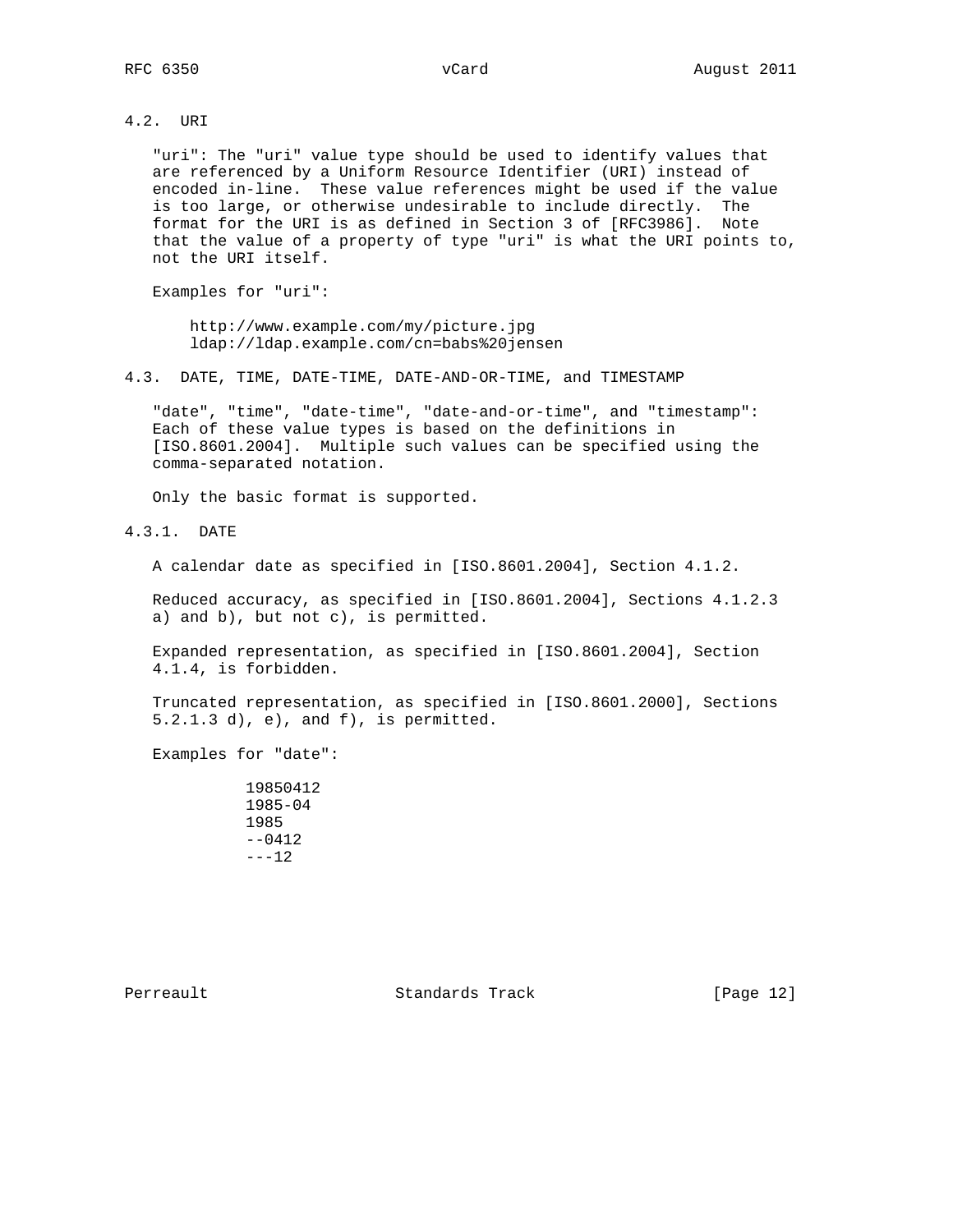Note the use of YYYY-MM in the second example above. YYYYMM is disallowed to prevent confusion with YYMMDD. Note also that YYYY-MM-DD is disallowed since we are using the basic format instead of the extended format.

# 4.3.2. TIME

A time of day as specified in [ISO.8601.2004], Section 4.2.

 Reduced accuracy, as specified in [ISO.8601.2004], Section 4.2.2.3, is permitted.

 Representation with decimal fraction, as specified in [ISO.8601.2004], Section 4.2.2.4, is forbidden.

 The midnight hour is always represented by 00, never 24 (see [ISO.8601.2004], Section 4.2.3).

 Truncated representation, as specified in [ISO.8601.2000], Sections 5.3.1.4 a), b), and c), is permitted.

Examples for "time":

 102200 1022 10 -2200  $--00$  102200Z 102200-0800

4.3.3. DATE-TIME

 A date and time of day combination as specified in [ISO.8601.2004], Section 4.3.

 Truncation of the date part, as specified in [ISO.8601.2000], Section 5.4.2 c), is permitted.

Examples for "date-time":

 19961022T140000 --1022T1400  $---22T14$ 

Perreault Standards Track [Page 13]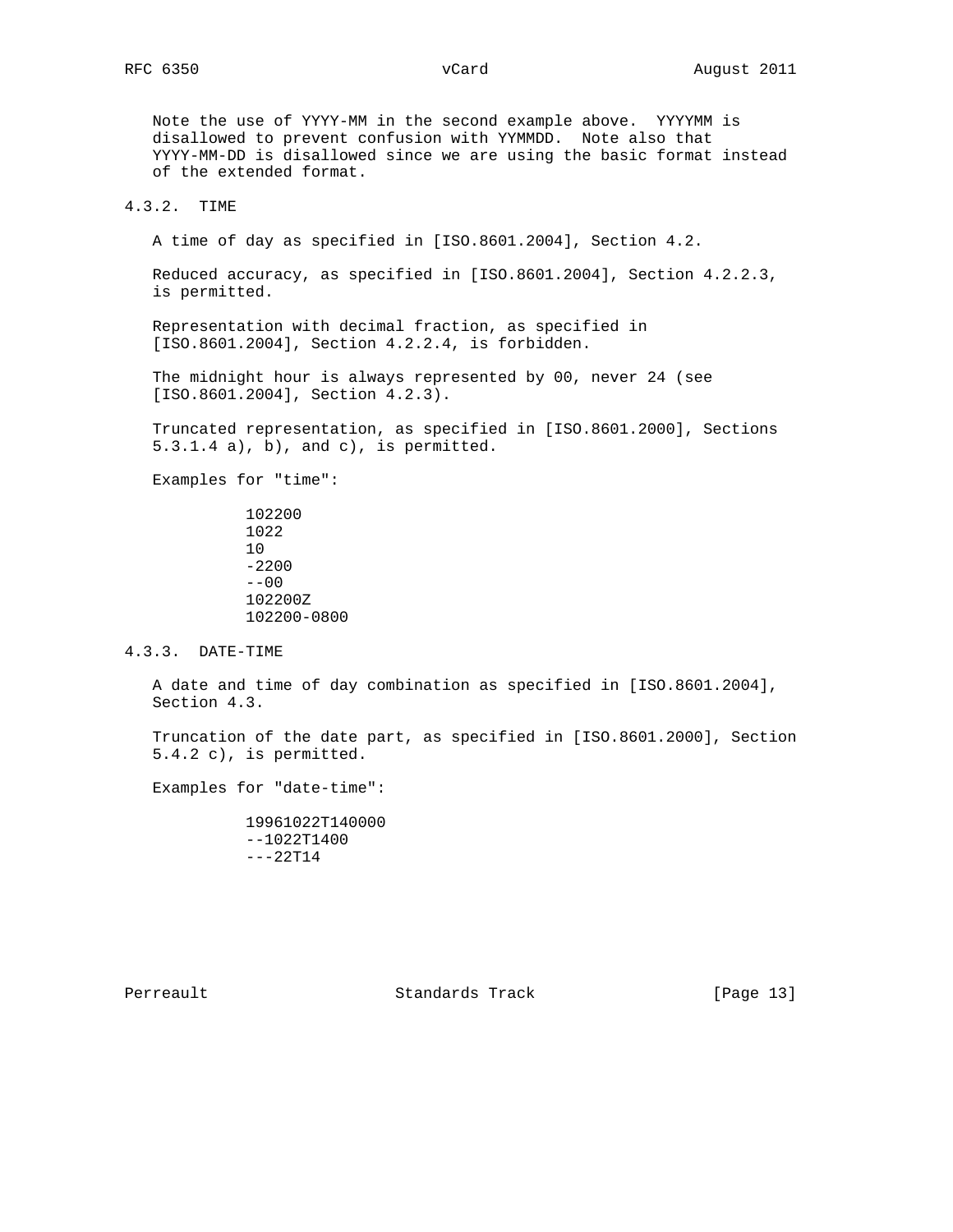## 4.3.4. DATE-AND-OR-TIME

 Either a DATE-TIME, a DATE, or a TIME value. To allow unambiguous interpretation, a stand-alone TIME value is always preceded by a "T".

Examples for "date-and-or-time":

 19961022T140000 --1022T1400  $---22T14$  19850412 1985-04 1985 --0412  $---12$  T102200 T1022 T10 T-2200  $T - -00$  T102200Z T102200-0800

## 4.3.5. TIMESTAMP

 A complete date and time of day combination as specified in [ISO.8601.2004], Section 4.3.2.

Examples for "timestamp":

 19961022T140000 19961022T140000Z 19961022T140000-05 19961022T140000-0500

## 4.4. BOOLEAN

 "boolean": The "boolean" value type is used to express boolean values. These values are case-insensitive.

Examples:

 TRUE false True

Perreault Standards Track [Page 14]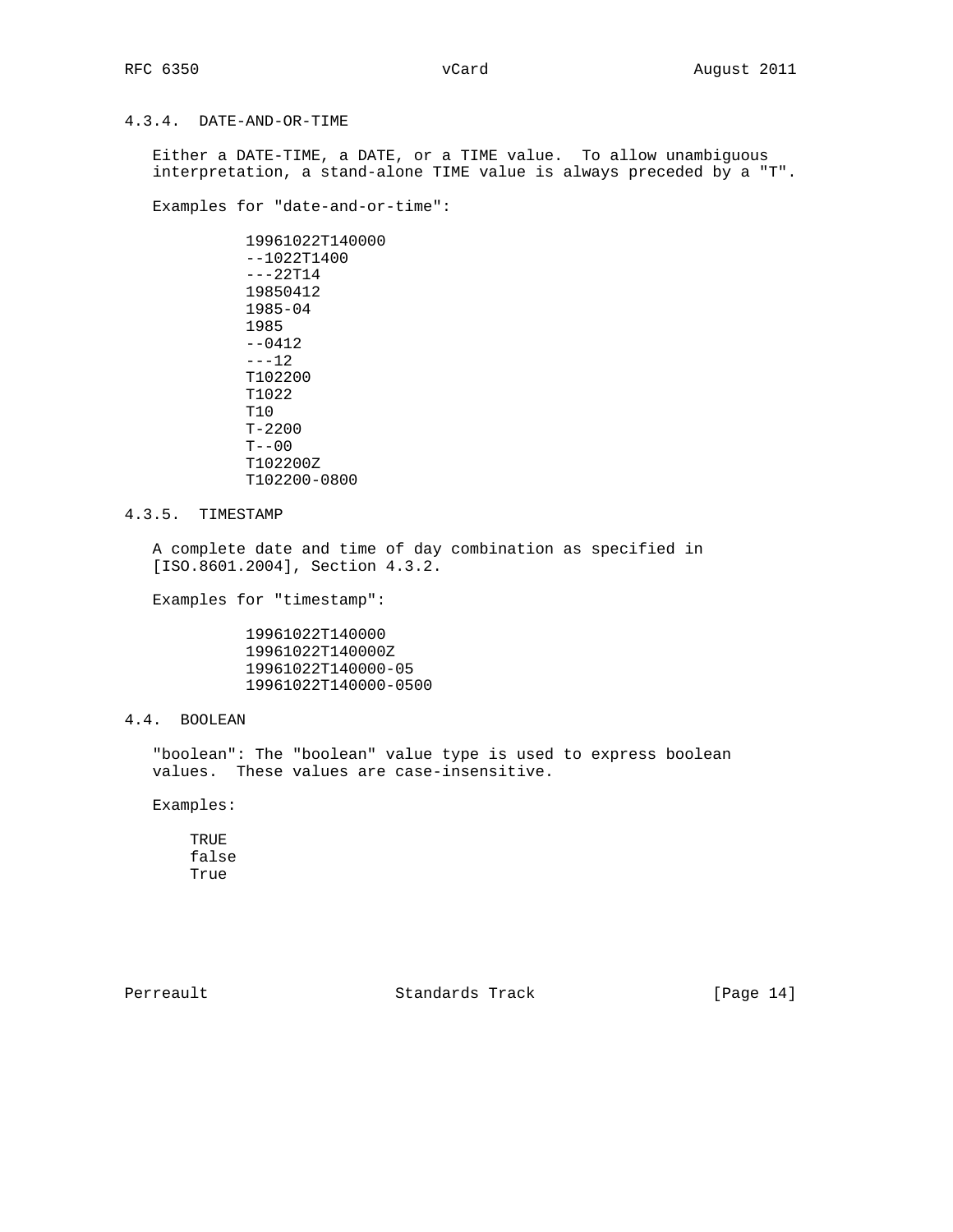## 4.5. INTEGER

 "integer": The "integer" value type is used to express signed integers in decimal format. If sign is not specified, the value is assumed positive "+". Multiple "integer" values can be specified using the comma-separated notation. The maximum value is 9223372036854775807, and the minimum value is -9223372036854775808. These limits correspond to a signed 64-bit integer using two's complement arithmetic.

Examples:

 1234567890 -1234556790 +1234556790,432109876

### 4.6. FLOAT

 "float": The "float" value type is used to express real numbers. If sign is not specified, the value is assumed positive "+". Multiple "float" values can be specified using the comma-separated notation. Implementations MUST support a precision equal or better than that of the IEEE "binary64" format [IEEE.754.2008].

 Note: Scientific notation is disallowed. Implementers wishing to use their favorite language's %f formatting should be careful.

Examples:

 20.30 1000000.0000001 1.333,3.14

### 4.7. UTC-OFFSET

 "utc-offset": The "utc-offset" value type specifies that the property value is a signed offset from UTC. This value type can be specified in the TZ property.

 The value type is an offset from Coordinated Universal Time (UTC). It is specified as a positive or negative difference in units of hours and minutes (e.g., +hhmm). The time is specified as a 24-hour clock. Hour values are from 00 to 23, and minute values are from 00 to 59. Hour and minutes are 2 digits with high-order zeroes required to maintain digit count. The basic format for ISO 8601 UTC offsets MUST be used.

Perreault Standards Track [Page 15]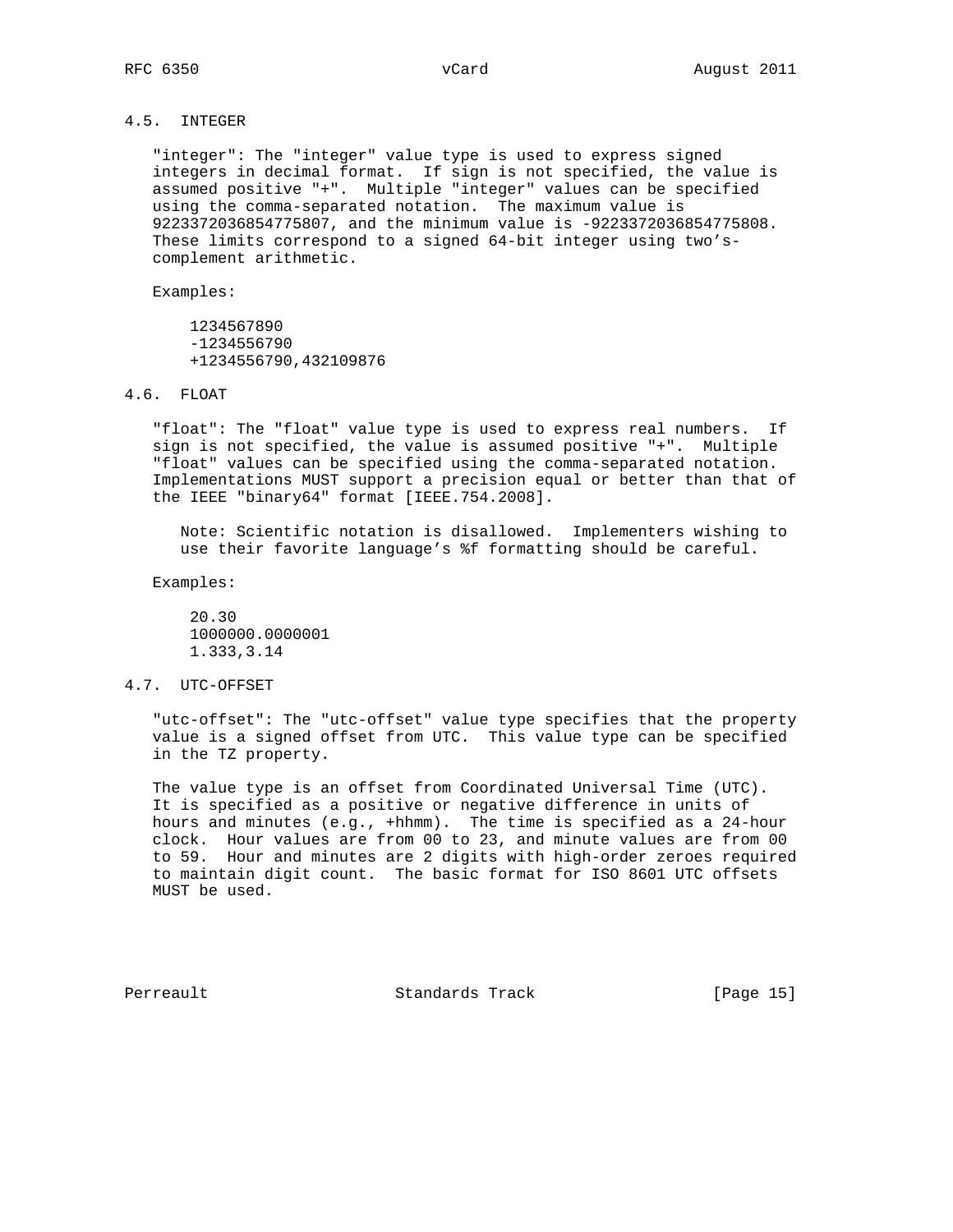## 4.8. LANGUAGE-TAG

"language-tag": A single language tag, as defined in [RFC5646].

5. Property Parameters

 A property can have attributes associated with it. These "property parameters" contain meta-information about the property or the property value. In some cases, the property parameter can be multi valued in which case the property parameter value elements are separated by a COMMA (U+002C).

 Property parameter value elements that contain the COLON (U+003A), SEMICOLON (U+003B), or COMMA (U+002C) character separators MUST be specified as quoted-string text values. Property parameter values MUST NOT contain the DQUOTE (U+0022) character. The DQUOTE character is used as a delimiter for parameter values that contain restricted characters or URI text.

 Applications MUST ignore x-param and iana-param values they don't recognize.

5.1. LANGUAGE

 The LANGUAGE property parameter is used to identify data in multiple languages. There is no concept of "default" language, except as specified by any "Content-Language" MIME header parameter that is present [RFC3282]. The value of the LANGUAGE property parameter is a language tag as defined in Section 2 of [RFC5646].

Examples:

ROLE;LANGUAGE=tr:hoca

ABNF:

 language-param = "LANGUAGE=" Language-Tag ; Language-Tag is defined in section 2.1 of RFC 5646

# 5.2. VALUE

 The VALUE parameter is OPTIONAL, used to identify the value type (data type) and format of the value. The use of these predefined formats is encouraged even if the value parameter is not explicitly used. By defining a standard set of value types and their formats, existing parsing and processing code can be leveraged. The

Perreault Standards Track [Page 16]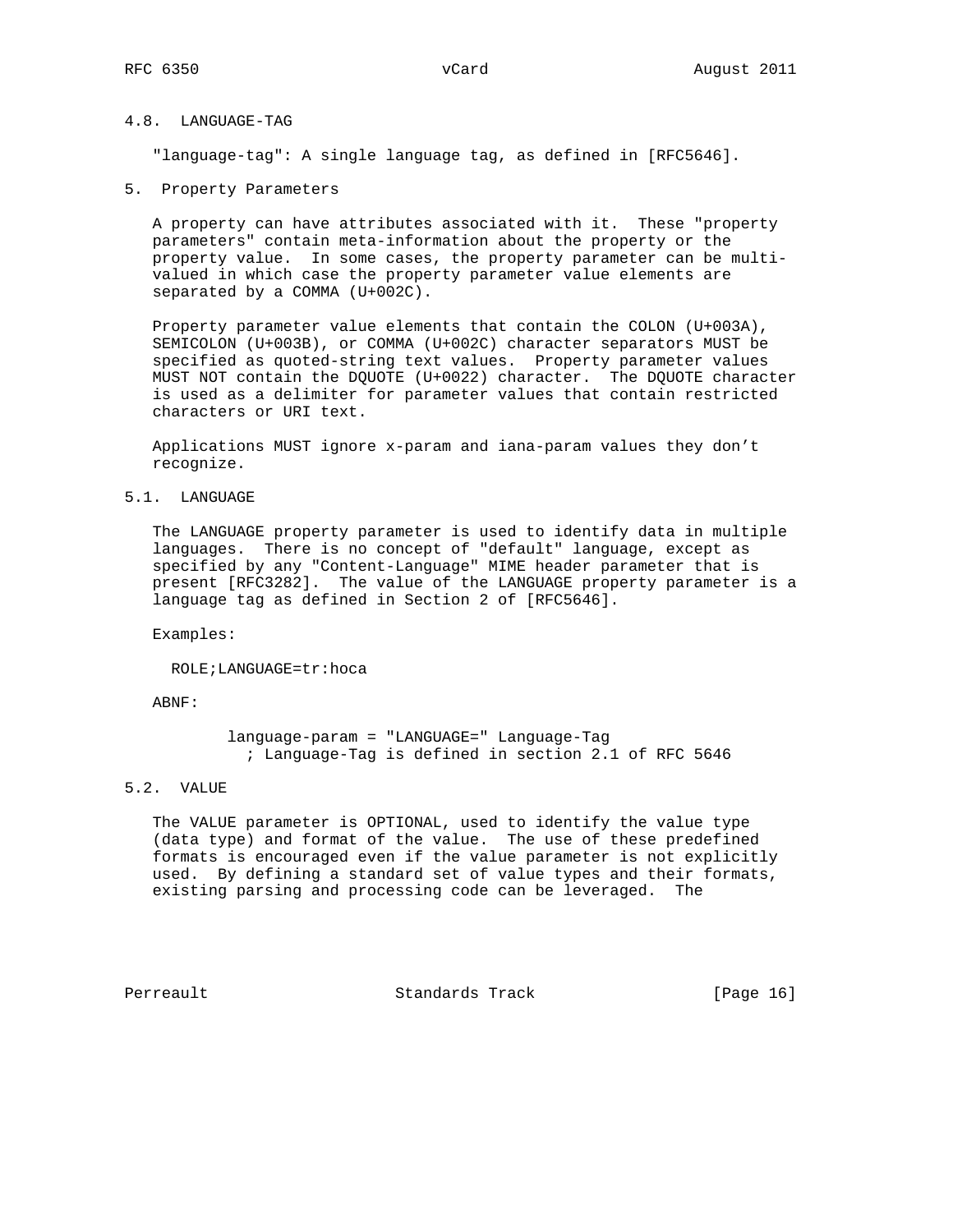predefined data type values MUST NOT be repeated in COMMA-separated value lists except within the N, NICKNAME, ADR, and CATEGORIES properties.

## ABNF:

 value-param = "VALUE=" value-type value-type = "text" / "uri" / "date" / "time" / "date-time" / "date-and-or-time" / "timestamp" / "boolean" / "integer" / "float" / "utc-offset" / "language-tag" / iana-token ; registered as described in section 12 / x-name

## 5.3. PREF

 The PREF parameter is OPTIONAL and is used to indicate that the corresponding instance of a property is preferred by the vCard author. Its value MUST be an integer between 1 and 100 that quantifies the level of preference. Lower values correspond to a higher level of preference, with 1 being most preferred.

 When the parameter is absent, the default MUST be to interpret the property instance as being least preferred.

 Note that the value of this parameter is to be interpreted only in relation to values assigned to other instances of the same property in the same vCard. A given value, or the absence of a value, MUST NOT be interpreted on its own.

 This parameter MAY be applied to any property that allows multiple instances.

ABNF:

 $pref$ -param = "PREF="  $(1*2DIGIT / "100")$ ; An integer between 1 and 100.

Perreault Standards Track [Page 17]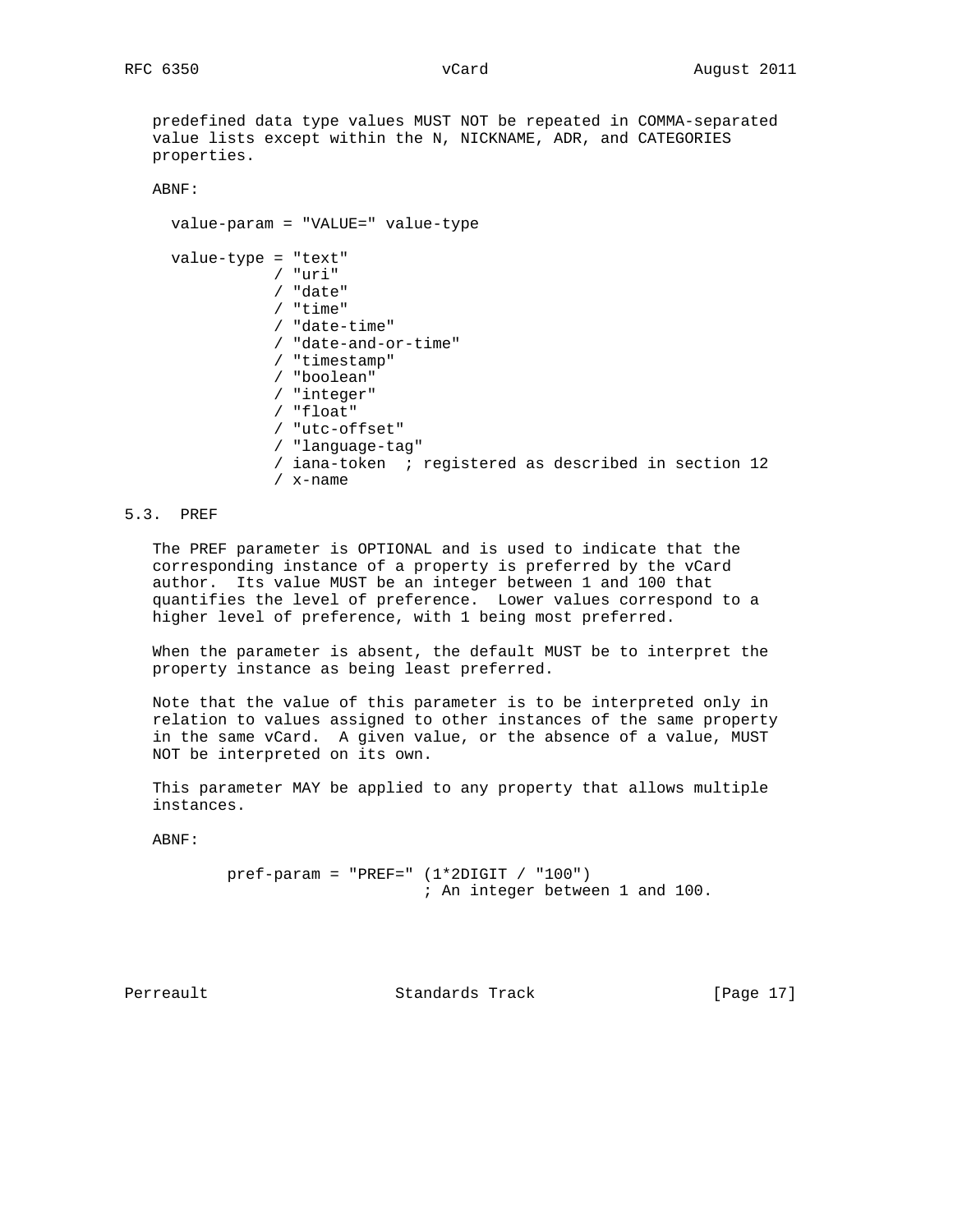## 5.4. ALTID

 The ALTID parameter is used to "tag" property instances as being alternative representations of the same logical property. For example, translations of a property in multiple languages generates multiple property instances having different LANGUAGE (Section 5.1) parameter that are tagged with the same ALTID value.

 This parameter's value is treated as an opaque string. Its sole purpose is to be compared for equality against other ALTID parameter values.

 Two property instances are considered alternative representations of the same logical property if and only if their names as well as the value of their ALTID parameters are identical. Property instances without the ALTID parameter MUST NOT be considered an alternative representation of any other property instance. Values for the ALTID parameter are not globally unique: they MAY be reused for different property names.

 Property instances having the same ALTID parameter value count as 1 toward cardinality. Therefore, since N (Section 6.2.2) has cardinality \*1 and TITLE (Section 6.6.1) has cardinality \*, these three examples would be legal:

 N;ALTID=1;LANGUAGE=jp:<U+5C71><U+7530>;<U+592A><U+90CE>;;; N;ALTID=1;LANGUAGE=en:Yamada;Taro;;; (<U+XXXX> denotes a UTF8-encoded Unicode character.)

 TITLE;ALTID=1;LANGUAGE=fr:Patron TITLE;ALTID=1;LANGUAGE=en:Boss

 TITLE;ALTID=1;LANGUAGE=fr:Patron TITLE;ALTID=1;LANGUAGE=en:Boss TITLE;ALTID=2;LANGUAGE=en:Chief vCard Evangelist

while this one would not:

 N;ALTID=1;LANGUAGE=jp:<U+5C71><U+7530>;<U+592A><U+90CE>;;; N:Yamada;Taro;;; (Two instances of the N property.)

and these three would be legal but questionable:

 TITLE;ALTID=1;LANGUAGE=fr:Patron TITLE;ALTID=2;LANGUAGE=en:Boss (Should probably have the same ALTID value.)

Perreault Standards Track [Page 18]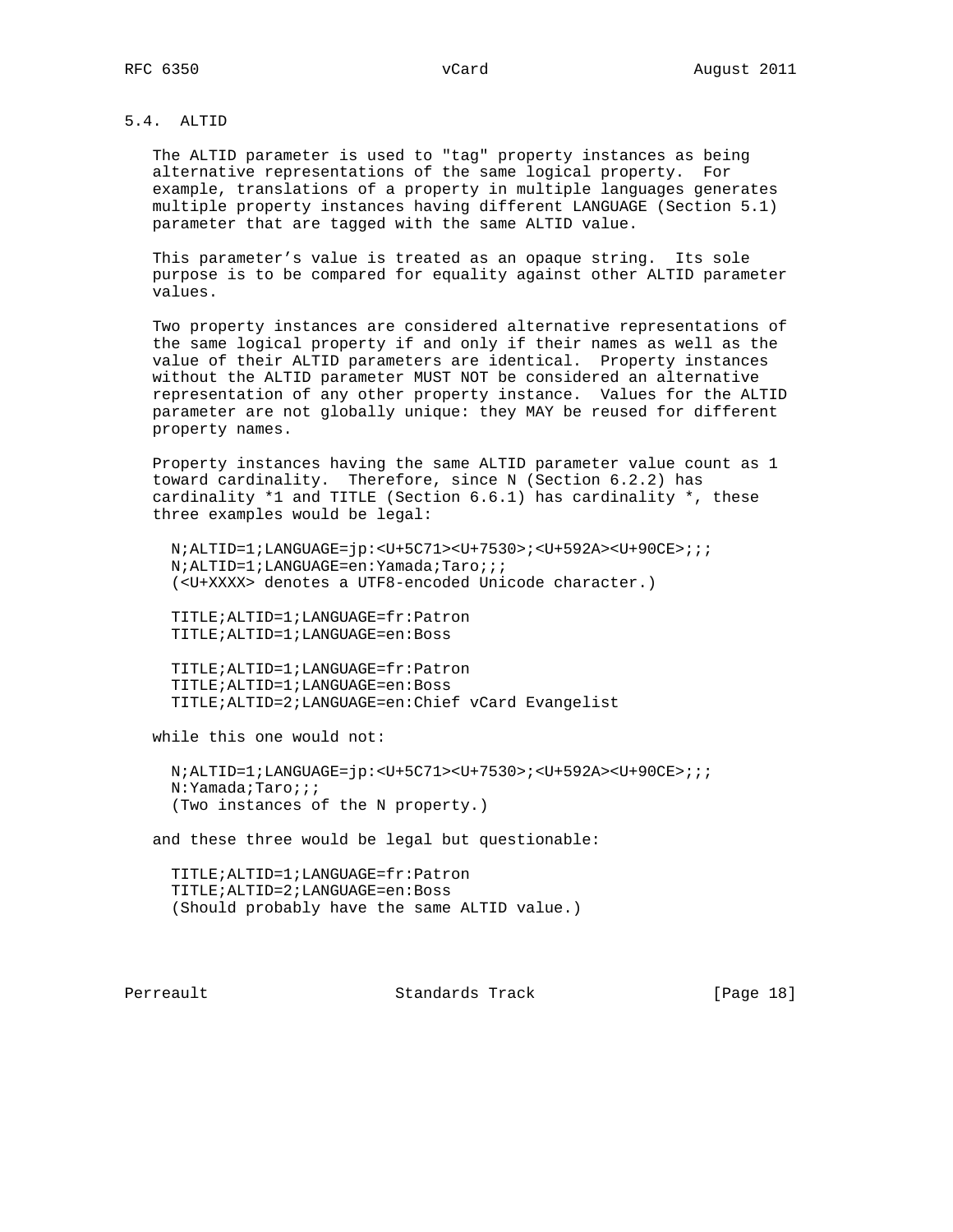TITLE;ALTID=1;LANGUAGE=fr:Patron TITLE:LANGUAGE=en:Boss (Second line should probably have ALTID=1.) N;ALTID=1;LANGUAGE=jp:<U+5C71><U+7530>;<U+592A><U+90CE>;;;

 N;ALTID=1;LANGUAGE=en:Yamada;Taro;;; N;ALTID=1;LANGUAGE=en:Smith;John;;; (The last line should probably have ALTID=2. But that would be illegal because N has cardinality \*1.)

 The ALTID property MAY also be used in may contexts other than with the LANGUAGE parameter. Here's an example with two representations of the same photo in different file formats:

 PHOTO;ALTID=1:data:image/jpeg;base64,... PHOTO;ALTID=1;data:image/jp2;base64,...

ABNF:

altid-param = "ALTID=" param-value

## 5.5. PID

 The PID parameter is used to identify a specific property among multiple instances. It plays a role analogous to the UID property (Section 6.7.6) on a per-property instead of per-vCard basis. It MAY appear more than once in a given property. It MUST NOT appear on properties that may have only one instance per vCard. Its value is either a single small positive integer or a pair of small positive integers separated by a dot. Multiple values may be encoded in a single PID parameter by separating the values with a comma ",". See Section 7 for more details on its usage.

ABNF:

 pid-param = "PID=" pid-value \*("," pid-value) pid-value = 1\*DIGIT ["." 1\*DIGIT]

# 5.6. TYPE

 The TYPE parameter has multiple, different uses. In general, it is a way of specifying class characteristics of the associated property. Most of the time, its value is a comma-separated subset of a predefined enumeration. In this document, the following properties make use of this parameter: FN, NICKNAME, PHOTO, ADR, TEL, EMAIL, IMPP, LANG, TZ, GEO, TITLE, ROLE, LOGO, ORG, RELATED, CATEGORIES,

Perreault Standards Track [Page 19]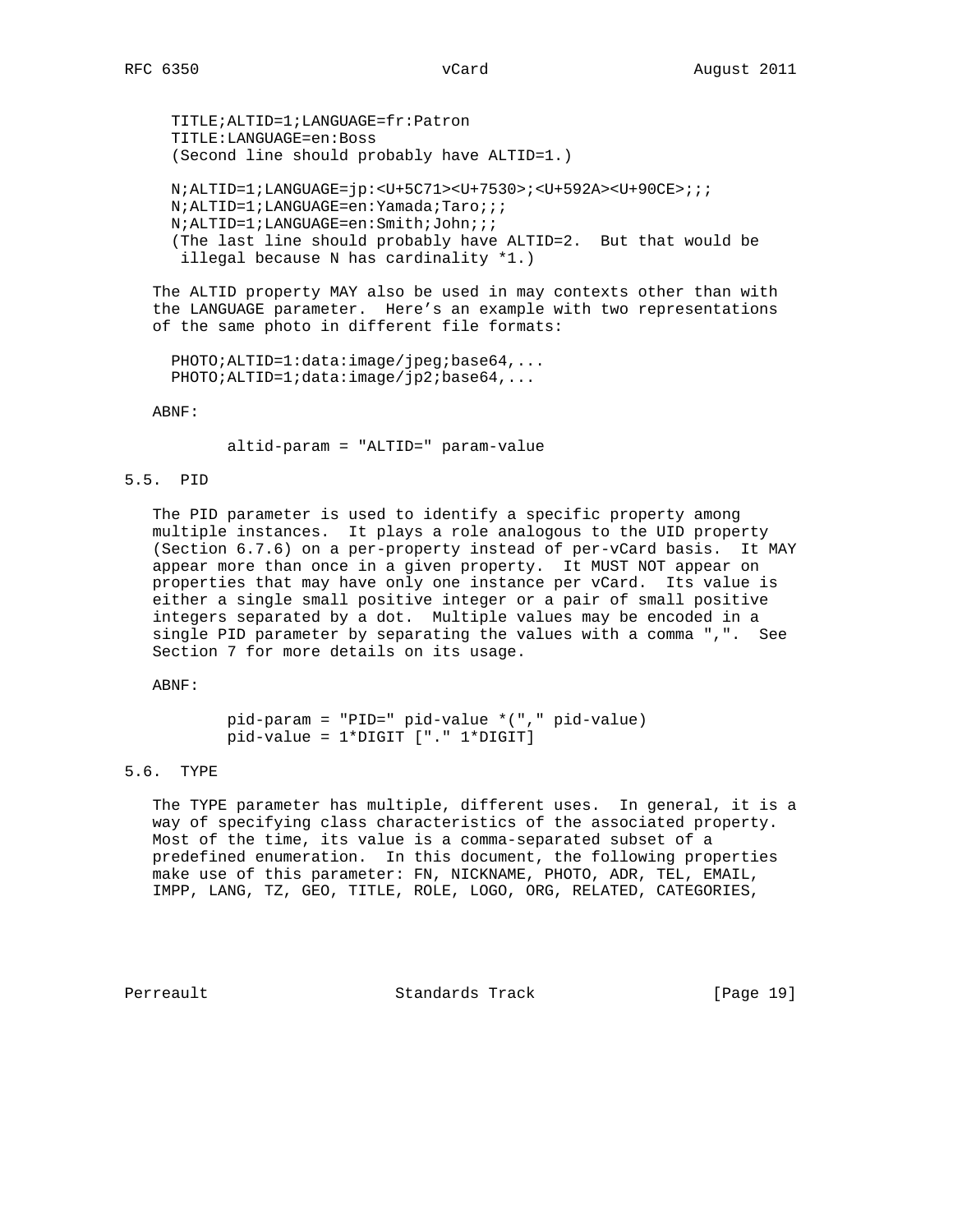NOTE, SOUND, URL, KEY, FBURL, CALADRURI, and CALURI. The TYPE parameter MUST NOT be applied on other properties defined in this document.

 The "work" and "home" values act like tags. The "work" value implies that the property is related to an individual's work place, while the "home" value implies that the property is related to an individual's personal life. When neither "work" nor "home" is present, it is implied that the property is related to both an individual's work place and personal life in the case that the KIND property's value is "individual", or to none in other cases.

### ABNF:

 type-param = "TYPE=" type-value \*("," type-value) type-value = "work" / "home" / type-param-tel / type-param-related / iana-token / x-name ; This is further defined in individual property sections.

## 5.7. MEDIATYPE

 The MEDIATYPE parameter is used with properties whose value is a URI. Its use is OPTIONAL. It provides a hint to the vCard consumer application about the media type [RFC2046] of the resource identified by the URI. Some URI schemes do not need this parameter. For example, the "data" scheme allows the media type to be explicitly indicated as part of the URI [RFC2397]. Another scheme, "http", provides the media type as part of the URI resolution process, with the Content-Type HTTP header [RFC2616]. The MEDIATYPE parameter is intended to be used with URI schemes that do not provide such functionality (e.g., "ftp" [RFC1738]).

ABNF:

 mediatype-param = "MEDIATYPE=" mediatype mediatype = type-name "/" subtype-name \*( ";" attribute "=" value ) ; "attribute" and "value" are from [RFC2045] ; "type-name" and "subtype-name" are from [RFC4288]

## 5.8. CALSCALE

 The CALSCALE parameter is identical to the CALSCALE property in iCalendar (see [RFC5545], Section 3.7.1). It is used to define the calendar system in which a date or date-time value is expressed. The only value specified by iCalendar is "gregorian", which stands for the Gregorian system. It is the default when the parameter is absent. Additional values may be defined in extension documents and

Perreault Standards Track [Page 20]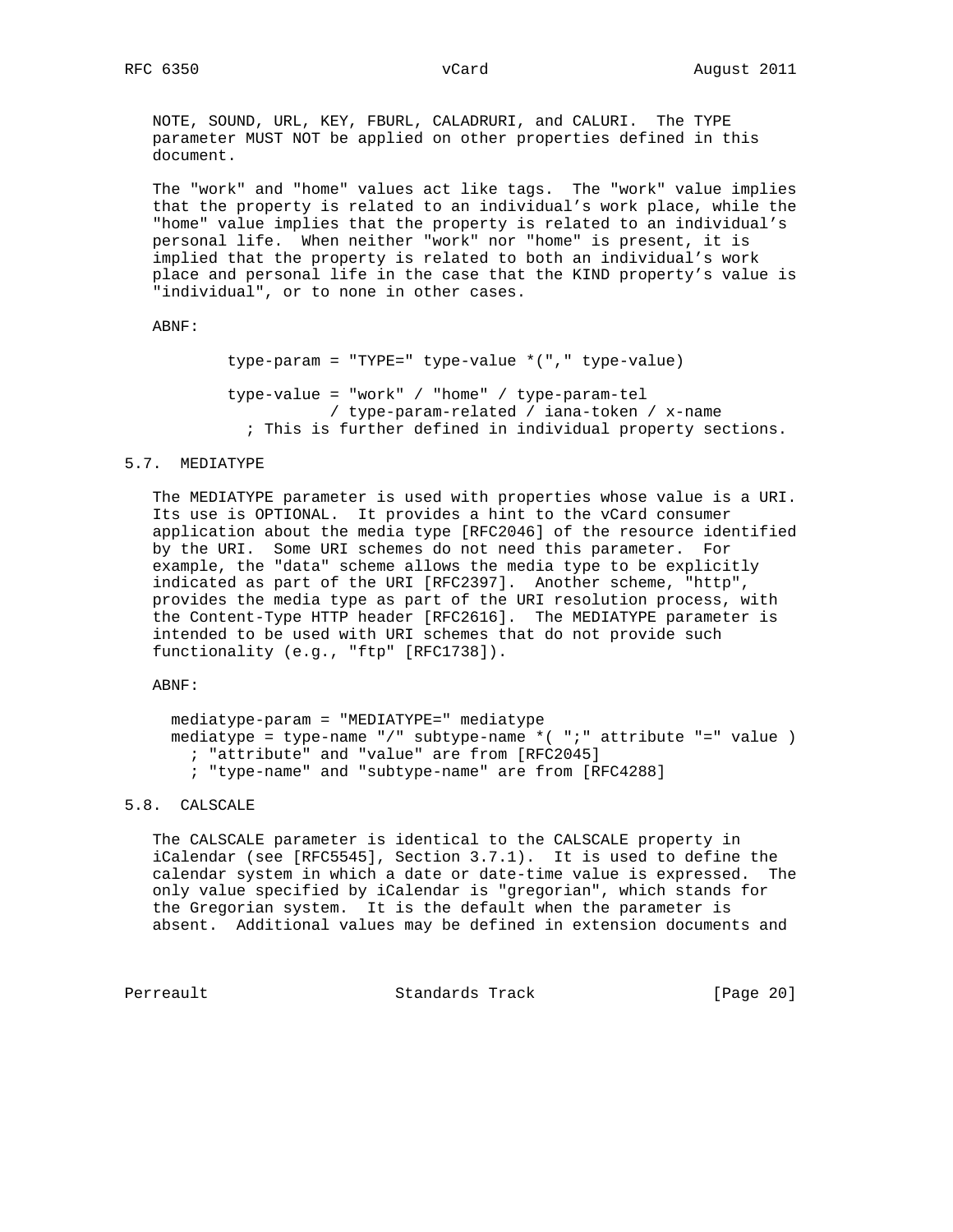registered with IANA (see Section 10.3.4). A vCard implementation MUST ignore properties with a CALSCALE parameter value that it does not understand.

ABNF:

 calscale-param = "CALSCALE=" calscale-value calscale-value = "gregorian" / iana-token / x-name

5.9. SORT-AS

 The "sort-as" parameter is used to specify the string to be used for national-language-specific sorting. Without this information, sorting algorithms could incorrectly sort this vCard within a sequence of sorted vCards. When this property is present in a vCard, then the given strings are used for sorting the vCard.

 This parameter's value is a comma-separated list that MUST have as many or fewer elements as the corresponding property value has components. This parameter's value is case-sensitive.

ABNF:

sort-as-param = "SORT-AS=" sort-as-value

sort-as-value = param-value \*("," param-value)

 Examples: For the case of surname and given name sorting, the following examples define common sort string usage with the N property.

> FN:Rene van der Harten N;SORT-AS="Harten,Rene":van der Harten;Rene,J.;Sir;R.D.O.N.

 FN:Robert Pau Shou Chang N;SORT-AS="Pau Shou Chang,Robert":Shou Chang;Robert,Pau;;

 FN:Osamu Koura N;SORT-AS="Koura,Osamu":Koura;Osamu;;

 FN:Oscar del Pozo N;SORT-AS="Pozo,Oscar":del Pozo Triscon;Oscar;;

 FN:Chistine d'Aboville N;SORT-AS="Aboville,Christine":d'Aboville;Christine;;

Perreault Standards Track [Page 21]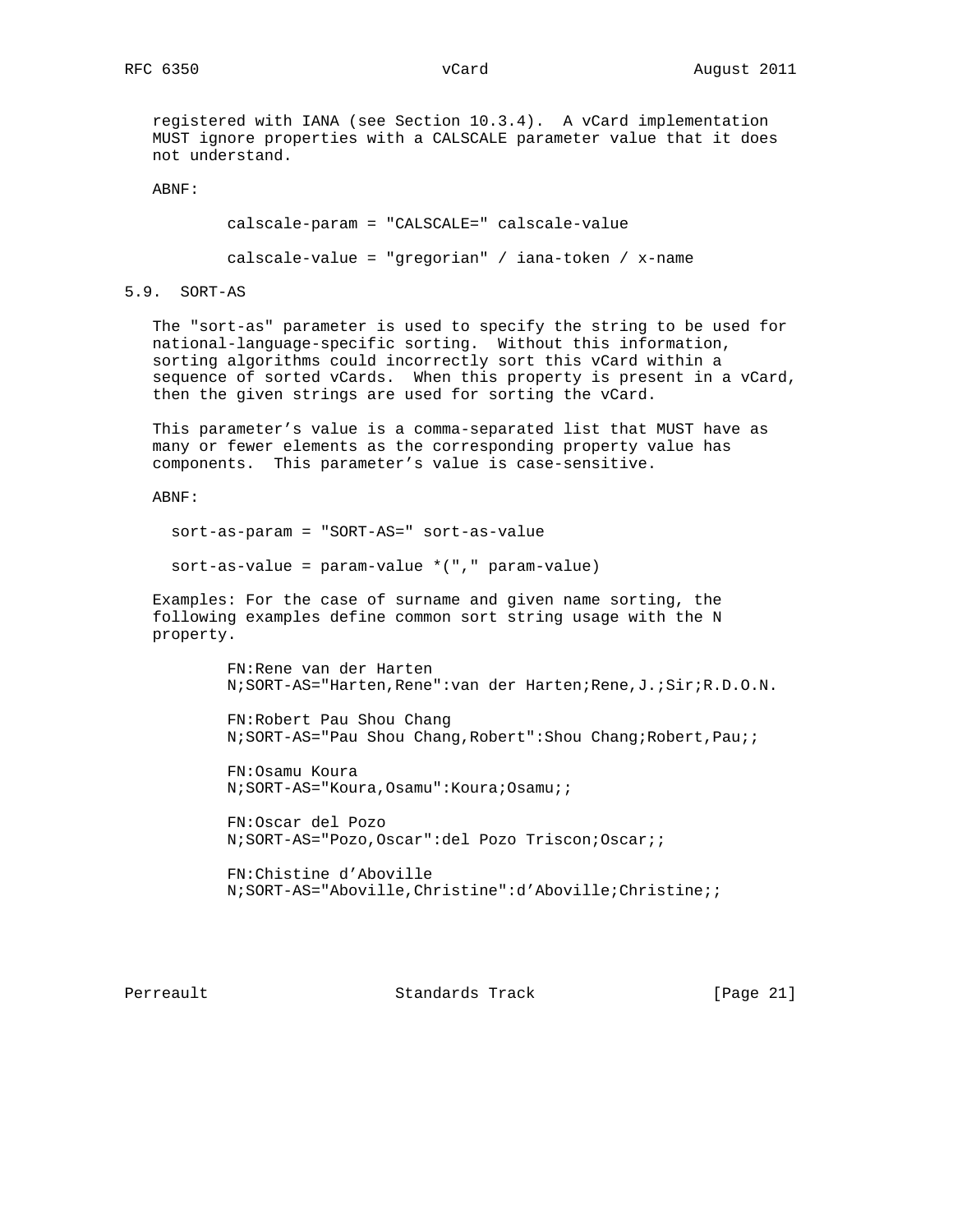FN:H. James de Mann N;SORT-AS="Mann,James":de Mann;Henry,James;;

If sorted by surname, the results would be:

 Christine d'Aboville Rene van der Harten Osamu Koura H. James de Mann Robert Pau Shou Chang Oscar del Pozo

If sorted by given name, the results would be:

 Christine d'Aboville H. James de Mann Osamu Koura Oscar del Pozo Rene van der Harten Robert Pau Shou Chang

## 5.10. GEO

 The GEO parameter can be used to indicate global positioning information that is specific to an address. Its value is the same as that of the GEO property (see Section 6.5.2).

ABNF:

geo-parameter = "GEO=" DQUOTE URI DQUOTE

# 5.11. TZ

 The TZ parameter can be used to indicate time zone information that is specific to an address. Its value is the same as that of the TZ property.

### ABNF:

tz-parameter = "TZ=" (param-value / DQUOTE URI DQUOTE)

Perreault Standards Track [Page 22]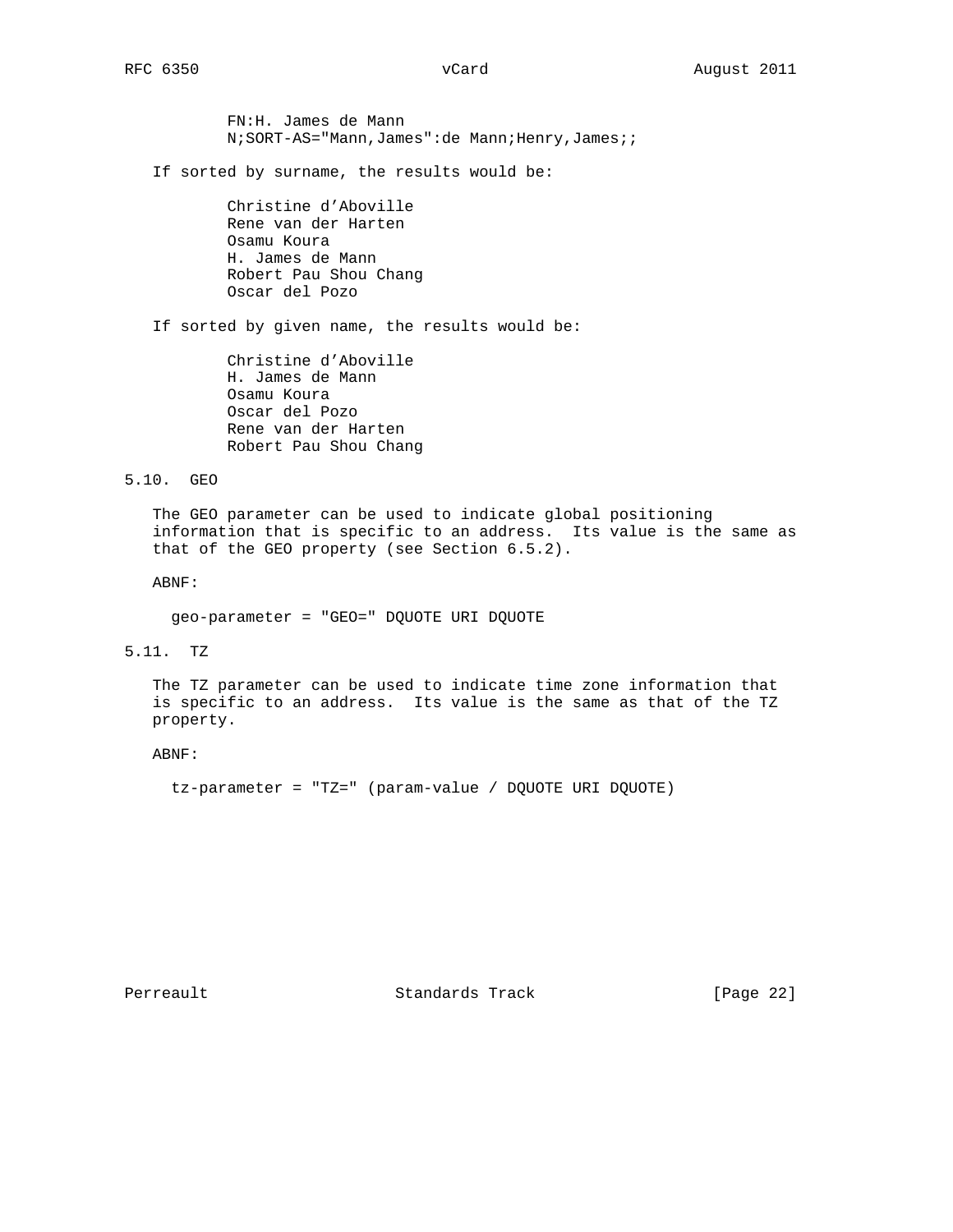6. vCard Properties

What follows is an enumeration of the standard vCard properties.

6.1. General Properties

6.1.1. BEGIN

 Purpose: To denote the beginning of a syntactic entity within a text/vcard content-type.

Value type: text

Cardinality: 1

 Special notes: The content entity MUST begin with the BEGIN property with a value of "VCARD". The value is case-insensitive.

 The BEGIN property is used in conjunction with the END property to delimit an entity containing a related set of properties within a text/vcard content-type. This construct can be used instead of including multiple vCards as body parts inside of a multipart/ alternative MIME message. It is provided for applications that wish to define content that can contain multiple entities within the same text/vcard content-type or to define content that can be identifiable outside of a MIME environment.

ABNF:

 BEGIN-param = 0" " ; no parameter allowed BEGIN-value = "VCARD"

Example:

BEGIN:VCARD

6.1.2. END

 Purpose: To denote the end of a syntactic entity within a text/vcard content-type.

Value type: text

Cardinality: 1

 Special notes: The content entity MUST end with the END type with a value of "VCARD". The value is case-insensitive.

Perreault Standards Track [Page 23]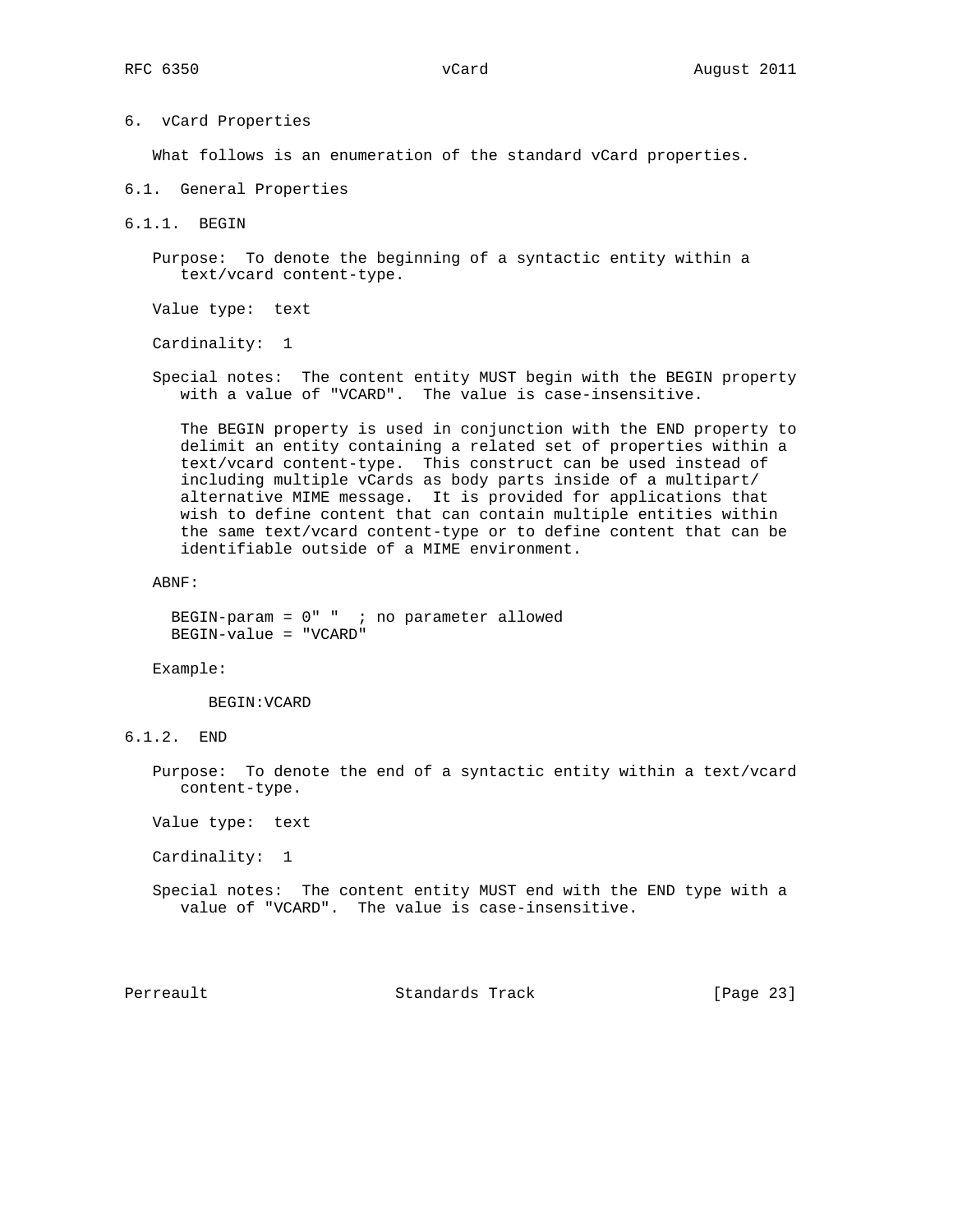The END property is used in conjunction with the BEGIN property to delimit an entity containing a related set of properties within a text/vcard content-type. This construct can be used instead of or in addition to wrapping separate sets of information inside additional MIME headers. It is provided for applications that wish to define content that can contain multiple entities within the same text/vcard content-type or to define content that can be identifiable outside of a MIME environment.

ABNF:

```
 END-param = 0" " ; no parameter allowed
 END-value = "VCARD"
```
Example:

END:VCARD

6.1.3. SOURCE

```
 Purpose: To identify the source of directory information contained
   in the content type.
```
Value type: uri

Cardinality: \*

 Special notes: The SOURCE property is used to provide the means by which applications knowledgable in the given directory service protocol can obtain additional or more up-to-date information from the directory service. It contains a URI as defined in [RFC3986] and/or other information referencing the vCard to which the information pertains. When directory information is available from more than one source, the sending entity can pick what it considers to be the best source, or multiple SOURCE properties can be included.

ABNF:

```
 SOURCE-param = "VALUE=uri" / pid-param / pref-param / altid-param
            / mediatype-param / any-param
 SOURCE-value = URI
```
Examples:

SOURCE:ldap://ldap.example.com/cn=Babs%20Jensen,%20o=Babsco,%20c=US

Perreault Standards Track [Page 24]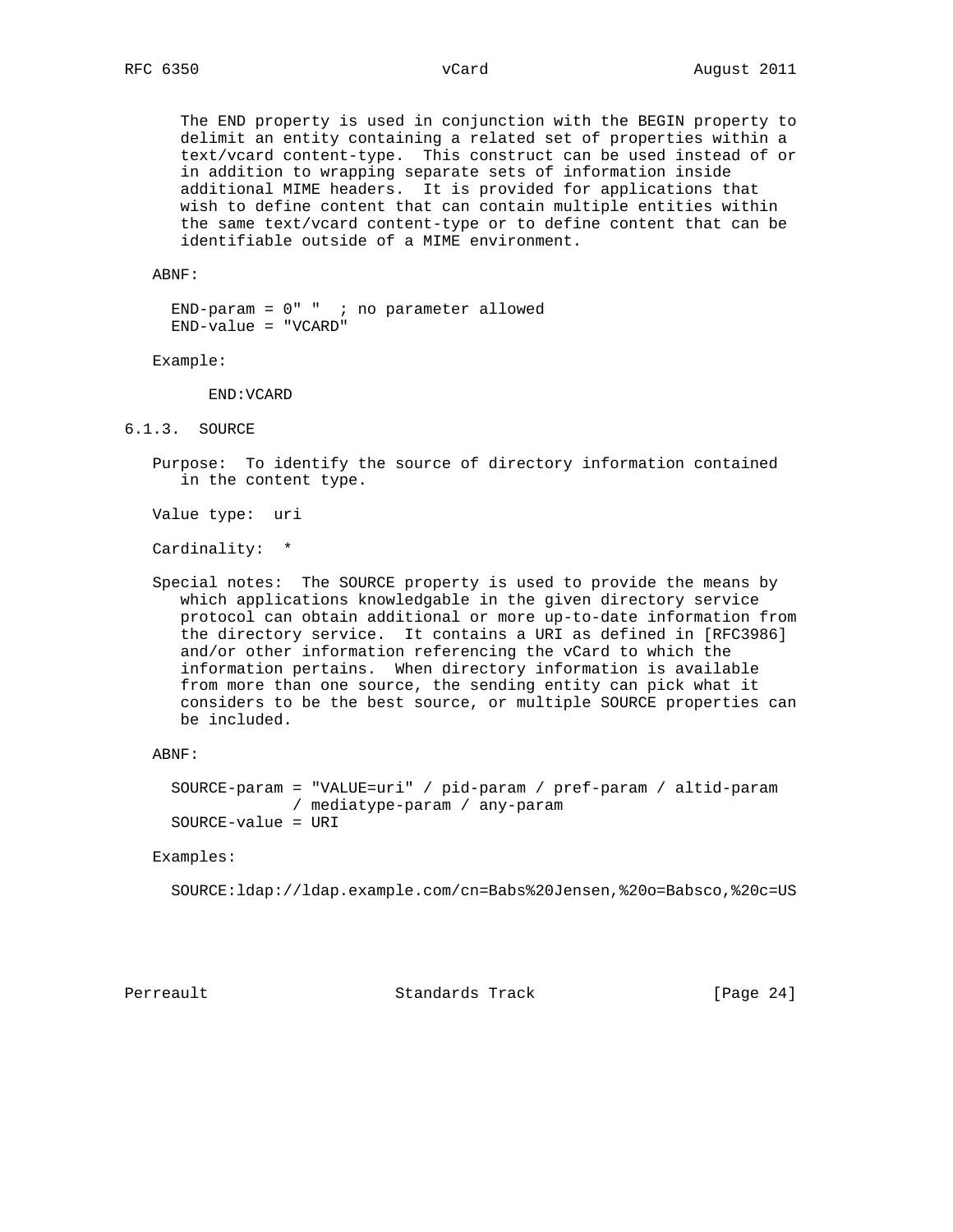SOURCE:http://directory.example.com/addressbooks/jdoe/ Jean%20Dupont.vcf

6.1.4. KIND

Purpose: To specify the kind of object the vCard represents.

Value type: A single text value.

Cardinality: \*1

Special notes: The value may be one of the following:

- "individual" for a vCard representing a single person or entity. This is the default kind of vCard.
- "group" for a vCard representing a group of persons or entities. The group's member entities can be other vCards or other types of entities, such as email addresses or web sites. A group vCard will usually contain MEMBER properties to specify the members of the group, but it is not required to. A group vCard without MEMBER properties can be considered an abstract grouping, or one whose members are known empirically (perhaps "IETF Participants" or "Republican U.S. Senators").

 All properties in a group vCard apply to the group as a whole, and not to any particular MEMBER. For example, an EMAIL property might specify the address of a mailing list associated with the group, and an IMPP property might refer to a group chat room.

 "org" for a vCard representing an organization. An organization vCard will not (in fact, MUST NOT) contain MEMBER properties, and so these are something of a cross between "individual" and "group". An organization is a single entity, but not a person. It might represent a business or government, a department or division within a business or government, a club, an association, or the like.

 All properties in an organization vCard apply to the organization as a whole, as is the case with a group vCard. For example, an EMAIL property might specify the address of a contact point for the organization.

Perreault Standards Track [Page 25]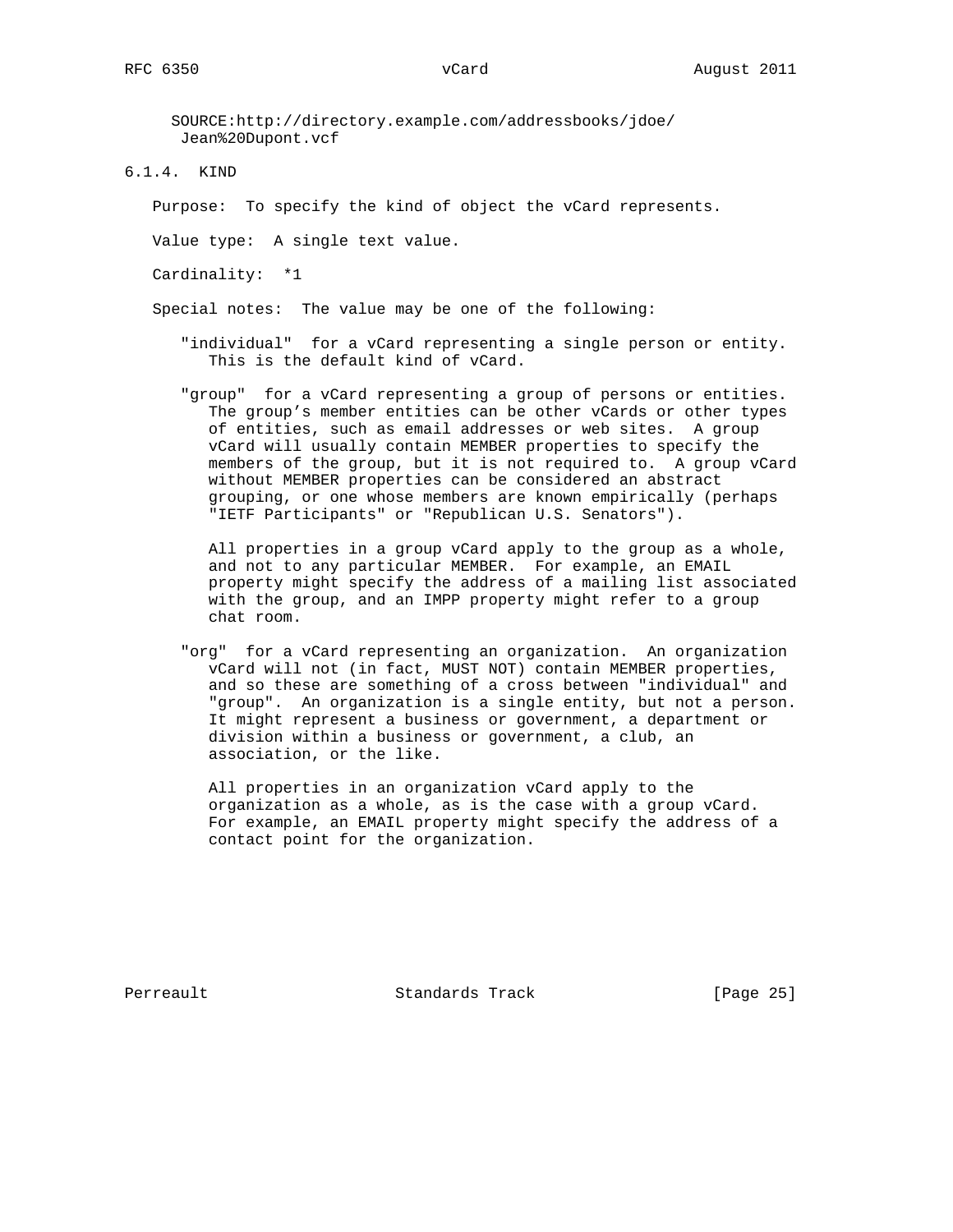"location" for a named geographical place. A location vCard will usually contain a GEO property, but it is not required to. A location vCard without a GEO property can be considered an abstract location, or one whose definition is known empirically (perhaps "New England" or "The Seashore").

 All properties in a location vCard apply to the location itself, and not with any entity that might exist at that location. For example, in a vCard for an office building, an ADR property might give the mailing address for the building, and a TEL property might specify the telephone number of the receptionist.

- An x-name. vCards MAY include private or experimental values for KIND. Remember that x-name values are not intended for general use and are unlikely to interoperate.
- An iana-token. Additional values may be registered with IANA (see Section 10.3.4). A new value's specification document MUST specify which properties make sense for that new kind of vCard and which do not.

 Implementations MUST support the specific string values defined above. If this property is absent, "individual" MUST be assumed as the default. If this property is present but the implementation does not understand its value (the value is an x-name or iana-token that the implementation does not support), the implementation SHOULD act in a neutral way, which usually means treating the vCard as though its kind were "individual". The presence of MEMBER properties MAY, however, be taken as an indication that the unknown kind is an extension of "group".

 Clients often need to visually distinguish contacts based on what they represent, and the KIND property provides a direct way for them to do so. For example, when displaying contacts in a list, an icon could be displayed next to each one, using distinctive icons for the different kinds; a client might use an outline of a single person to represent an "individual", an outline of multiple people to represent a "group", and so on. Alternatively, or in addition, a client might choose to segregate different kinds of vCards to different panes, tabs, or selections in the user interface.

 Some clients might also make functional distinctions among the kinds, ignoring "location" vCards for some purposes and considering only "location" vCards for others.

Perreault Standards Track [Page 26]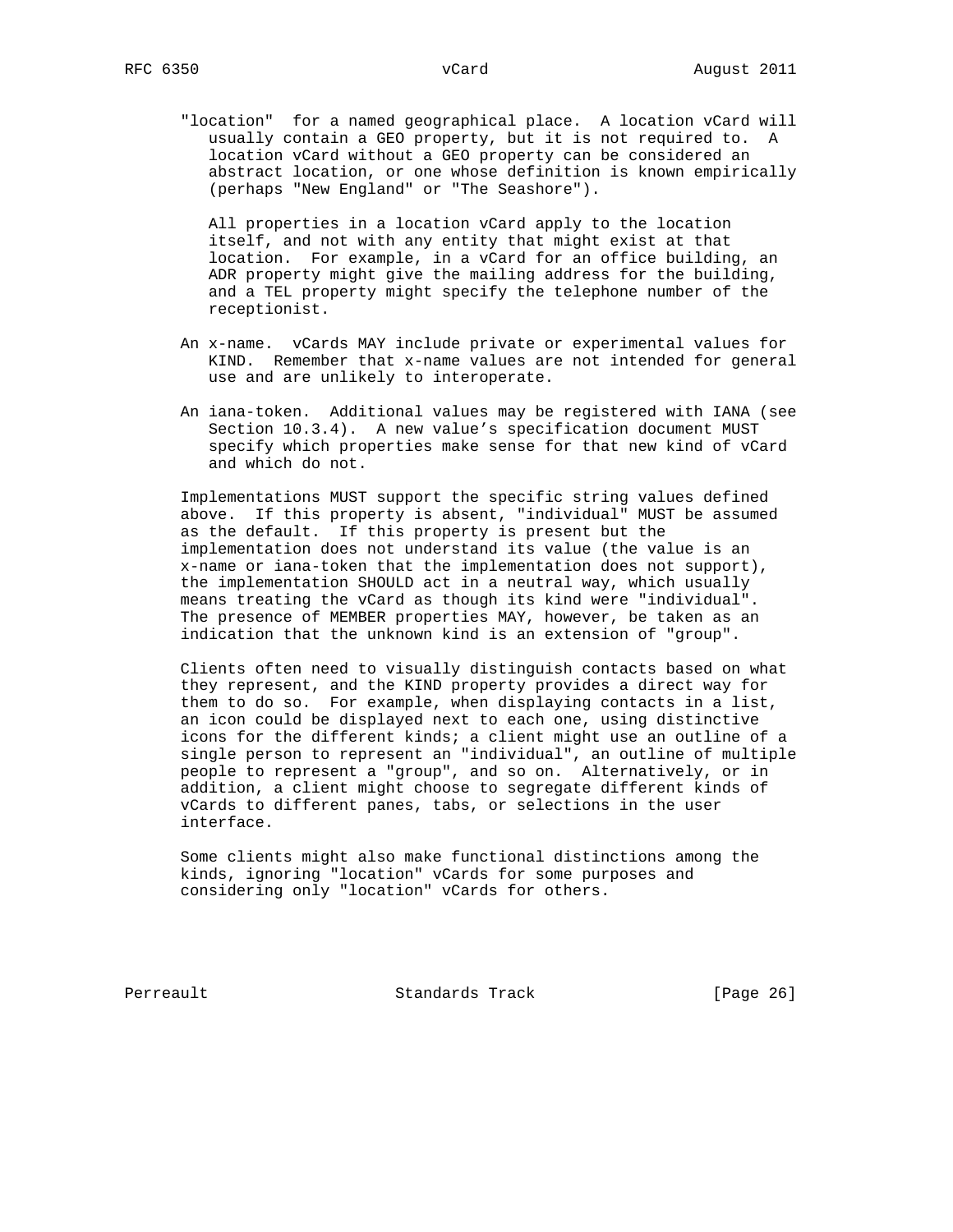When designing those sorts of visual and functional distinctions, client implementations have to decide how to fit unsupported kinds into the scheme. What icon is used for them? The one for "individual"? A unique one, such as an icon of a question mark? Which tab do they go into? It is beyond the scope of this specification to answer these questions, but these are things implementers need to consider.

ABNF:

 KIND-param = "VALUE=text" / any-param KIND-value = "individual" / "group" / "org" / "location" / iana-token / x-name

### Example:

 This represents someone named Jane Doe working in the marketing department of the North American division of ABC Inc.

 BEGIN:VCARD VERSION:4.0 KIND:individual FN:Jane Doe ORG:ABC\, Inc.;North American Division;Marketing END:VCARD

 This represents the department itself, commonly known as ABC Marketing.

 BEGIN:VCARD VERSION:4.0 KIND:org FN:ABC Marketing ORG:ABC\, Inc.;North American Division;Marketing END:VCARD

## 6.1.5. XML

 Purpose: To include extended XML-encoded vCard data in a plain vCard.

Value type: A single text value.

Cardinality: \*

 Special notes: The content of this property is a single XML 1.0 [W3C.REC-xml-20081126] element whose namespace MUST be explicitly specified using the xmlns attribute and MUST NOT be the vCard 4

Perreault Standards Track [Page 27]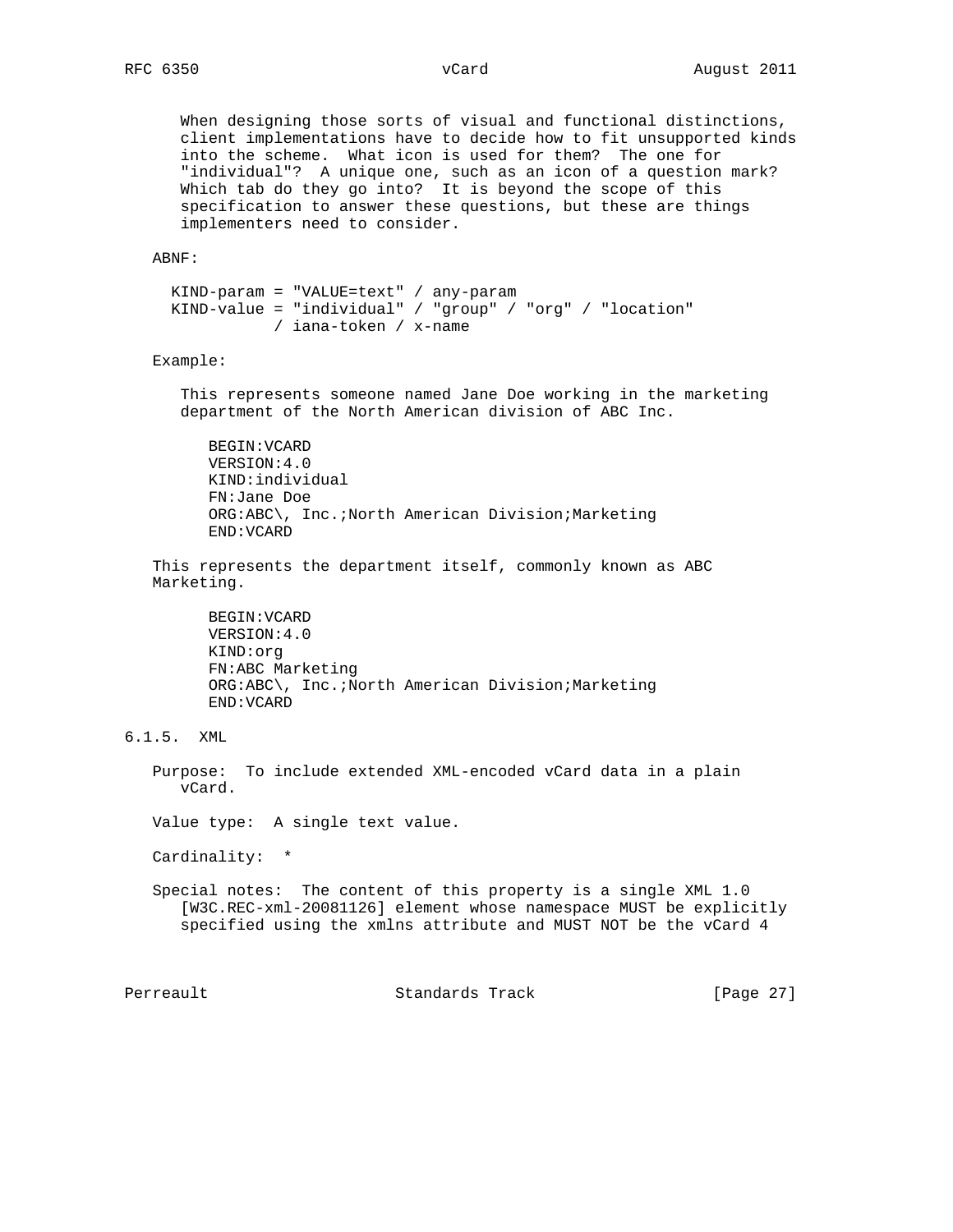namespace ("urn:ietf:params:xml:ns:vcard-4.0"). (This implies that it cannot duplicate a standard vCard property.) The element is to be interpreted as if it was contained in a <vcard> element, as defined in [RFC6351].

 The fragment is subject to normal line folding and escaping, i.e., replace all backslashes with "\\", then replace all newlines with "\n", then fold long lines.

 Support for this property is OPTIONAL, but implementations of this specification MUST preserve instances of this property when propagating vCards.

 See [RFC6351] for more information on the intended use of this property.

ABNF:

 XML-param = "VALUE=text" / altid-param XML-value = text

## 6.2. Identification Properties

 These types are used to capture information associated with the identification and naming of the entity associated with the vCard.

6.2.1. FN

 Purpose: To specify the formatted text corresponding to the name of the object the vCard represents.

Value type: A single text value.

Cardinality: 1\*

 Special notes: This property is based on the semantics of the X.520 Common Name attribute [CCITT.X520.1988]. The property MUST be present in the vCard object.

ABNF:

 FN-param = "VALUE=text" / type-param / language-param / altid-param / pid-param / pref-param / any-param FN-value = text

Example:

FN:Mr. John Q. Public\, Esq.

Perreault Standards Track [Page 28]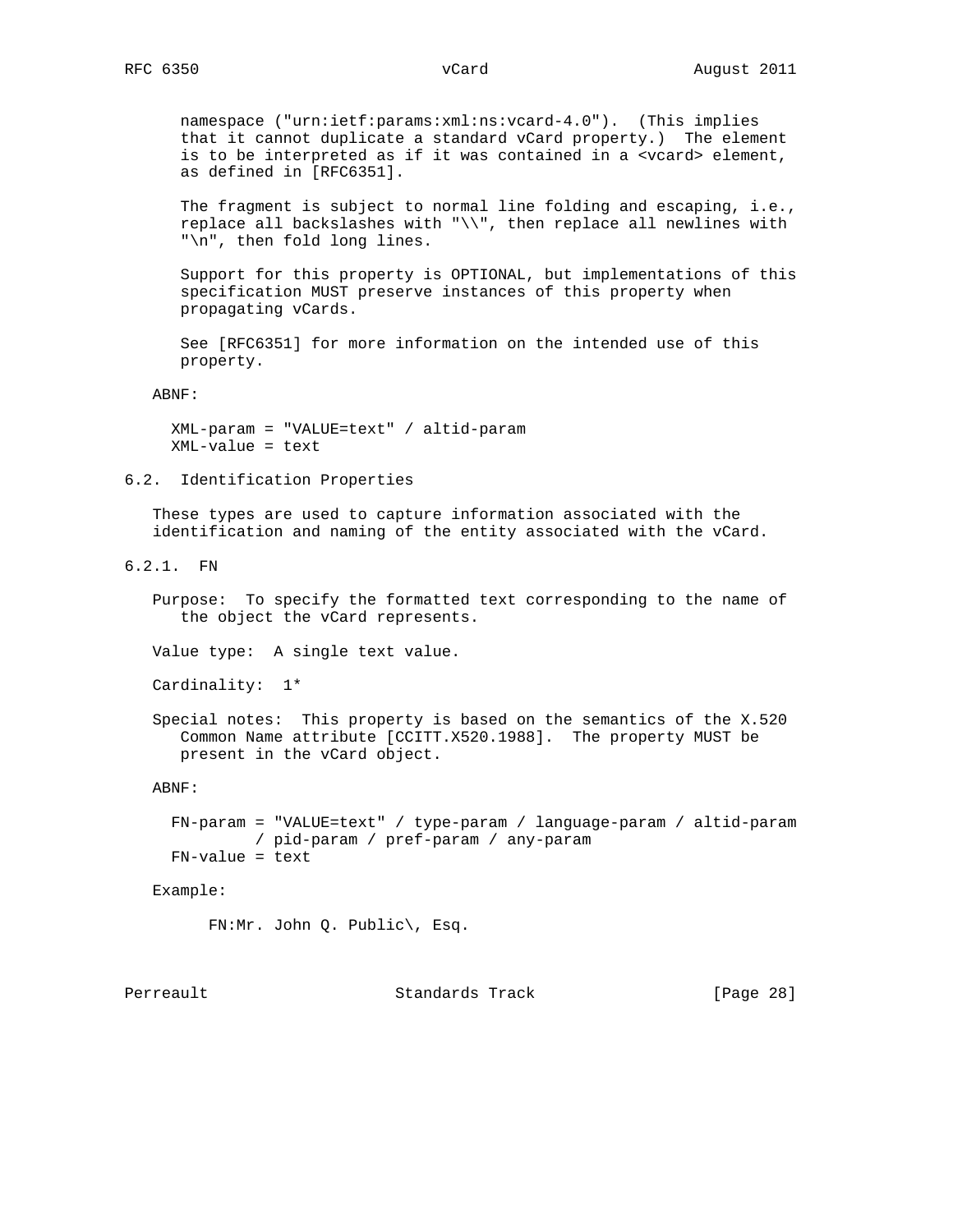6.2.2. N

- Purpose: To specify the components of the name of the object the vCard represents.
- Value type: A single structured text value. Each component can have multiple values.

Cardinality: \*1

 Special note: The structured property value corresponds, in sequence, to the Family Names (also known as surnames), Given Names, Additional Names, Honorific Prefixes, and Honorific Suffixes. The text components are separated by the SEMICOLON character (U+003B). Individual text components can include multiple text values separated by the COMMA character (U+002C). This property is based on the semantics of the X.520 individual name attributes [CCITT.X520.1988]. The property SHOULD be present in the vCard object when the name of the object the vCard represents follows the X.520 model.

The SORT-AS parameter MAY be applied to this property.

ABNF:

```
 N-param = "VALUE=text" / sort-as-param / language-param
       / altid-param / any-param
 N-value = list-component 4(";" list-component)
```
Examples:

N:Public;John;Quinlan;Mr.;Esq.

N:Stevenson;John;Philip,Paul;Dr.;Jr.,M.D.,A.C.P.

## 6.2.3. NICKNAME

 Purpose: To specify the text corresponding to the nickname of the object the vCard represents.

 Value type: One or more text values separated by a COMMA character (U+002C).

Cardinality: \*

Perreault Standards Track [Page 29]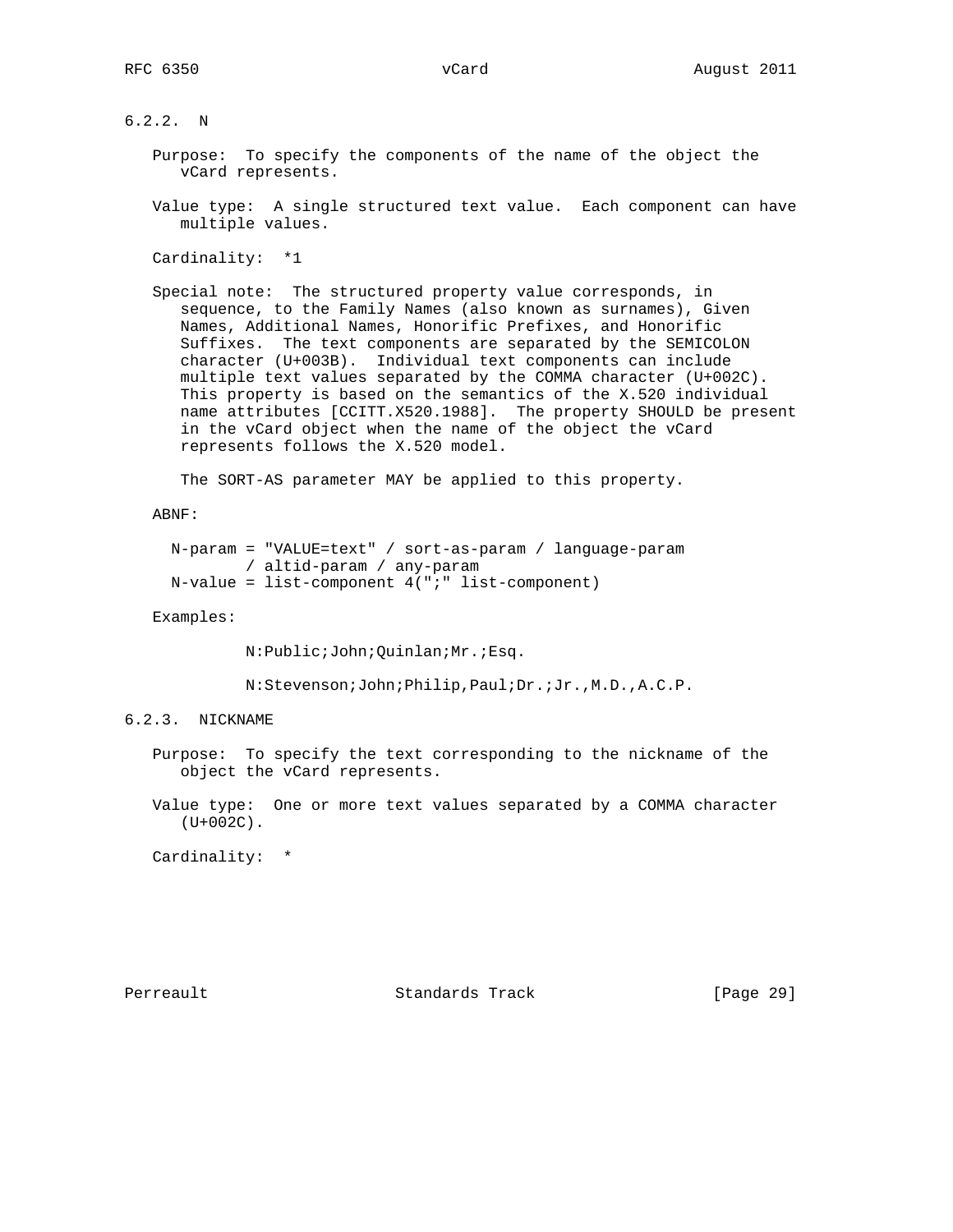Special note: The nickname is the descriptive name given instead of or in addition to the one belonging to the object the vCard represents. It can also be used to specify a familiar form of a proper name specified by the FN or N properties.

ABNF:

 NICKNAME-param = "VALUE=text" / type-param / language-param / altid-param / pid-param / pref-param / any-param NICKNAME-value = text-list

Examples:

NICKNAME:Robbie

NICKNAME:Jim,Jimmie

NICKNAME;TYPE=work:Boss

```
6.2.4. PHOTO
```
 Purpose: To specify an image or photograph information that annotates some aspect of the object the vCard represents.

Value type: A single URI.

Cardinality: \*

ABNF:

```
 PHOTO-param = "VALUE=uri" / altid-param / type-param
            / mediatype-param / pref-param / pid-param / any-param
 PHOTO-value = URI
```
Examples:

PHOTO:http://www.example.com/pub/photos/jqpublic.gif

 PHOTO:data:image/jpeg;base64,MIICajCCAdOgAwIBAgICBEUwDQYJKoZIhv AQEEBQAwdzELMAkGA1UEBhMCVVMxLDAqBgNVBAoTI05ldHNjYXBlIENvbW11bm ljYXRpb25zIENvcnBvcmF0aW9uMRwwGgYDVQQLExNJbmZvcm1hdGlvbiBTeXN0 <...remainder of base64-encoded data...>

```
6.2.5. BDAY
```
 Purpose: To specify the birth date of the object the vCard represents.

Perreault Standards Track [Page 30]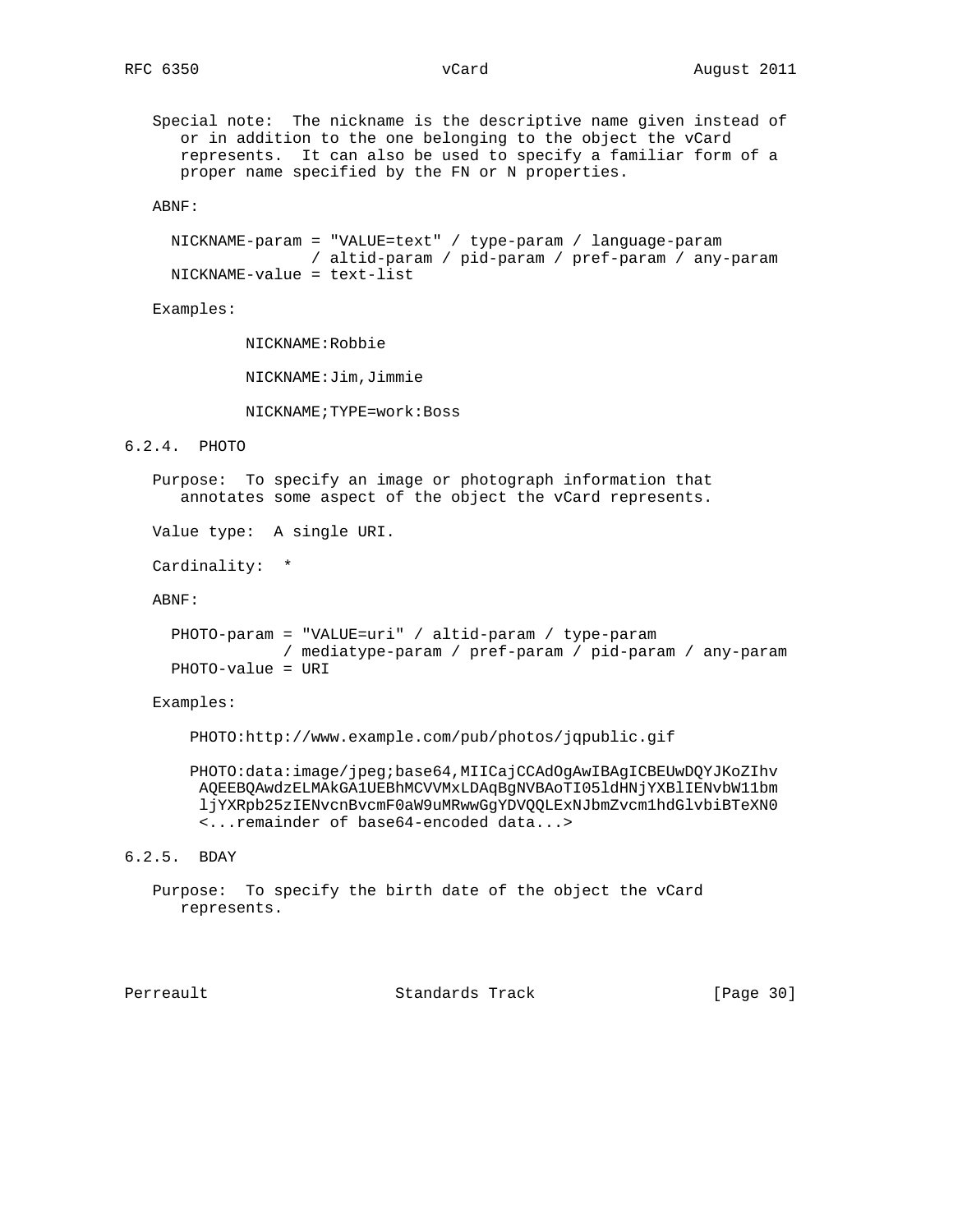Value type: The default is a single date-and-or-time value. It can also be reset to a single text value. Cardinality: \*1 ABNF: BDAY-param = BDAY-param-date / BDAY-param-text BDAY-value = date-and-or-time / text ; Value and parameter MUST match. BDAY-param-date = "VALUE=date-and-or-time" BDAY-param-text = "VALUE=text" / language-param BDAY-param =/ altid-param / calscale-param / any-param ; calscale-param can only be present when BDAY-value is ; date-and-or-time and actually contains a date or date-time. Examples: BDAY:19960415 BDAY:--0415 BDAY;19531015T231000Z BDAY;VALUE=text:circa 1800 6.2.6. ANNIVERSARY Purpose: The date of marriage, or equivalent, of the object the vCard represents. Value type: The default is a single date-and-or-time value. It can also be reset to a single text value. Cardinality: \*1 ABNF: ANNIVERSARY-param = "VALUE=" ("date-and-or-time" / "text") ANNIVERSARY-value = date-and-or-time / text ; Value and parameter MUST match. ANNIVERSARY-param =/ altid-param / calscale-param / any-param ; calscale-param can only be present when ANNIVERSARY-value is ; date-and-or-time and actually contains a date or date-time. Examples: ANNIVERSARY:19960415 Perreault Standards Track [Page 31]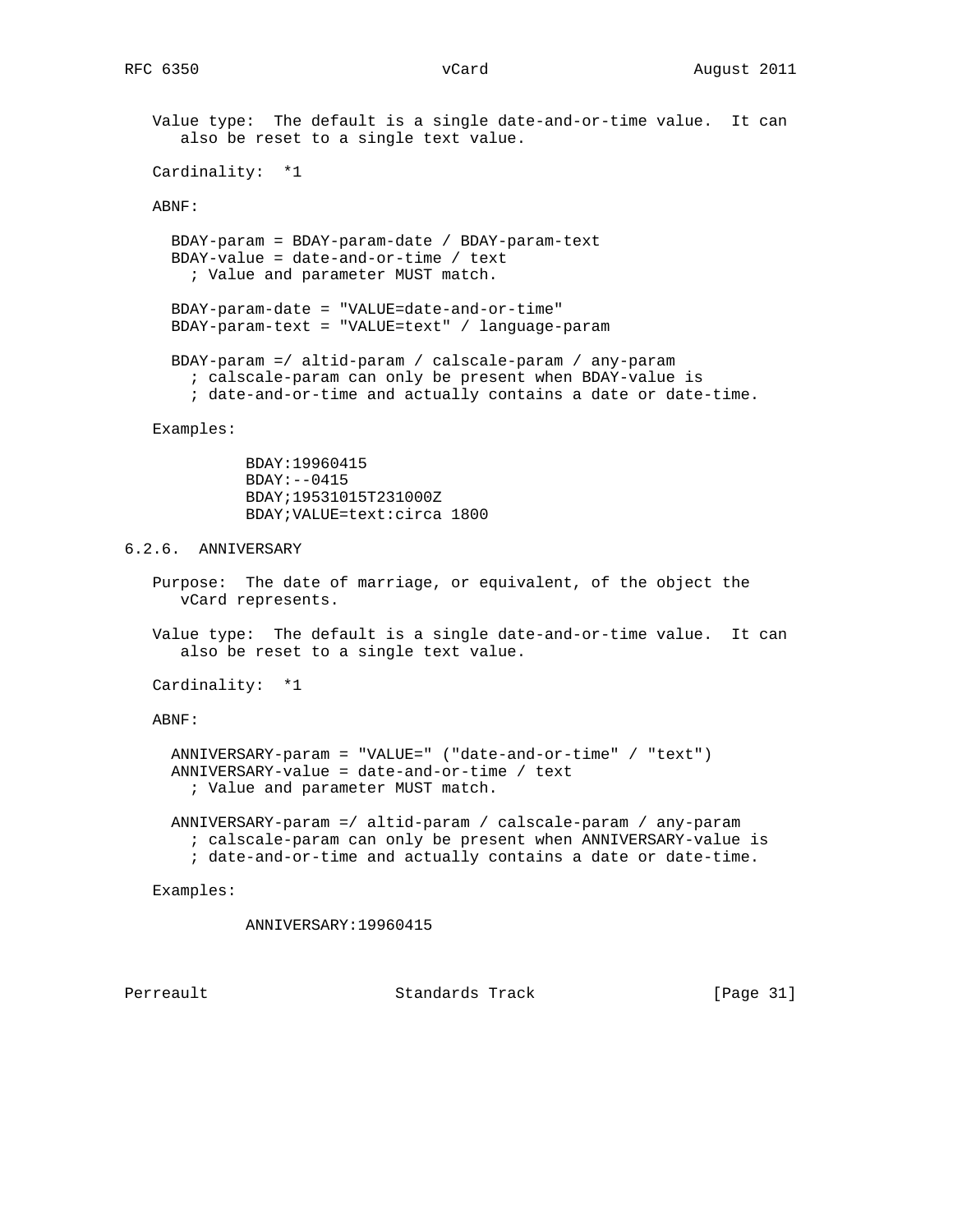6.2.7. GENDER

 Purpose: To specify the components of the sex and gender identity of the object the vCard represents.

 Value type: A single structured value with two components. Each component has a single text value.

Cardinality: \*1

 Special notes: The components correspond, in sequence, to the sex (biological), and gender identity. Each component is optional.

 Sex component: A single letter. M stands for "male", F stands for "female", O stands for "other", N stands for "none or not applicable", U stands for "unknown".

Gender identity component: Free-form text.

### ABNF:

 GENDER-param = "VALUE=text" / any-param GENDER-value = sex [";" text]

 $sex = " " / "M" / "F" / "O" / "N" / "U"$ 

Examples:

```
 GENDER:M
 GENDER:F
 GENDER:M;Fellow
 GENDER:F;grrrl
 GENDER:O;intersex
 GENDER:;it's complicated
```
6.3. Delivery Addressing Properties

 These types are concerned with information related to the delivery addressing or label for the vCard object.

6.3.1. ADR

 Purpose: To specify the components of the delivery address for the vCard object.

 Value type: A single structured text value, separated by the SEMICOLON character (U+003B).

Perreault Standards Track [Page 32]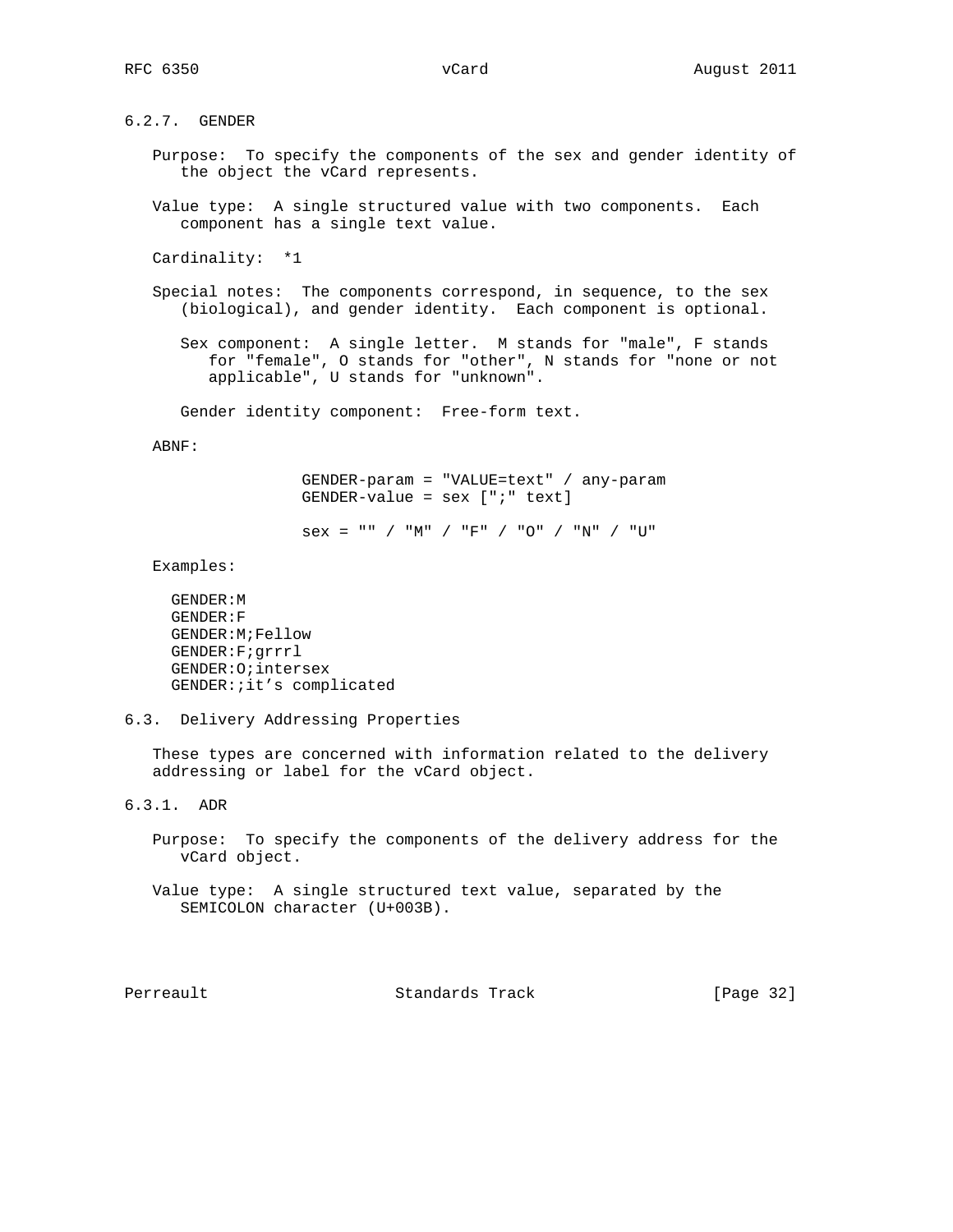Cardinality: \* Special notes: The structured type value consists of a sequence of address components. The component values MUST be specified in their corresponding position. The structured type value corresponds, in sequence, to the post office box; the extended address (e.g., apartment or suite number); the street address; the locality (e.g., city); the region (e.g., state or province); the postal code; the country name (full name in the language specified in Section 5.1). When a component value is missing, the associated component separator MUST still be specified. Experience with vCard 3 has shown that the first two components (post office box and extended address) are plagued with many interoperability issues. To ensure maximal interoperability, their values SHOULD be empty. The text components are separated by the SEMICOLON character

 (U+003B). Where it makes semantic sense, individual text components can include multiple text values (e.g., a "street" component with multiple lines) separated by the COMMA character (U+002C).

 The property can include the "PREF" parameter to indicate the preferred delivery address when more than one address is specified.

The GEO and TZ parameters MAY be used with this property.

 The property can also include a "LABEL" parameter to present a delivery address label for the address. Its value is a plain-text string representing the formatted address. Newlines are encoded as \n, as they are for property values.

ABNF:

label-param = "LABEL=" param-value

 ADR-param = "VALUE=text" / label-param / language-param / geo-parameter / tz-parameter / altid-param / pid-param / pref-param / type-param / any-param

Perreault Standards Track [Page 33]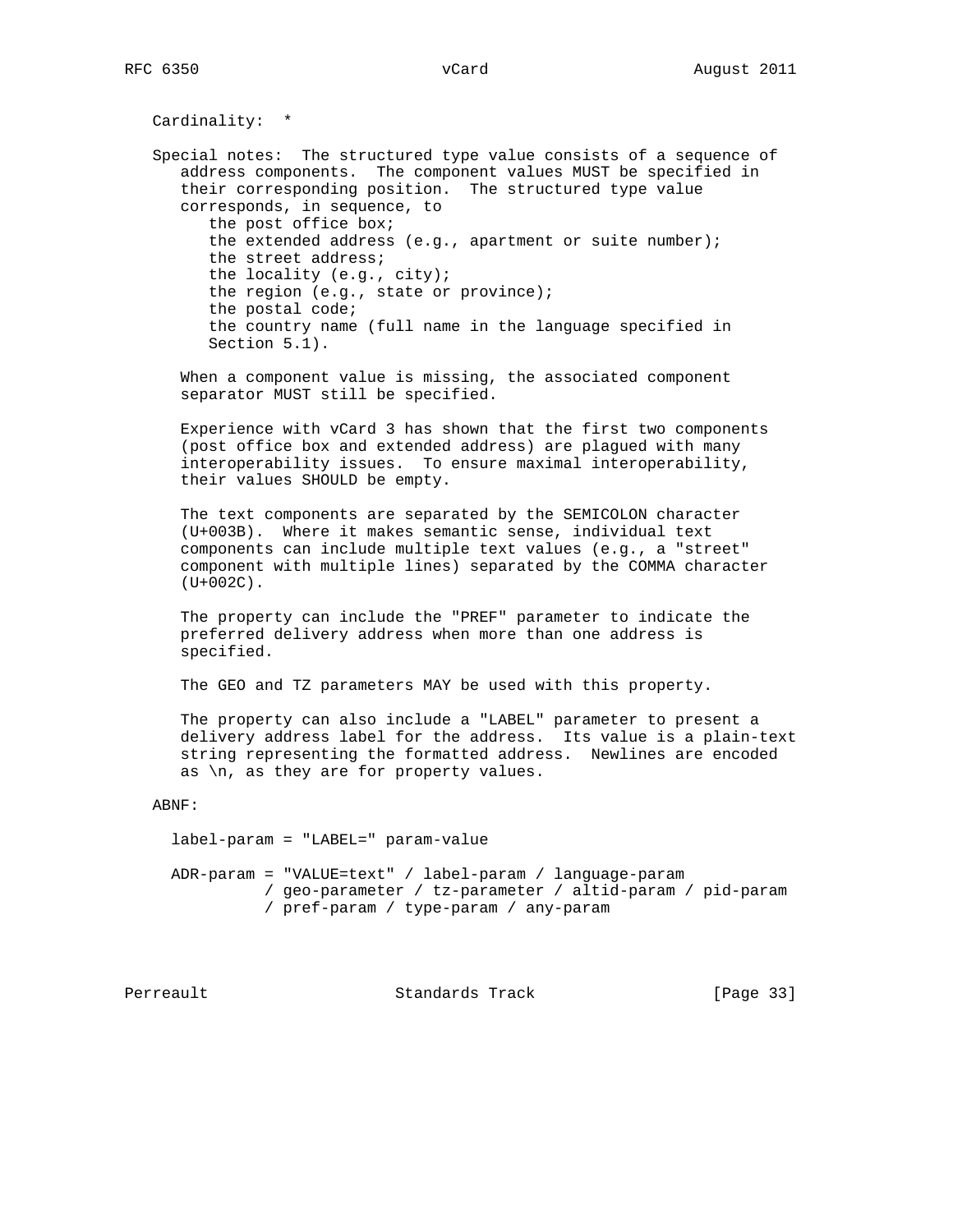|                                            | ADR-value = ADR-component-pobox "; " ADR-component-ext "; " |
|--------------------------------------------|-------------------------------------------------------------|
|                                            | ADR-component-street ";" ADR-component-locality ";"         |
|                                            | ADR-component-region "; " ADR-component-code "; "           |
| ADR-component-country                      |                                                             |
| ADR-component-pobox                        | $=$ list-component                                          |
| ADR-component-ext                          | $=$ list-component                                          |
| ADR-component-street                       | $=$ list-component                                          |
| $ADR$ -component-locality = list-component |                                                             |
| ADR-component-region                       | $=$ list-component                                          |
| ADR-component-code                         | $=$ list-component                                          |
| ADR-component-country                      | $=$ list-component                                          |

 Example: In this example, the post office box and the extended address are absent.

 ADR;GEO="geo:12.3457,78.910";LABEL="Mr. John Q. Public, Esq.\n Mail Drop: TNE QB\n123 Main Street\nAny Town, CA 91921-1234\n U.S.A.":;;123 Main Street;Any Town;CA;91921-1234;U.S.A.

6.4. Communications Properties

 These properties describe information about how to communicate with the object the vCard represents.

- 6.4.1. TEL
	- Purpose: To specify the telephone number for telephony communication with the object the vCard represents.
	- Value type: By default, it is a single free-form text value (for backward compatibility with vCard 3), but it SHOULD be reset to a URI value. It is expected that the URI scheme will be "tel", as specified in [RFC3966], but other schemes MAY be used.

Cardinality: \*

 Special notes: This property is based on the X.520 Telephone Number attribute [CCITT.X520.1988].

 The property can include the "PREF" parameter to indicate a preferred-use telephone number.

 The property can include the parameter "TYPE" to specify intended use for the telephone number. The predefined values for the TYPE parameter are:

Perreault Standards Track [Page 34]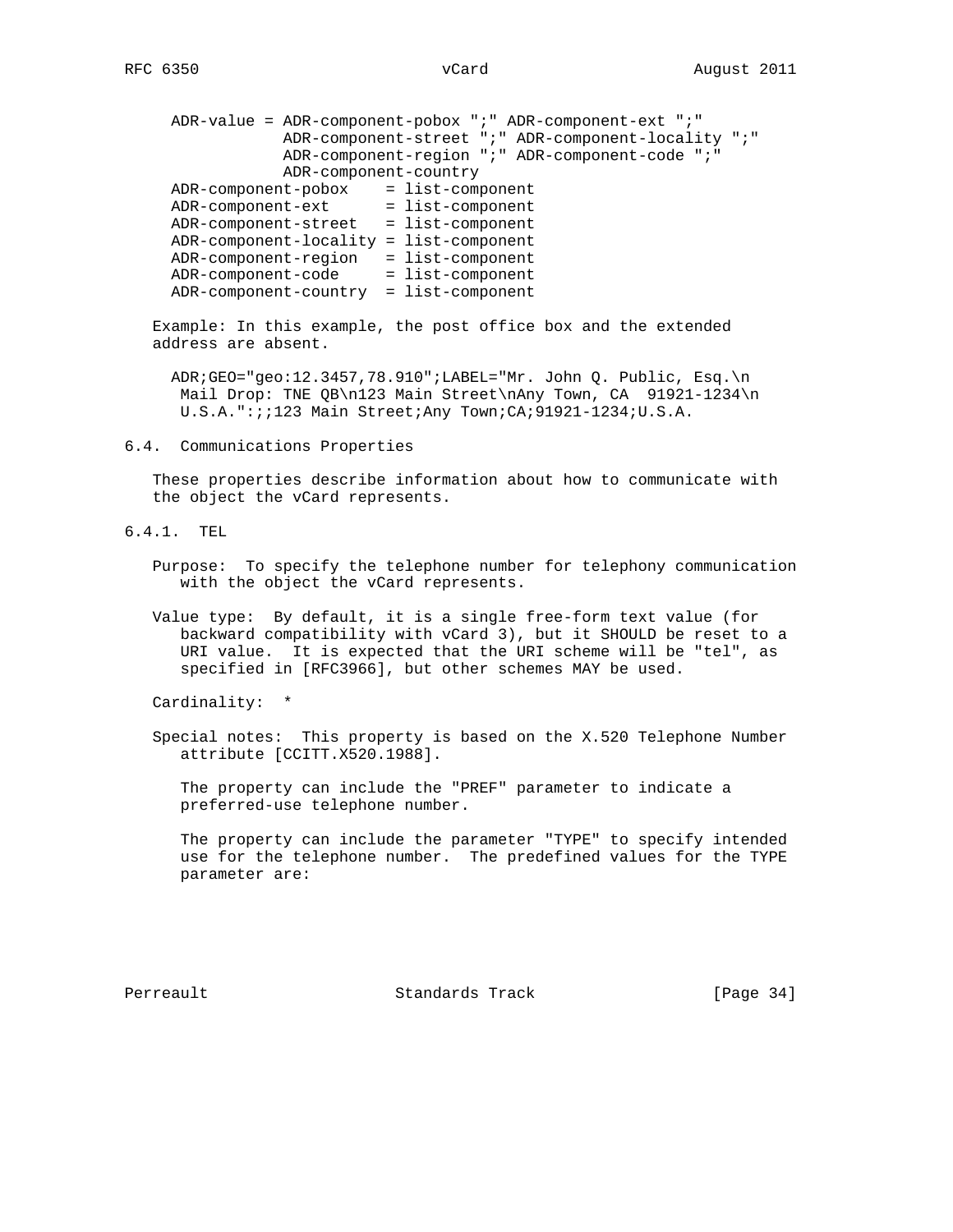| Value     | Description                                                          |
|-----------|----------------------------------------------------------------------|
| text      | Indicates that the telephone number supports text<br>messages (SMS). |
| voice     | Indicates a voice telephone number.                                  |
| fax       | Indicates a facsimile telephone number.                              |
| cell      | Indicates a cellular or mobile telephone number.                     |
| video     | Indicates a video conferencing telephone number.                     |
| pager     | Indicates a paging device telephone number.                          |
| textphone | Indicates a telecommunication device for people with                 |
|           | hearing or speech difficulties.                                      |

 The default type is "voice". These type parameter values can be specified as a parameter list (e.g., TYPE=text;TYPE=voice) or as a value list (e.g., TYPE="text,voice"). The default can be overridden to another set of values by specifying one or more alternate values. For example, the default TYPE of "voice" can be reset to a VOICE and FAX telephone number by the value list TYPE="voice,fax".

 If this property's value is a URI that can also be used for instant messaging, the IMPP (Section 6.4.3) property SHOULD be used in addition to this property.

ABNF:

 TEL-param = TEL-text-param / TEL-uri-param TEL-value = TEL-text-value / TEL-uri-value ; Value and parameter MUST match.

 TEL-text-param = "VALUE=text" TEL-text-value = text

 TEL-uri-param = "VALUE=uri" / mediatype-param TEL-uri-value = URI

 TEL-param =/ type-param / pid-param / pref-param / altid-param / any-param

 type-param-tel = "text" / "voice" / "fax" / "cell" / "video" / "pager" / "textphone" / iana-token / x-name ; type-param-tel MUST NOT be used with a property other than TEL.

Perreault Standards Track [Page 35]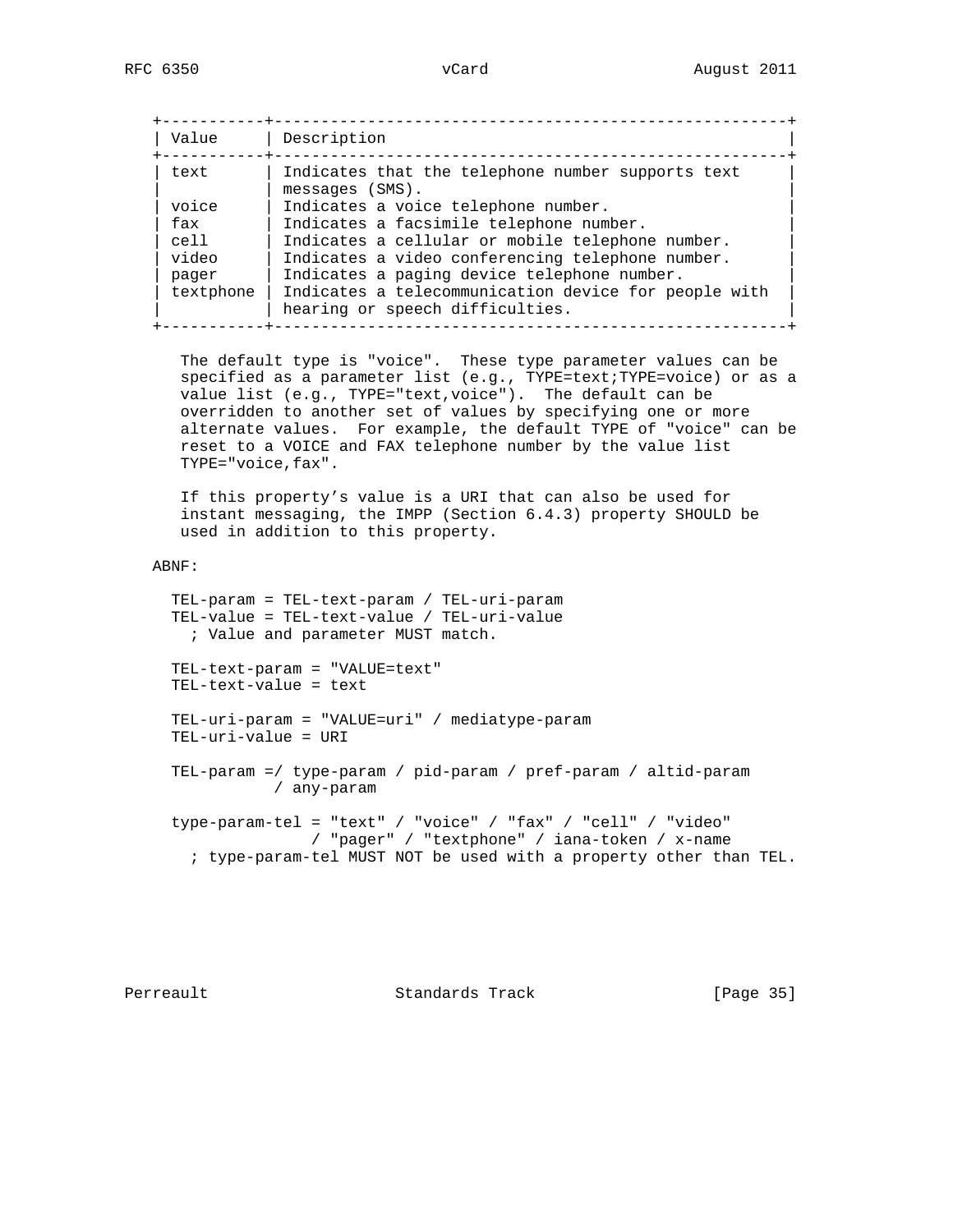Example:

 TEL;VALUE=uri;PREF=1;TYPE="voice,home":tel:+1-555-555-5555;ext=5555 TEL;VALUE=uri;TYPE=home:tel:+33-01-23-45-67

```
6.4.2. EMAIL
```
 Purpose: To specify the electronic mail address for communication with the object the vCard represents.

Value type: A single text value.

Cardinality: \*

 Special notes: The property can include tye "PREF" parameter to indicate a preferred-use email address when more than one is specified.

 Even though the value is free-form UTF-8 text, it is likely to be interpreted by a Mail User Agent (MUA) as an "addr-spec", as defined in [RFC5322], Section 3.4.1. Readers should also be aware of the current work toward internationalized email addresses [RFC5335bis].

### ABNF:

```
 EMAIL-param = "VALUE=text" / pid-param / pref-param / type-param
             / altid-param / any-param
 EMAIL-value = text
```
Example:

EMAIL;TYPE=work:jqpublic@xyz.example.com

EMAIL;PREF=1:jane\_doe@example.com

6.4.3. IMPP

 Purpose: To specify the URI for instant messaging and presence protocol communications with the object the vCard represents.

Value type: A single URI.

Cardinality: \*

 Special notes: The property may include the "PREF" parameter to indicate that this is a preferred address and has the same semantics as the "PREF" parameter in a TEL property.

Perreault Standards Track [Page 36]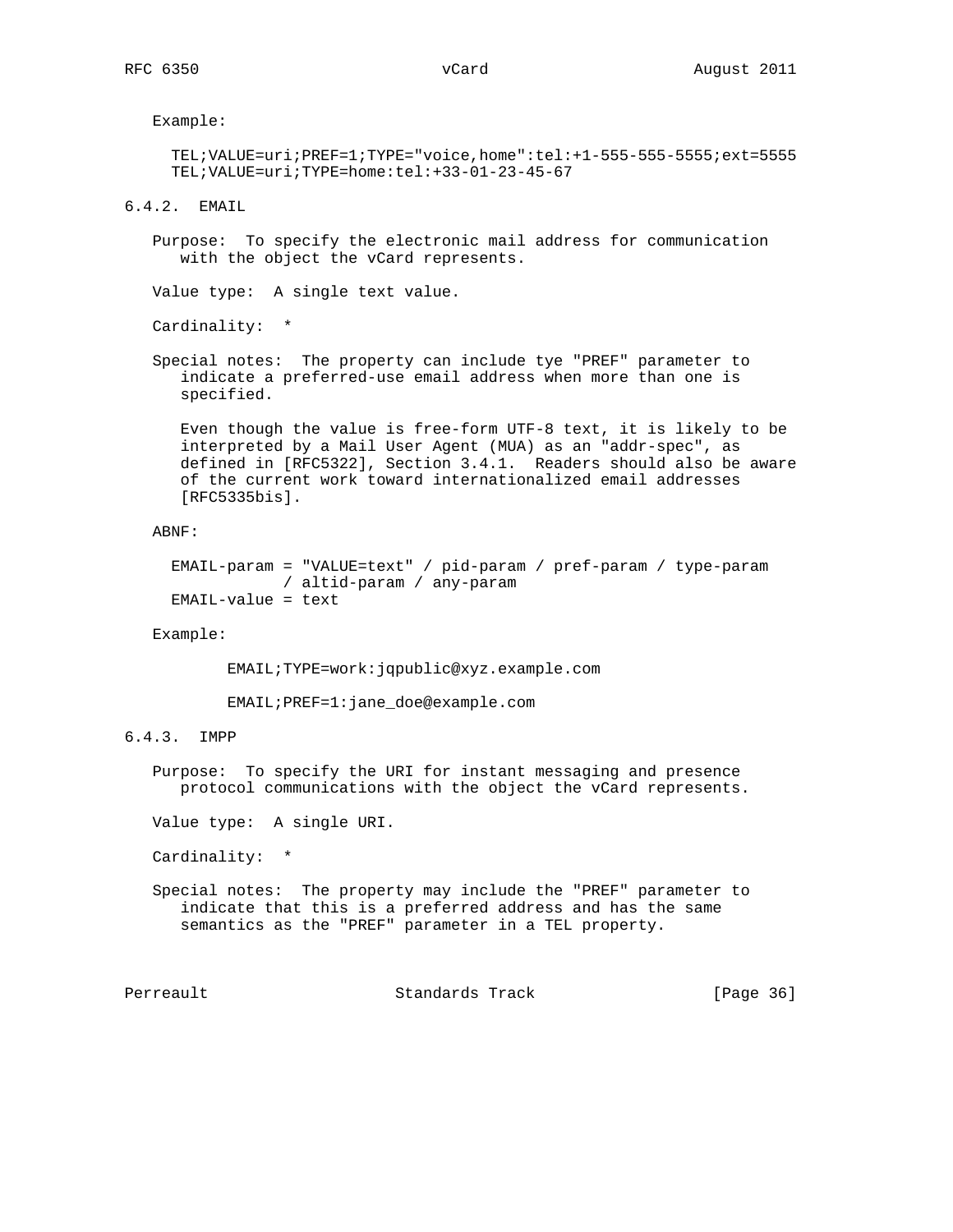If this property's value is a URI that can be used for voice and/or video, the TEL property (Section 6.4.1) SHOULD be used in addition to this property.

 This property is adapted from [RFC4770], which is made obsolete by this document.

#### ABNF:

 IMPP-param = "VALUE=uri" / pid-param / pref-param / type-param / mediatype-param / altid-param / any-param IMPP-value = URI

#### Example:

IMPP;PREF=1:xmpp:alice@example.com

## 6.4.4. LANG

Purpose: To specify the language(s) that may be used for contacting the entity associated with the vCard.

Value type: A single language-tag value.

Cardinality: \*

ABNF:

```
 LANG-param = "VALUE=language-tag" / pid-param / pref-param
          / altid-param / type-param / any-param
LANG-value = Language-Tag
```
Example:

 LANG;TYPE=work;PREF=1:en LANG;TYPE=work;PREF=2:fr LANG;TYPE=home:fr

6.5. Geographical Properties

 These properties are concerned with information associated with geographical positions or regions associated with the object the vCard represents.

6.5.1. TZ

 Purpose: To specify information related to the time zone of the object the vCard represents.

Perreault Standards Track [Page 37]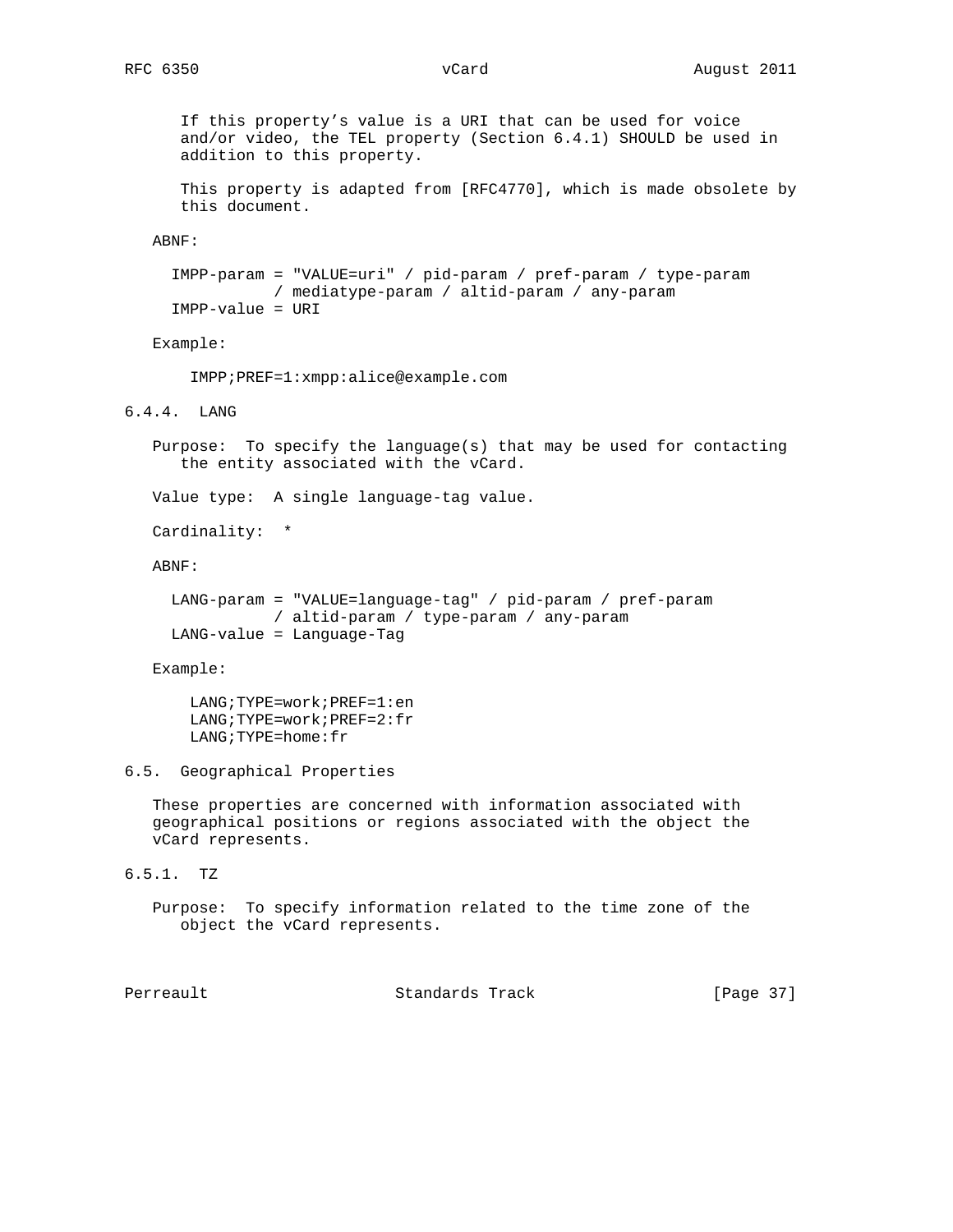Value type: The default is a single text value. It can also be reset to a single URI or utc-offset value.

Cardinality: \*

 Special notes: It is expected that names from the public-domain Olson database [TZ-DB] will be used, but this is not a restriction. See also [IANA-TZ].

 Efforts are currently being directed at creating a standard URI scheme for expressing time zone information. Usage of such a scheme would ensure a high level of interoperability between implementations that support it.

 Note that utc-offset values SHOULD NOT be used because the UTC offset varies with time -- not just because of the usual daylight saving time shifts that occur in may regions, but often entire regions will "re-base" their overall offset. The actual offset may be +/- 1 hour (or perhaps a little more) than the one given.

#### ABNF:

 TZ-param = "VALUE=" ("text" / "uri" / "utc-offset") TZ-value = text / URI / utc-offset ; Value and parameter MUST match.

 TZ-param =/ altid-param / pid-param / pref-param / type-param / mediatype-param / any-param

Examples:

TZ:Raleigh/North America

 TZ;VALUE=utc-offset:-0500 ; Note: utc-offset format is NOT RECOMMENDED.

# 6.5.2. GEO

 Purpose: To specify information related to the global positioning of the object the vCard represents.

Value type: A single URI.

Cardinality: \*

 Special notes: The "geo" URI scheme [RFC5870] is particularly well suited for this property, but other schemes MAY be used.

Perreault Standards Track [Page 38]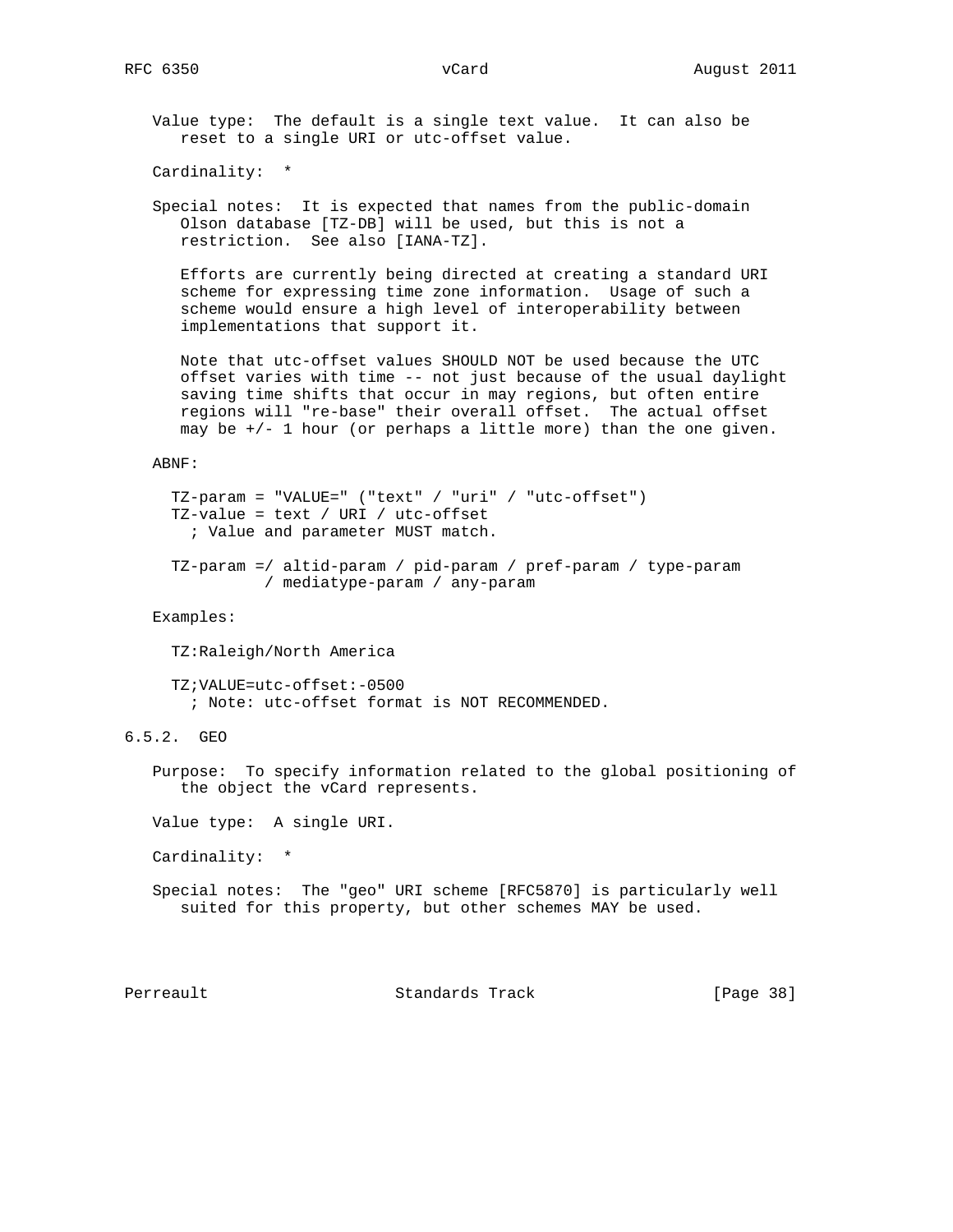ABNF:

```
 GEO-param = "VALUE=uri" / pid-param / pref-param / type-param
         / mediatype-param / altid-param / any-param
GEO-value = URI
```
Example:

GEO:geo:37.386013,-122.082932

```
6.6. Organizational Properties
```
 These properties are concerned with information associated with characteristics of the organization or organizational units of the object that the vCard represents.

6.6.1. TITLE

 Purpose: To specify the position or job of the object the vCard represents.

Value type: A single text value.

Cardinality: \*

 Special notes: This property is based on the X.520 Title attribute [CCITT.X520.1988].

ABNF:

```
 TITLE-param = "VALUE=text" / language-param / pid-param
           / pref-param / altid-param / type-param / any-param
TITLE-value = text
```
Example:

TITLE:Research Scientist

6.6.2. ROLE

 Purpose: To specify the function or part played in a particular situation by the object the vCard represents.

Value type: A single text value.

Cardinality: \*

Perreault Standards Track [Page 39]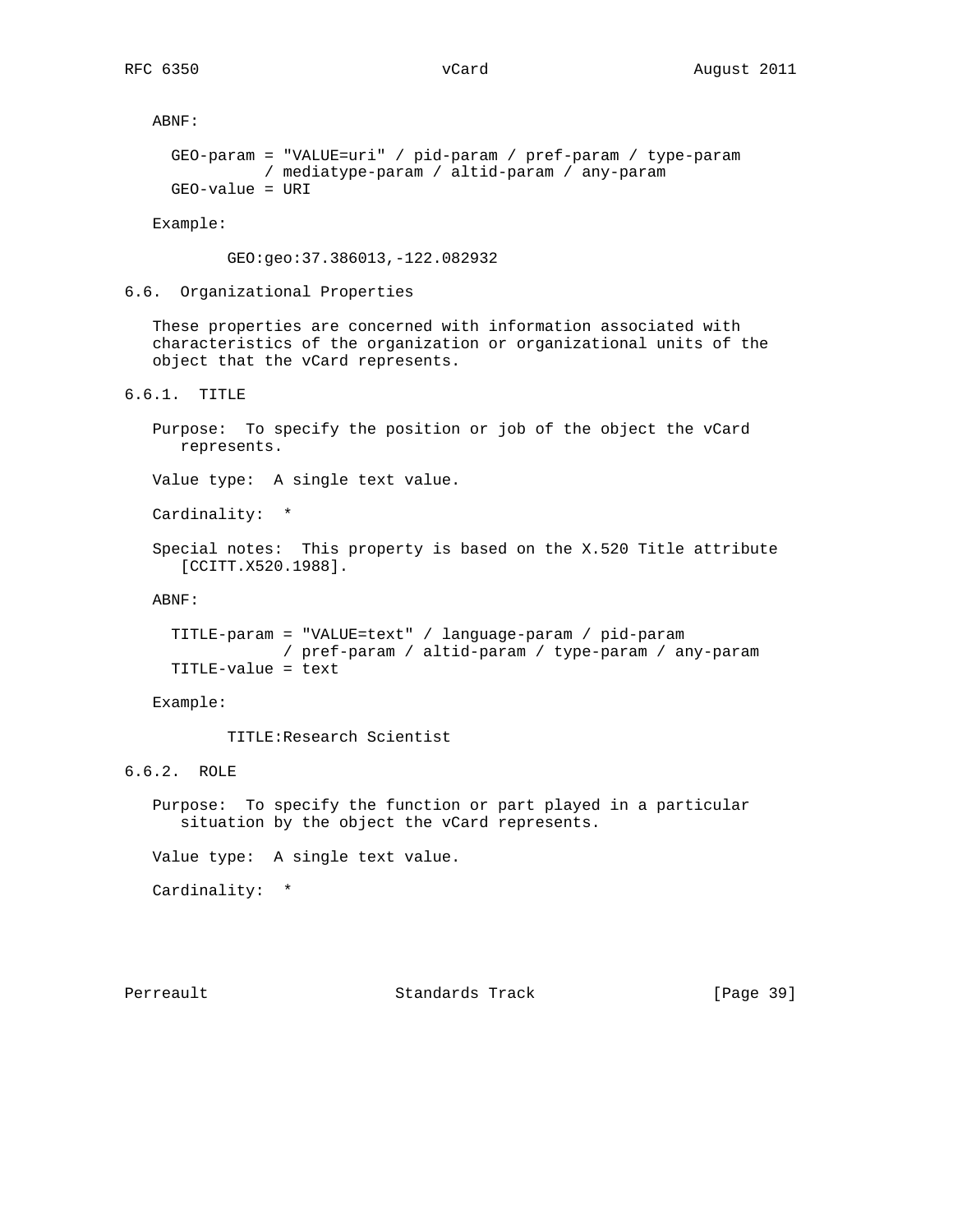Special notes: This property is based on the X.520 Business Category explanatory attribute [CCITT.X520.1988]. This property is included as an organizational type to avoid confusion with the semantics of the TITLE property and incorrect usage of that property when the semantics of this property is intended.

### ABNF:

 ROLE-param = "VALUE=text" / language-param / pid-param / pref-param / type-param / altid-param / any-param ROLE-value = text

#### Example:

ROLE:Project Leader

6.6.3. LOGO

 Purpose: To specify a graphic image of a logo associated with the object the vCard represents.

Value type: A single URI.

Cardinality: \*

ABNF:

```
 LOGO-param = "VALUE=uri" / language-param / pid-param / pref-param
      / type-param / mediatype-param / altid-param / any-param
LOGO-value = URI
```
Examples:

LOGO:http://www.example.com/pub/logos/abccorp.jpg

 LOGO:data:image/jpeg;base64,MIICajCCAdOgAwIBAgICBEUwDQYJKoZIhvc AQEEBQAwdzELMAkGA1UEBhMCVVMxLDAqBgNVBAoTI05ldHNjYXBlIENvbW11bm ljYXRpb25zIENvcnBvcmF0aW9uMRwwGgYDVQQLExNJbmZvcm1hdGlvbiBTeXN0 <...the remainder of base64-encoded data...>

6.6.4. ORG

- Purpose: To specify the organizational name and units associated with the vCard.
- Value type: A single structured text value consisting of components separated by the SEMICOLON character (U+003B).

Perreault Standards Track [Page 40]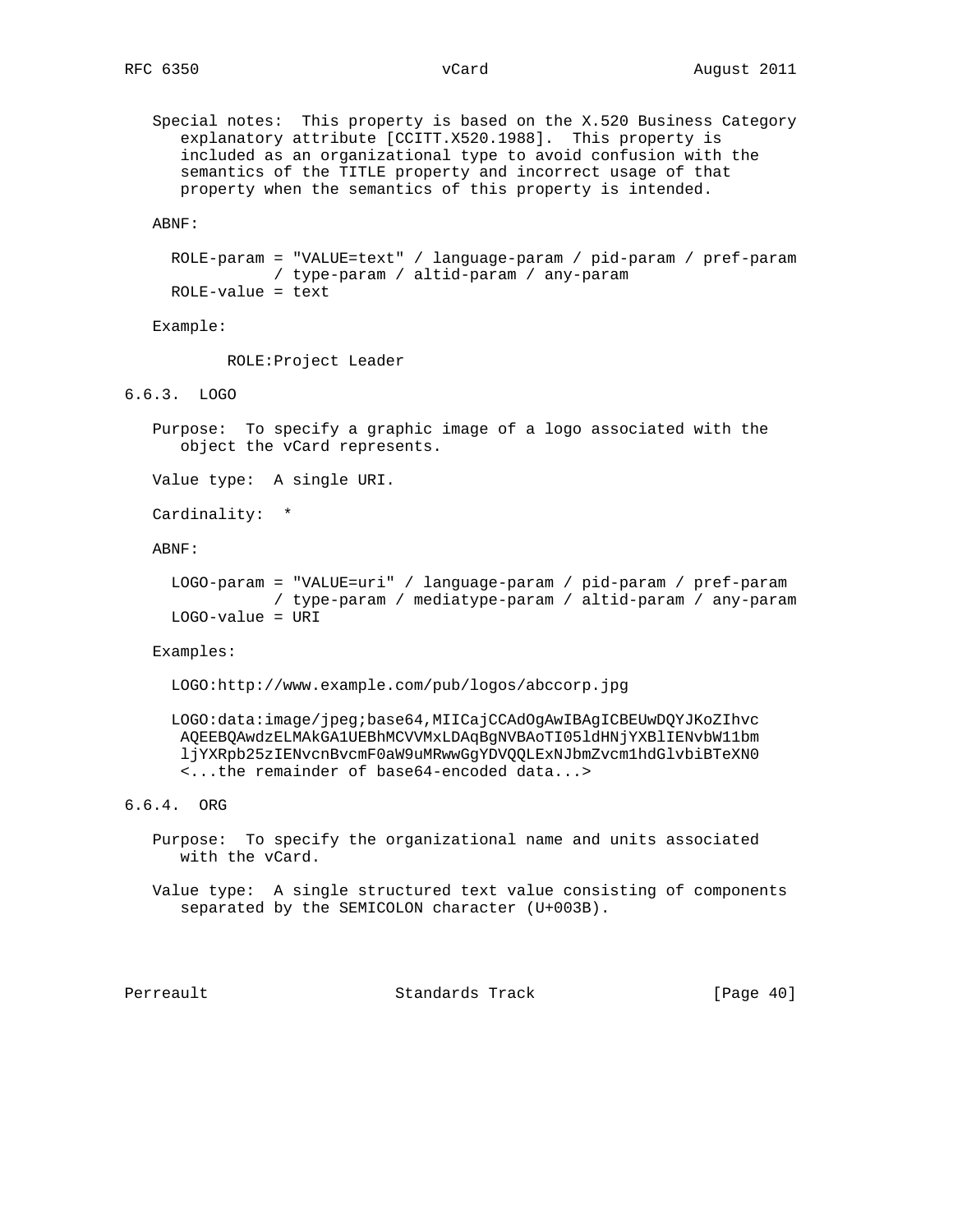Cardinality: \* Special notes: The property is based on the X.520 Organization Name and Organization Unit attributes [CCITT.X520.1988]. The property value is a structured type consisting of the organization name, followed by zero or more levels of organizational unit names. The SORT-AS parameter MAY be applied to this property. ABNF: ORG-param = "VALUE=text" / sort-as-param / language-param / pid-param / pref-param / altid-param / type-param / any-param ORG-value = component \*(";" component) Example: A property value consisting of an organizational name, organizational unit #1 name, and organizational unit #2 name. ORG:ABC\, Inc.;North American Division;Marketing 6.6.5. MEMBER Purpose: To include a member in the group this vCard represents. Value type: A single URI. It MAY refer to something other than a vCard object. For example, an email distribution list could employ the "mailto" URI scheme [RFC6068] for efficiency. Cardinality: \*

 Special notes: This property MUST NOT be present unless the value of the KIND property is "group".

ABNF:

 MEMBER-param = "VALUE=uri" / pid-param / pref-param / altid-param / mediatype-param / any-param MEMBER-value = URI

Perreault Standards Track [Page 41]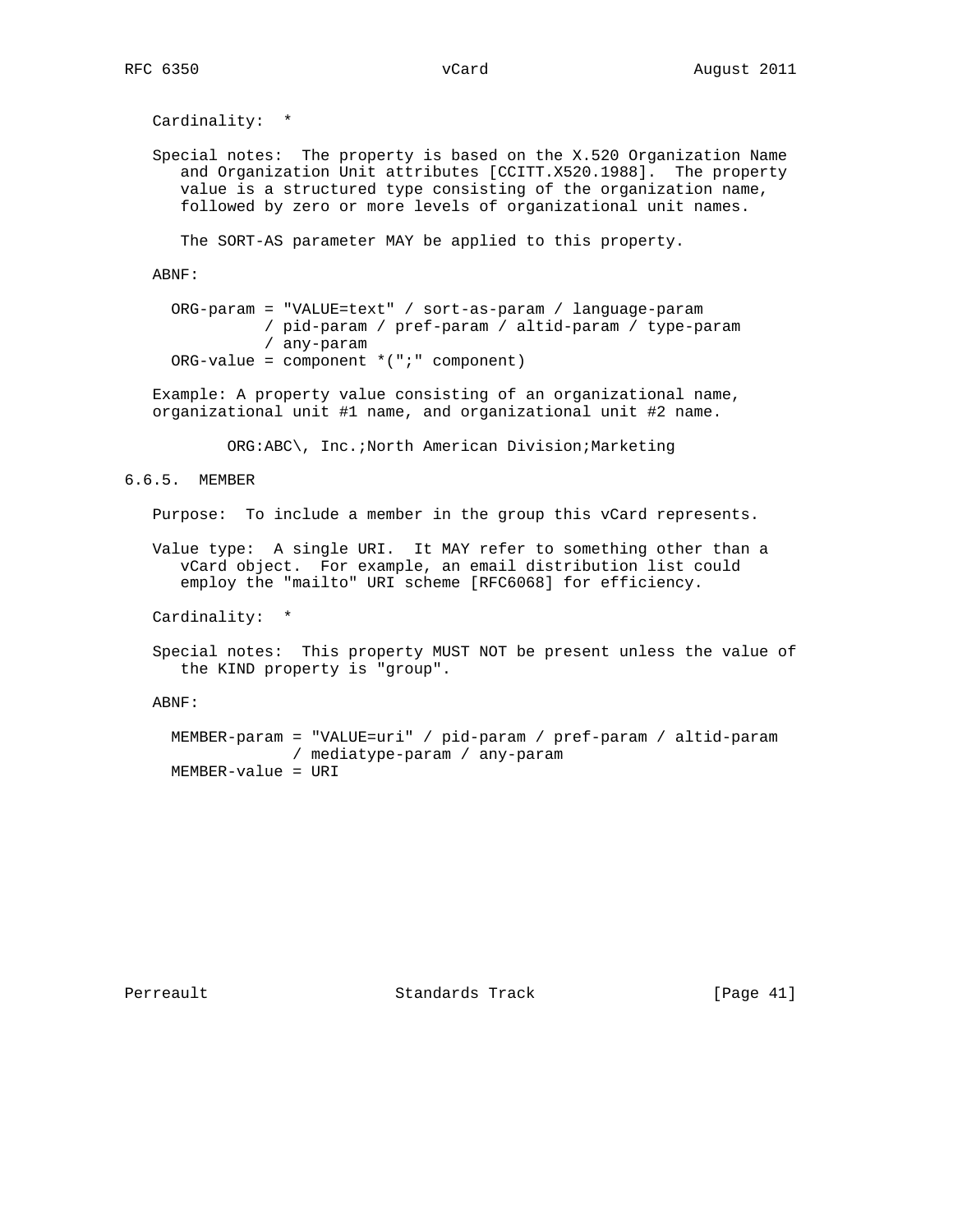Examples:

```
 BEGIN:VCARD
VERSION:4.0
KIND:group
FN:The Doe family
MEMBER:urn:uuid:03a0e51f-d1aa-4385-8a53-e29025acd8af
MEMBER:urn:uuid:b8767877-b4a1-4c70-9acc-505d3819e519
END:VCARD
BEGIN:VCARD
VERSION:4.0
FN:John Doe
UID:urn:uuid:03a0e51f-d1aa-4385-8a53-e29025acd8af
END:VCARD
BEGIN:VCARD
VERSION:4.0
FN:Jane Doe
UID:urn:uuid:b8767877-b4a1-4c70-9acc-505d3819e519
END:VCARD
BEGIN:VCARD
VERSION:4.0
```
 KIND:group FN:Funky distribution list MEMBER:mailto:subscriber1@example.com MEMBER:xmpp:subscriber2@example.com MEMBER:sip:subscriber3@example.com MEMBER:tel:+1-418-555-5555 END:VCARD

# 6.6.6. RELATED

 Purpose: To specify a relationship between another entity and the entity represented by this vCard.

 Value type: A single URI. It can also be reset to a single text value. The text value can be used to specify textual information.

Cardinality: \*

- Special notes: The TYPE parameter MAY be used to characterize the related entity. It contains a comma-separated list of values that are registered with IANA as described in Section 10.2. The registry is pre-populated with the values defined in [xfn]. This document also specifies two additional values:
	- agent: an entity who may sometimes act on behalf of the entity associated with the vCard.

Perreault Standards Track [Page 42]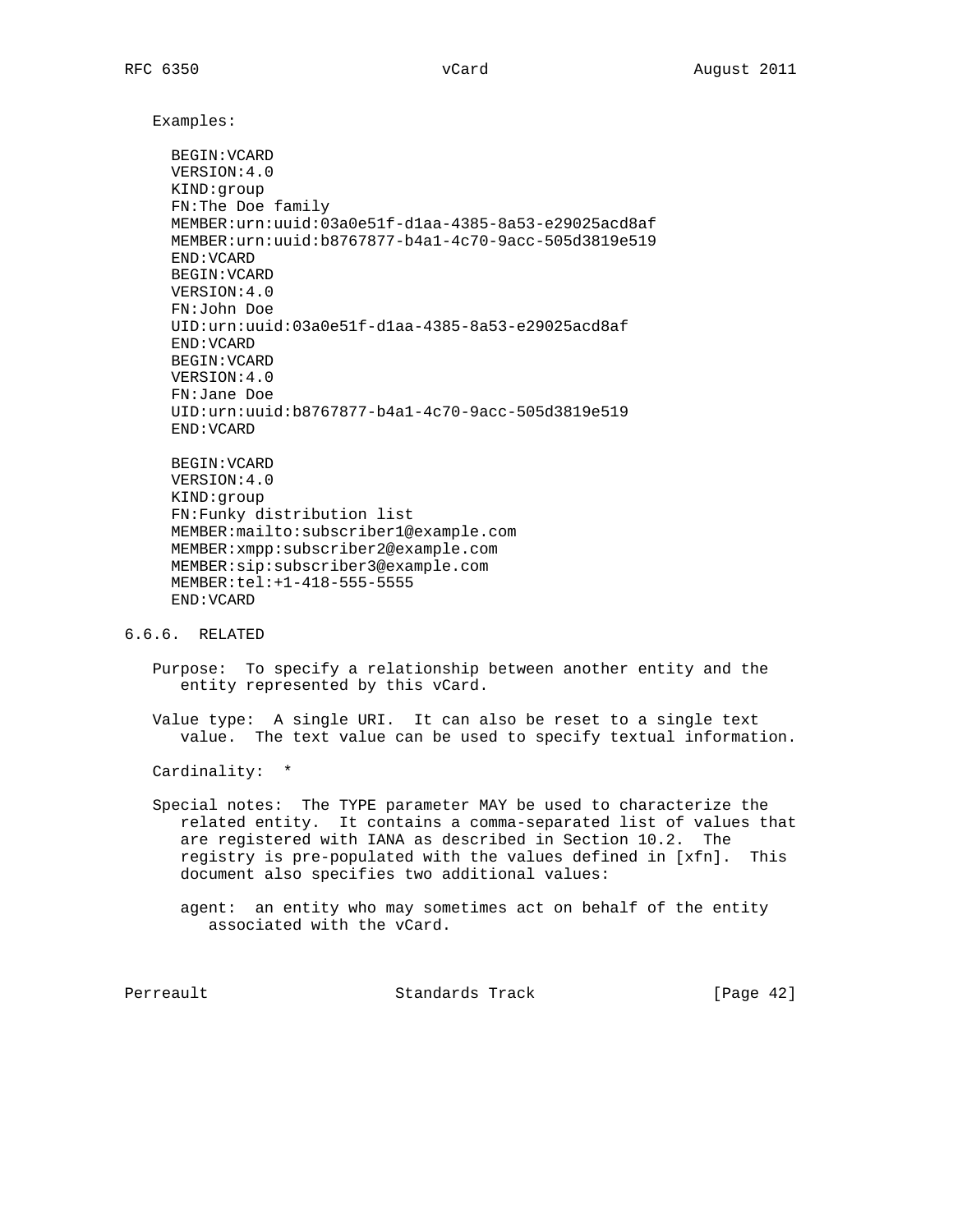emergency: indicates an emergency contact ABNF: RELATED-param = RELATED-param-uri / RELATED-param-text RELATED-value = URI / text ; Parameter and value MUST match. RELATED-param-uri = "VALUE=uri" / mediatype-param RELATED-param-text = "VALUE=text" / language-param RELATED-param =/ pid-param / pref-param / altid-param / type-param / any-param type-param-related = related-type-value \*("," related-type-value) ; type-param-related MUST NOT be used with a property other than ; RELATED. related-type-value = "contact" / "acquaintance" / "friend" / "met" / "co-worker" / "colleague" / "co-resident" / "neighbor" / "child" / "parent" / "sibling" / "spouse" / "kin" / "muse" / "crush" / "date" / "sweetheart" / "me" / "agent" / "emergency"

Examples:

 RELATED;TYPE=friend:urn:uuid:f81d4fae-7dec-11d0-a765-00a0c91e6bf6 RELATED;TYPE=contact:http://example.com/directory/jdoe.vcf RELATED;TYPE=co-worker;VALUE=text:Please contact my assistant Jane Doe for any inquiries.

6.7. Explanatory Properties

 These properties are concerned with additional explanations, such as that related to informational notes or revisions specific to the vCard.

6.7.1. CATEGORIES

 Purpose: To specify application category information about the vCard, also known as "tags".

 Value type: One or more text values separated by a COMMA character (U+002C).

Cardinality: \*

Perreault Standards Track [Page 43]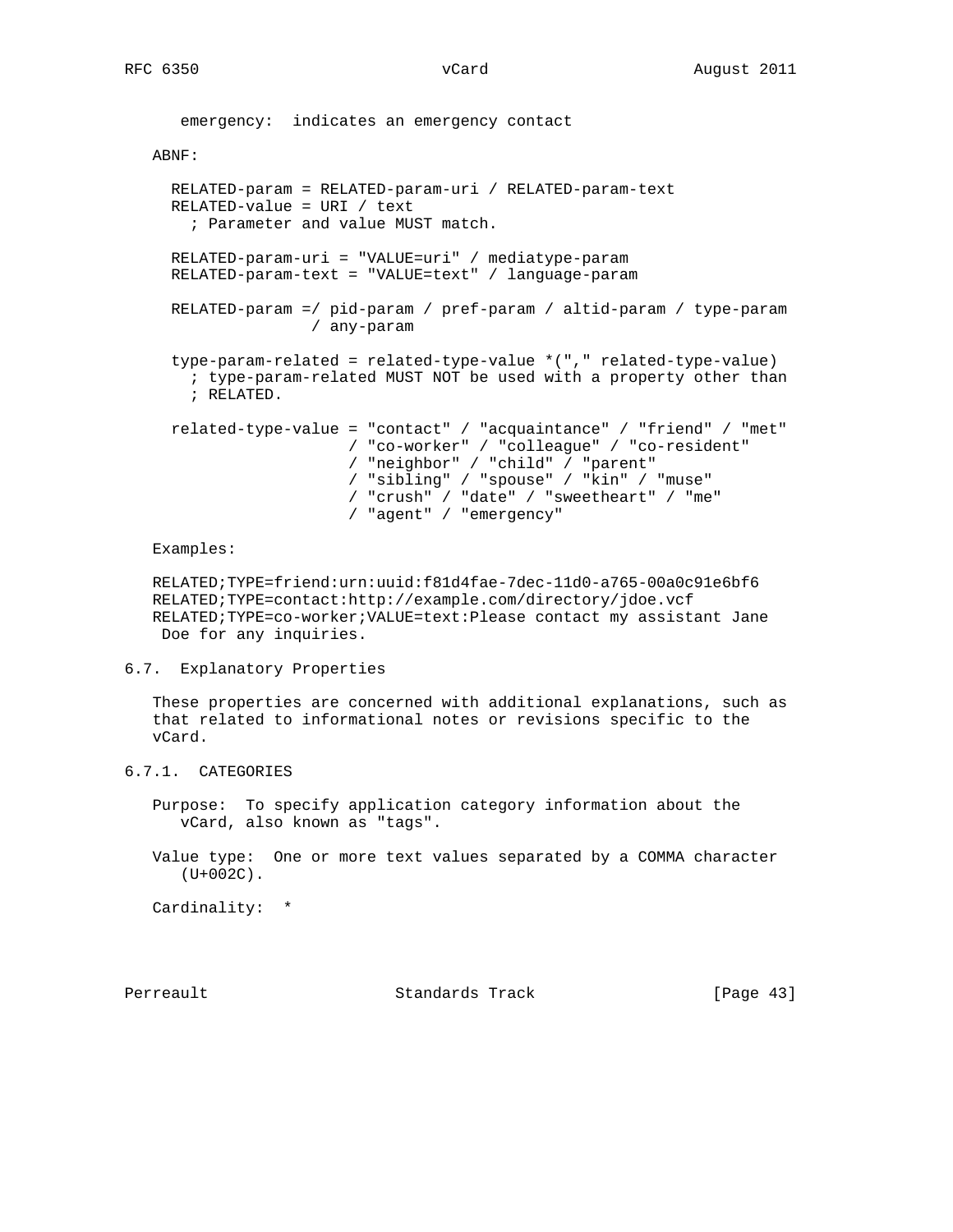ABNF:

```
 CATEGORIES-param = "VALUE=text" / pid-param / pref-param
             / type-param / altid-param / any-param
CATEGORIES-value = text-list
```
Example:

CATEGORIES:TRAVEL AGENT

CATEGORIES:INTERNET,IETF,INDUSTRY,INFORMATION TECHNOLOGY

6.7.2. NOTE

 Purpose: To specify supplemental information or a comment that is associated with the vCard.

Value type: A single text value.

Cardinality: \*

 Special notes: The property is based on the X.520 Description attribute [CCITT.X520.1988].

ABNF:

```
 NOTE-param = "VALUE=text" / language-param / pid-param / pref-param
           / type-param / altid-param / any-param
NOTE-value = text
```
Example:

 NOTE:This fax number is operational 0800 to 1715 EST\, Mon-Fri.

6.7.3. PRODID

 Purpose: To specify the identifier for the product that created the vCard object.

Type value: A single text value.

Cardinality: \*1

 Special notes: Implementations SHOULD use a method such as that specified for Formal Public Identifiers in [ISO9070] or for Universal Resource Names in [RFC3406] to ensure that the text value is unique.

Perreault Standards Track [Page 44]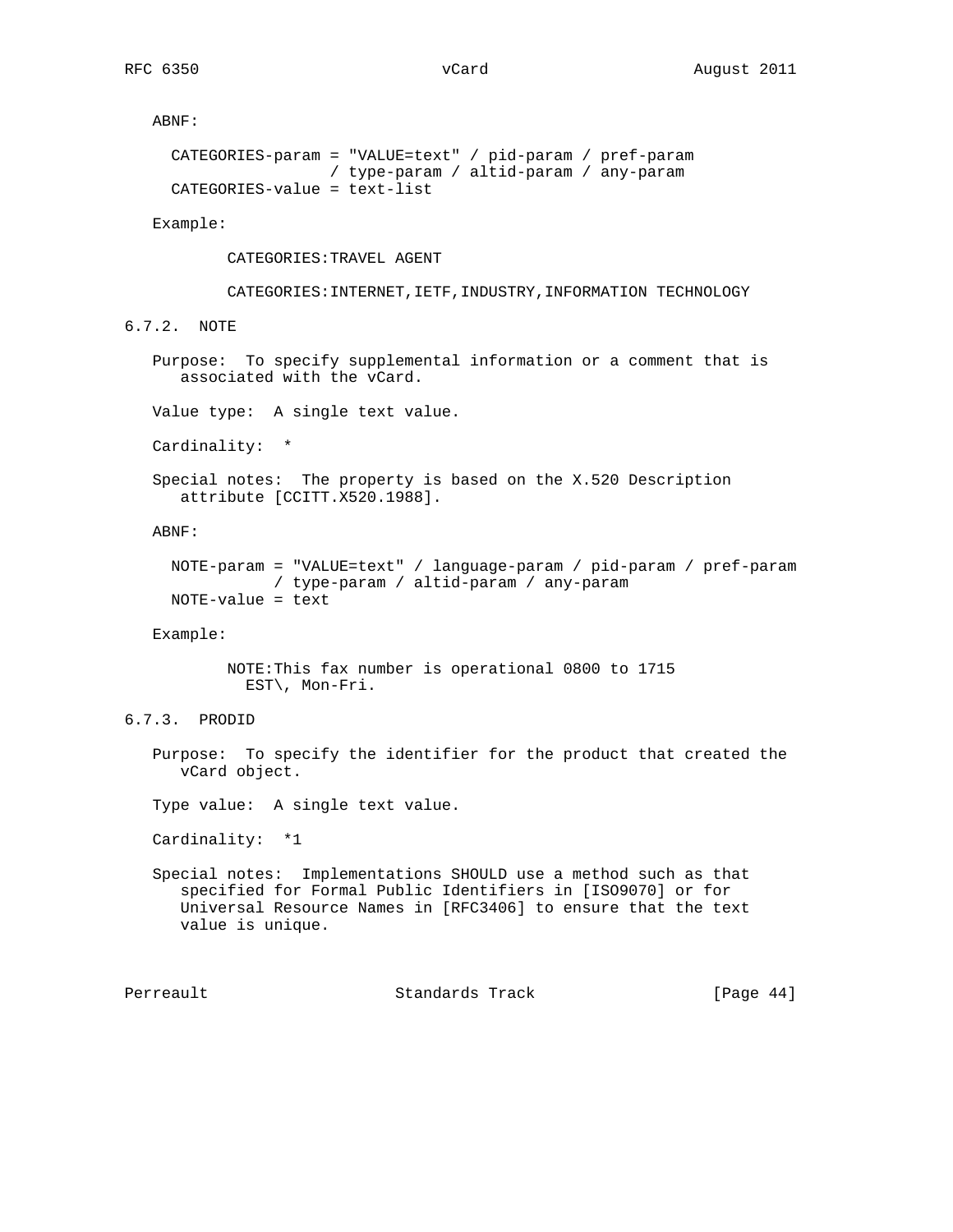```
 ABNF:
```

```
 PRODID-param = "VALUE=text" / any-param
PRODID-value = text
```
Example:

```
 PRODID:-//ONLINE DIRECTORY//NONSGML Version 1//EN
```

```
6.7.4. REV
```
Purpose: To specify revision information about the current vCard.

Value type: A single timestamp value.

Cardinality: \*1

 Special notes: The value distinguishes the current revision of the information in this vCard for other renditions of the information.

ABNF:

```
 REV-param = "VALUE=timestamp" / any-param
REV-value = timestamp
```
Example:

```
 REV:19951031T222710Z
```

```
6.7.5. SOUND
```
 Purpose: To specify a digital sound content information that annotates some aspect of the vCard. This property is often used to specify the proper pronunciation of the name property value of the vCard.

Value type: A single URI.

Cardinality: \*

ABNF:

```
 SOUND-param = "VALUE=uri" / language-param / pid-param / pref-param
            / type-param / mediatype-param / altid-param
            / any-param
SOUND-value = URI
```
Perreault Standards Track [Page 45]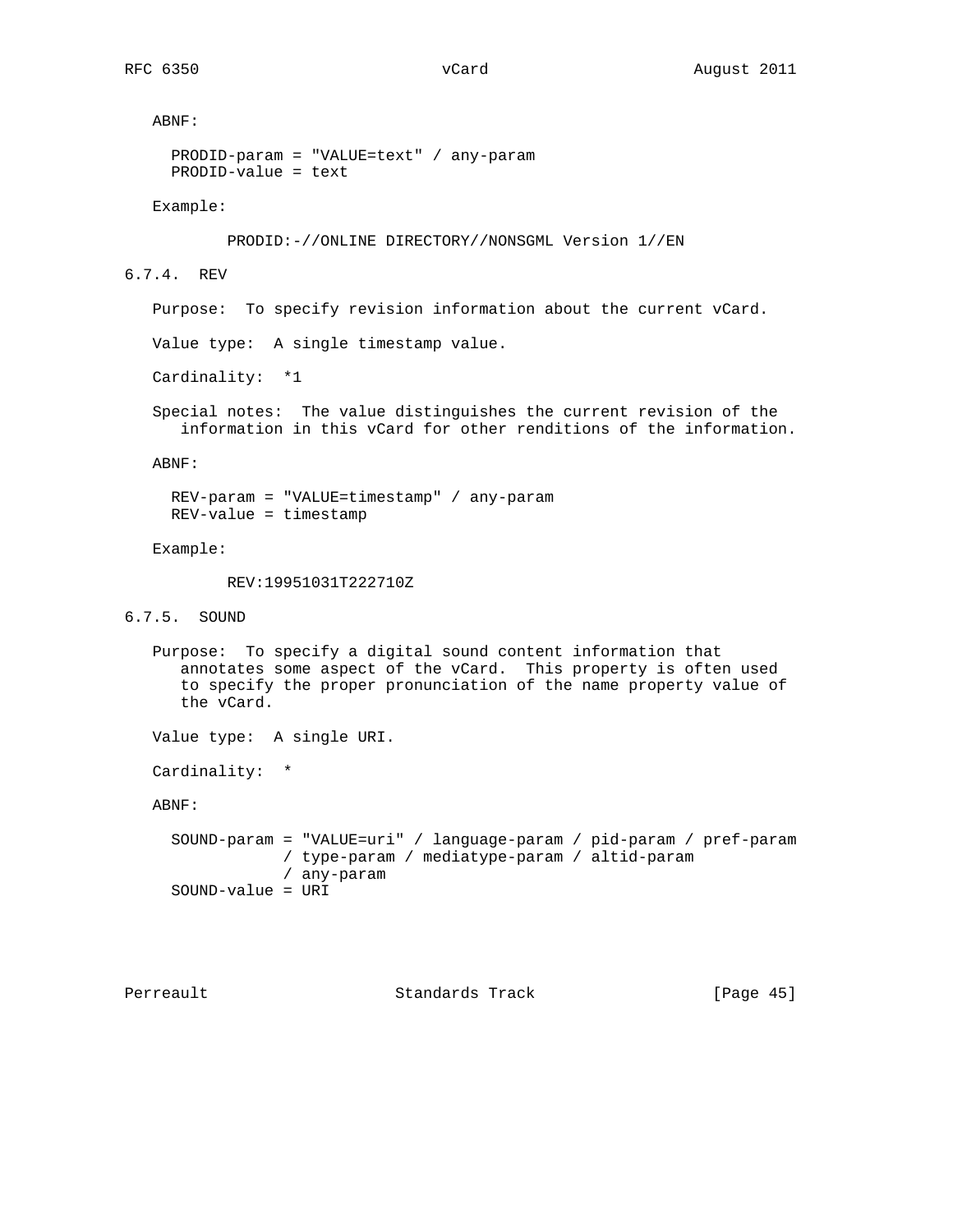#### Example:

SOUND:CID:JOHNQPUBLIC.part8.19960229T080000.xyzMail@example.com

 SOUND:data:audio/basic;base64,MIICajCCAdOgAwIBAgICBEUwDQYJKoZIh AQEEBQAwdzELMAkGA1UEBhMCVVMxLDAqBgNVBAoTI05ldHNjYXBlIENvbW11bm ljYXRpb25zIENvcnBvcmF0aW9uMRwwGgYDVQQLExNJbmZvcm1hdGlvbiBTeXN0 <...the remainder of base64-encoded data...>

6.7.6. UID

 Purpose: To specify a value that represents a globally unique identifier corresponding to the entity associated with the vCard.

 Value type: A single URI value. It MAY also be reset to free-form text.

Cardinality: \*1

 Special notes: This property is used to uniquely identify the object that the vCard represents. The "uuid" URN namespace defined in [RFC4122] is particularly well suited to this task, but other URI schemes MAY be used. Free-form text MAY also be used.

ABNF:

 UID-param = UID-uri-param / UID-text-param UID-value = UID-uri-value / UID-text-value ; Value and parameter MUST match. UID-uri-param = "VALUE=uri" UID-uri-value = URI UID-text-param = "VALUE=text" UID-text-value = text

UID-param =/ any-param

Example:

UID:urn:uuid:f81d4fae-7dec-11d0-a765-00a0c91e6bf6

Perreault Standards Track [Page 46]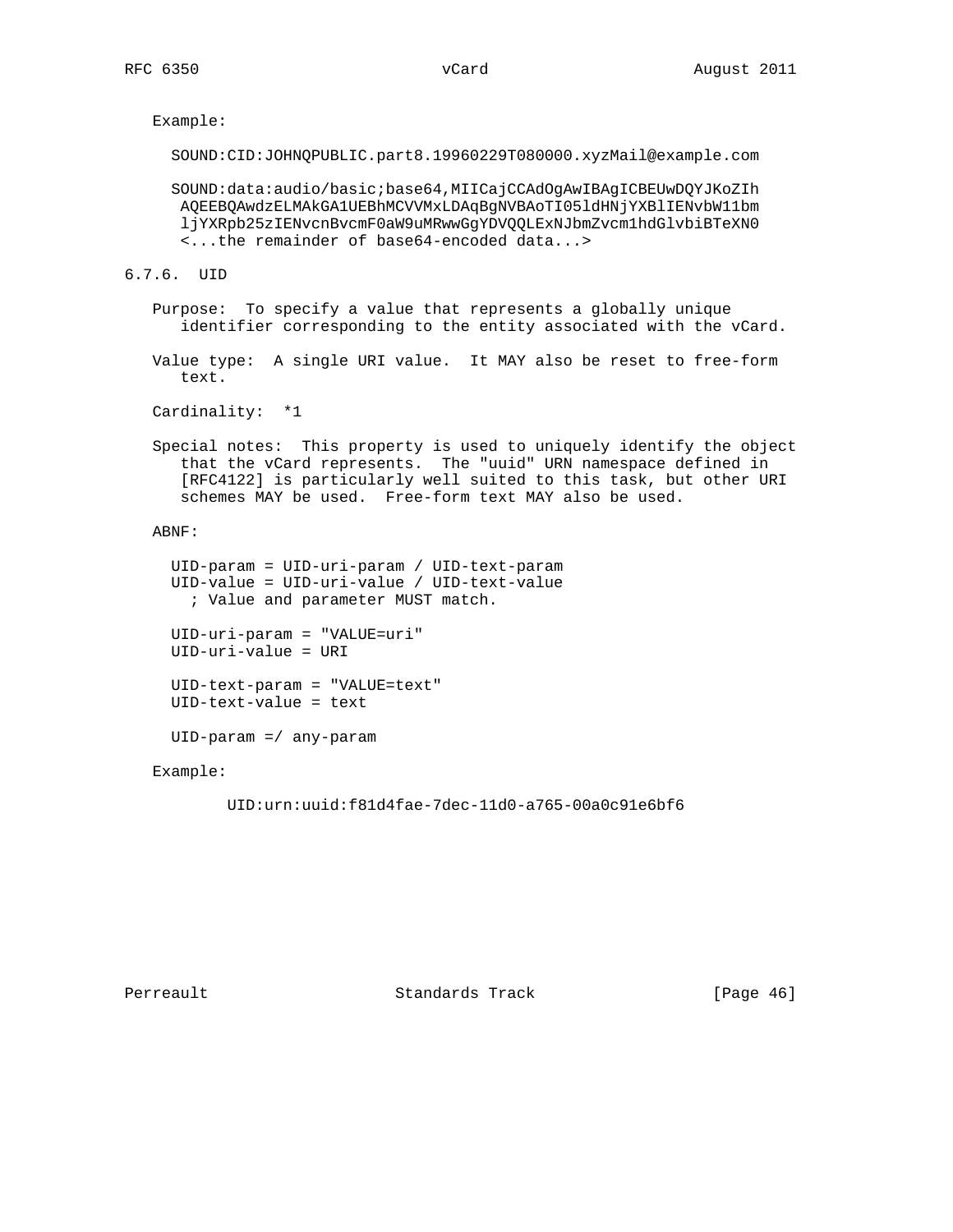## 6.7.7. CLIENTPIDMAP

Purpose: To give a global meaning to a local PID source identifier.

 Value type: A semicolon-separated pair of values. The first field is a small integer corresponding to the second field of a PID parameter instance. The second field is a URI. The "uuid" URN namespace defined in [RFC4122] is particularly well suited to this task, but other URI schemes MAY be used.

Cardinality: \*

 Special notes: PID source identifiers (the source identifier is the second field in a PID parameter instance) are small integers that only have significance within the scope of a single vCard instance. Each distinct source identifier present in a vCard MUST have an associated CLIENTPIDMAP. See Section 7 for more details on the usage of CLIENTPIDMAP.

 PID source identifiers MUST be strictly positive. Zero is not allowed.

 As a special exception, the PID parameter MUST NOT be applied to this property.

ABNF:

 CLIENTPIDMAP-param = any-param CLIENTPIDMAP-value = 1\*DIGIT ";" URI

Example:

 TEL;PID=3.1,4.2;VALUE=uri:tel:+1-555-555-5555 EMAIL;PID=4.1,5.2:jdoe@example.com CLIENTPIDMAP:1;urn:uuid:3df403f4-5924-4bb7-b077-3c711d9eb34b CLIENTPIDMAP:2;urn:uuid:d89c9c7a-2e1b-4832-82de-7e992d95faa5

6.7.8. URL

 Purpose: To specify a uniform resource locator associated with the object to which the vCard refers. Examples for individuals include personal web sites, blogs, and social networking site identifiers.

Cardinality: \*

Value type: A single uri value.

Perreault Standards Track [Page 47]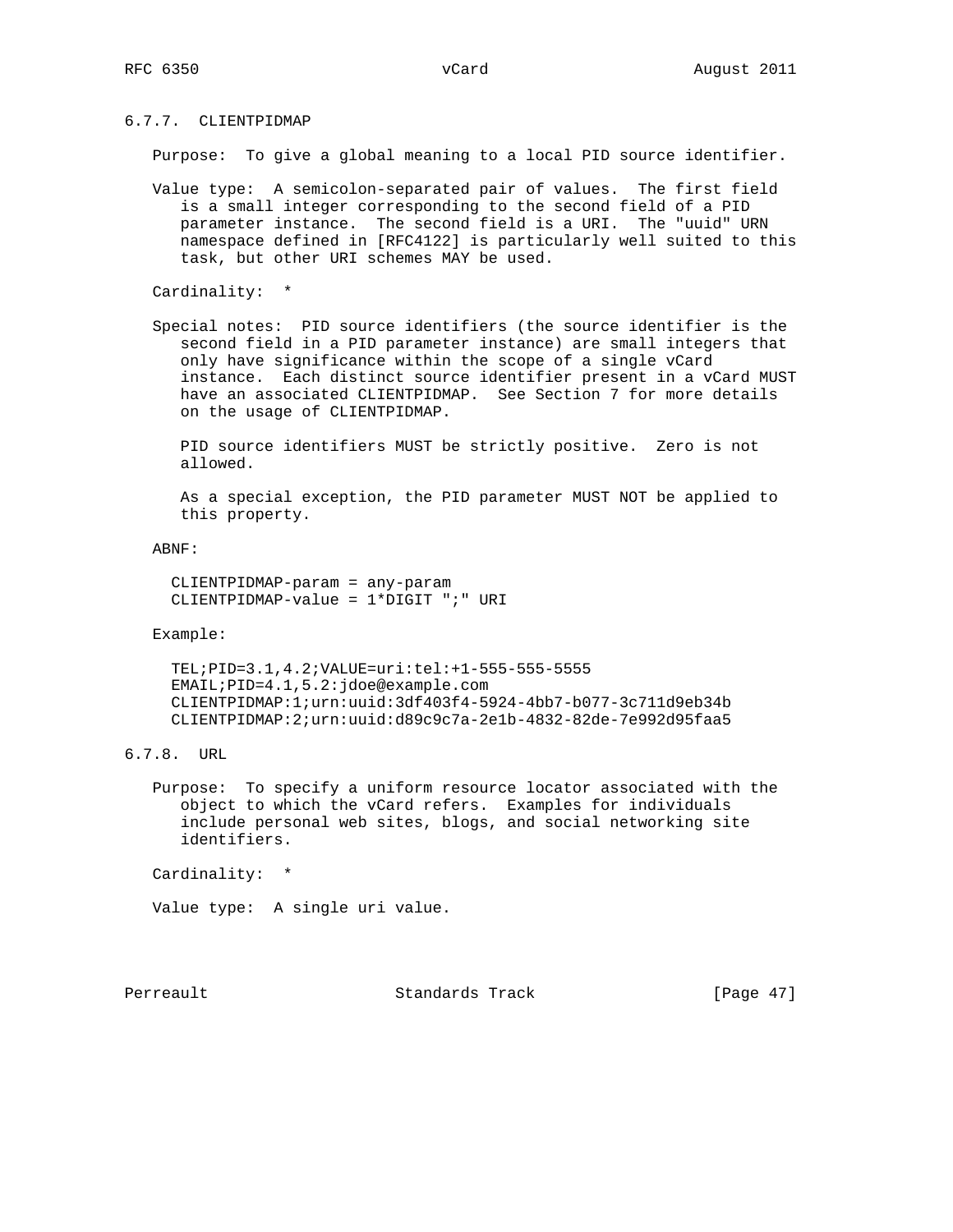```
 ABNF:
```

```
 URL-param = "VALUE=uri" / pid-param / pref-param / type-param
        / mediatype-param / altid-param / any-param
URL-value = URI
```
Example:

URL:http://example.org/restaurant.french/˜chezchic.html

- 6.7.9. VERSION
	- Purpose: To specify the version of the vCard specification used to format this vCard.

Value type: A single text value.

Cardinality: 1

 Special notes: This property MUST be present in the vCard object, and it must appear immediately after BEGIN:VCARD. The value MUST be "4.0" if the vCard corresponds to this specification. Note that earlier versions of vCard allowed this property to be placed anywhere in the vCard object, or even to be absent.

ABNF:

```
 VERSION-param = "VALUE=text" / any-param
VERSION-value = "4.0"
```
Example:

VERSION:4.0

6.8. Security Properties

 These properties are concerned with the security of communication pathways or access to the vCard.

6.8.1. KEY

 Purpose: To specify a public key or authentication certificate associated with the object that the vCard represents.

Value type: A single URI. It can also be reset to a text value.

Cardinality: \*

Perreault Standards Track [Page 48]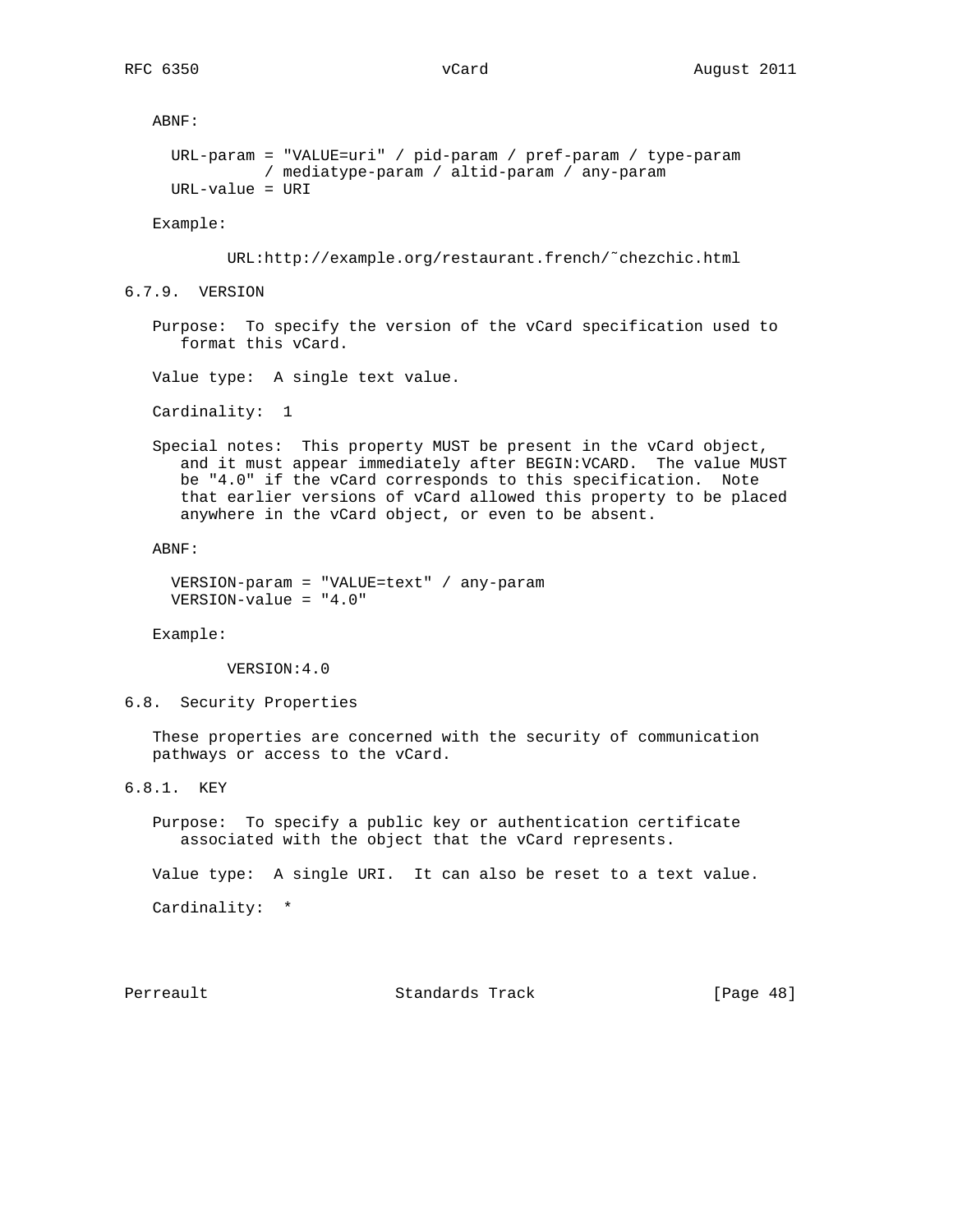ABNF:

 KEY-param = KEY-uri-param / KEY-text-param KEY-value = KEY-uri-value / KEY-text-value ; Value and parameter MUST match. KEY-uri-param = "VALUE=uri" / mediatype-param KEY-uri-value = URI KEY-text-param = "VALUE=text" KEY-text-value = text KEY-param =/ altid-param / pid-param / pref-param / type-param / any-param

Examples:

KEY:http://www.example.com/keys/jdoe.cer

KEY;MEDIATYPE=application/pgp-keys:ftp://example.com/keys/jdoe

 KEY:data:application/pgp-keys;base64,MIICajCCAdOgAwIBAgICBE UwDQYJKoZIhvcNAQEEBQAwdzELMAkGA1UEBhMCVVMxLDAqBgNVBAoTI05l <... remainder of base64-encoded data ...>

6.9. Calendar Properties

These properties are further specified in [RFC2739].

- 6.9.1. FBURL
	- Purpose: To specify the URI for the busy time associated with the object that the vCard represents.

Value type: A single URI value.

Cardinality: \*

 Special notes: Where multiple FBURL properties are specified, the default FBURL property is indicated with the PREF parameter. The FTP [RFC1738] or HTTP [RFC2616] type of URI points to an iCalendar [RFC5545] object associated with a snapshot of the next few weeks or months of busy time data. If the iCalendar object is represented as a file or document, its file extension should be ".ifb".

Perreault Standards Track [Page 49]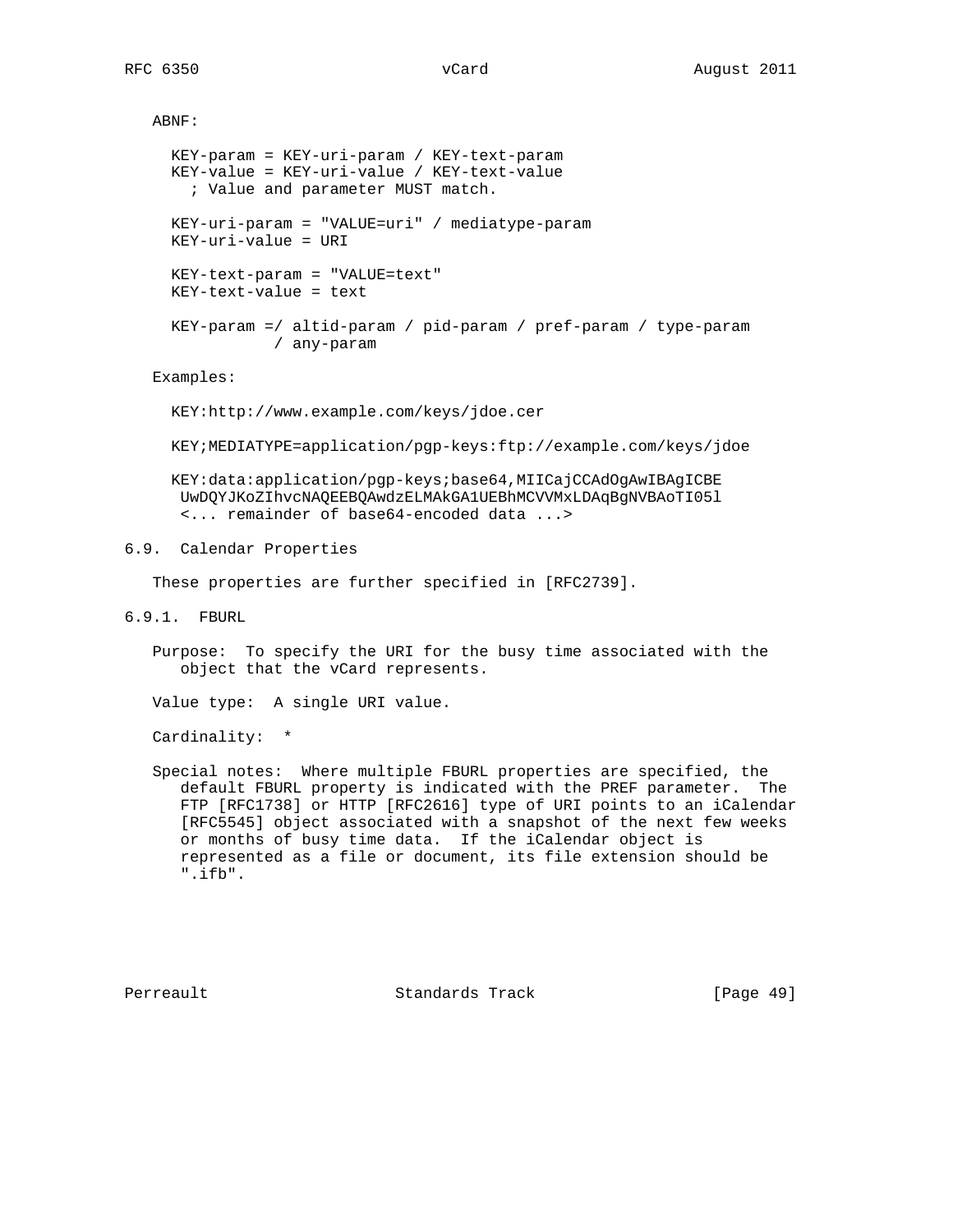ABNF:

```
 FBURL-param = "VALUE=uri" / pid-param / pref-param / type-param
           / mediatype-param / altid-param / any-param
FBURL-value = URI
```
Examples:

 FBURL;PREF=1:http://www.example.com/busy/janedoe FBURL;MEDIATYPE=text/calendar:ftp://example.com/busy/project-a.ifb

6.9.2. CALADRURI

 Purpose: To specify the calendar user address [RFC5545] to which a scheduling request [RFC5546] should be sent for the object represented by the vCard.

Value type: A single URI value.

Cardinality: \*

 Special notes: Where multiple CALADRURI properties are specified, the default CALADRURI property is indicated with the PREF parameter.

ABNF:

```
 CALADRURI-param = "VALUE=uri" / pid-param / pref-param / type-param
               / mediatype-param / altid-param / any-param
CALADRURI-value = URI
```
Example:

 CALADRURI;PREF=1:mailto:janedoe@example.com CALADRURI:http://example.com/calendar/jdoe

6.9.3. CALURI

 Purpose: To specify the URI for a calendar associated with the object represented by the vCard.

Value type: A single URI value.

Cardinality: \*

 Special notes: Where multiple CALURI properties are specified, the default CALURI property is indicated with the PREF parameter. The property should contain a URI pointing to an iCalendar [RFC5545]

Perreault Standards Track [Page 50]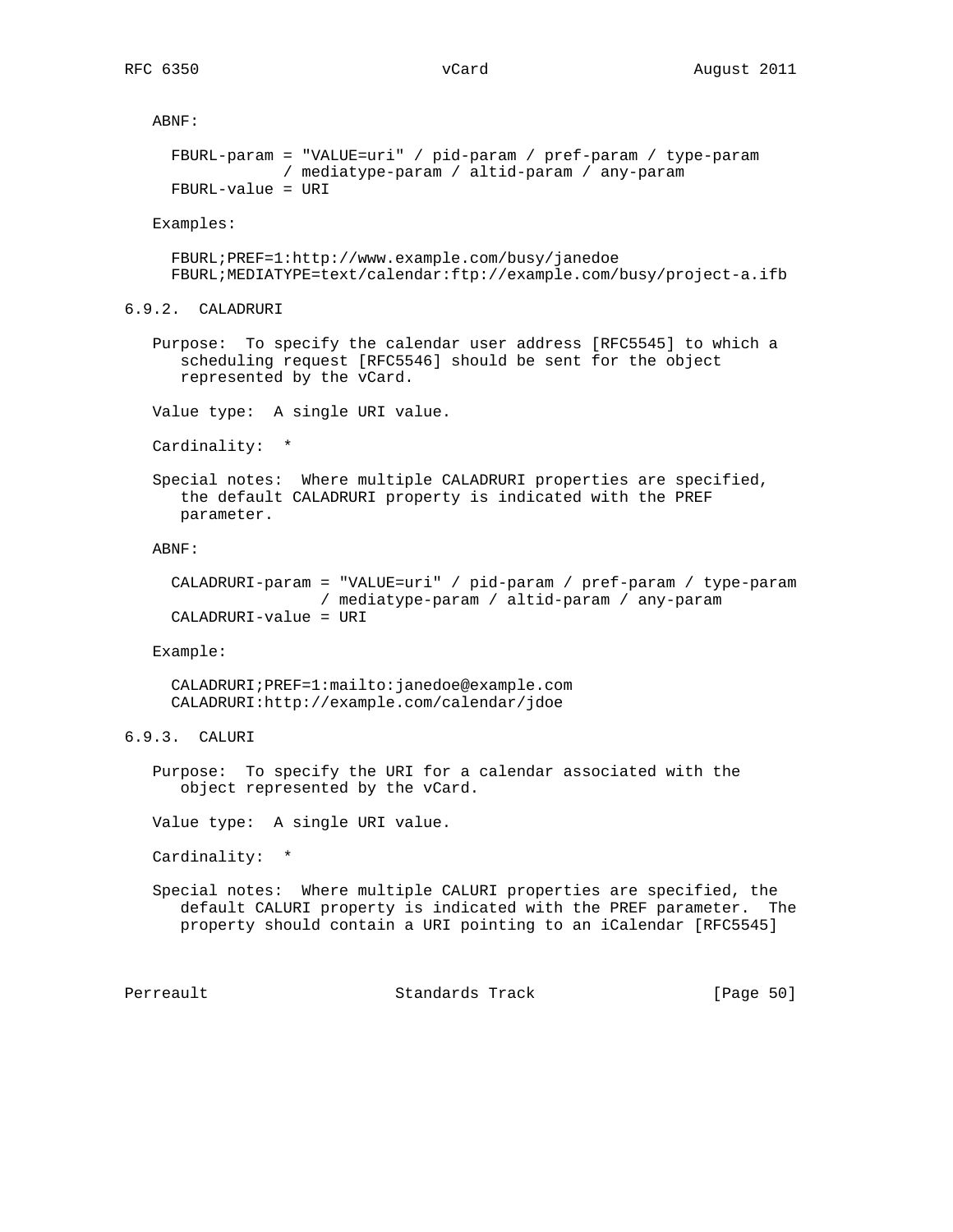object associated with a snapshot of the user's calendar store. If the iCalendar object is represented as a file or document, its file extension should be ".ics".

#### ABNF:

 CALURI-param = "VALUE=uri" / pid-param / pref-param / type-param / mediatype-param / altid-param / any-param CALURI-value = URI

#### Examples:

 CALURI;PREF=1:http://cal.example.com/calA CALURI;MEDIATYPE=text/calendar:ftp://ftp.example.com/calA.ics

### 6.10. Extended Properties and Parameters

 The properties and parameters defined by this document can be extended. Non-standard, private properties and parameters with a name starting with "X-" may be defined bilaterally between two cooperating agents without outside registration or standardization.

7. Synchronization

 vCard data often needs to be synchronized between devices. In this context, synchronization is defined as the intelligent merging of two representations of the same object. vCard 4.0 includes mechanisms to aid this process.

7.1. Mechanisms

 Two mechanisms are available: the UID property is used to match multiple instances of the same vCard, while the PID parameter is used to match multiple instances of the same property.

 The term "matching" is used here to mean recognizing that two instances are in fact representations of the same object. For example, a single vCard that is shared with someone results in two vCard instances. After they have evolved separately, they still represent the same object, and therefore may be matched by a synchronization engine.

7.1.1. Matching vCard Instances

 vCard instances for which the UID properties (Section 6.7.6) are equivalent MUST be matched. Equivalence is determined as specified in [RFC3986], Section 6.

Perreault Standards Track [Page 51]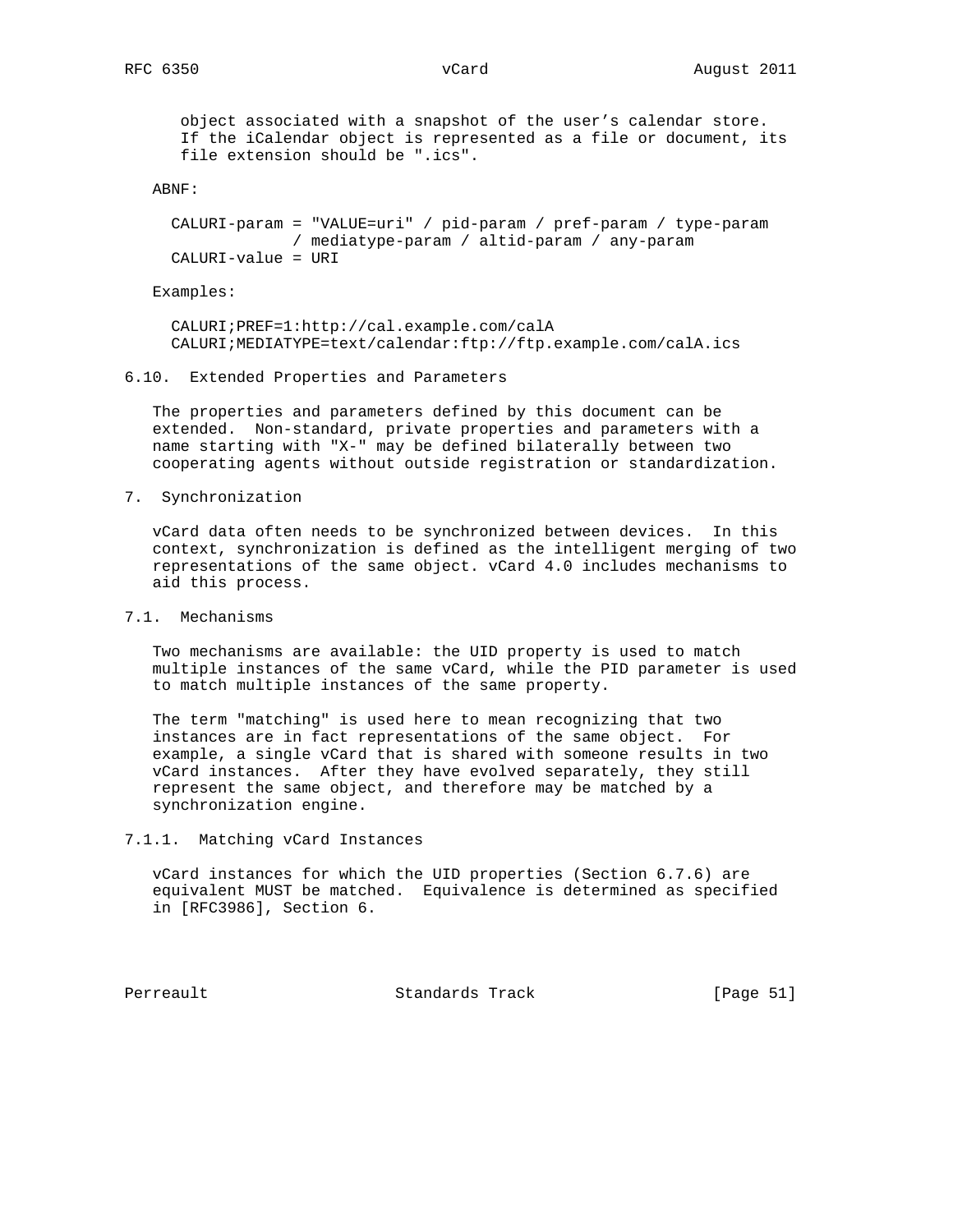In all other cases, vCard instances MAY be matched at the discretion of the synchronization engine.

### 7.1.2. Matching Property Instances

Property instances belonging to unmatched vCards MUST NOT be matched.

 Property instances whose name (e.g., EMAIL, TEL, etc.) is not the same MUST NOT be matched.

 Property instances whose name is CLIENTPIDMAP are handled separately and MUST NOT be matched. The synchronization MUST ensure that there is consistency of CLIENTPIDMAPs among matched vCard instances.

 Property instances belonging to matched vCards, whose name is the same, and whose maximum cardinality is 1, MUST be matched.

 Property instances belonging to matched vCards, whose name is the same, and whose PID parameters match, MUST be matched. See Section 7.1.3 for details on PID matching.

 In all other cases, property instances MAY be matched at the discretion of the synchronization engine.

7.1.3. PID Matching

 Two PID values for which the first fields are equivalent represent the same local value.

 Two PID values representing the same local value and for which the second fields point to CLIENTPIDMAP properties whose second field URIs are equivalent (as specified in [RFC3986], Section 6) also represent the same global value.

 PID parameters for which at least one pair of their values represent the same global value MUST be matched.

 In all other cases, PID parameters MAY be matched at the discretion of the synchronization engine.

 For example, PID value "5.1", in the first vCard below, and PID value "5.2", in the second vCard below, represent the same global value.

Perreault Standards Track [Page 52]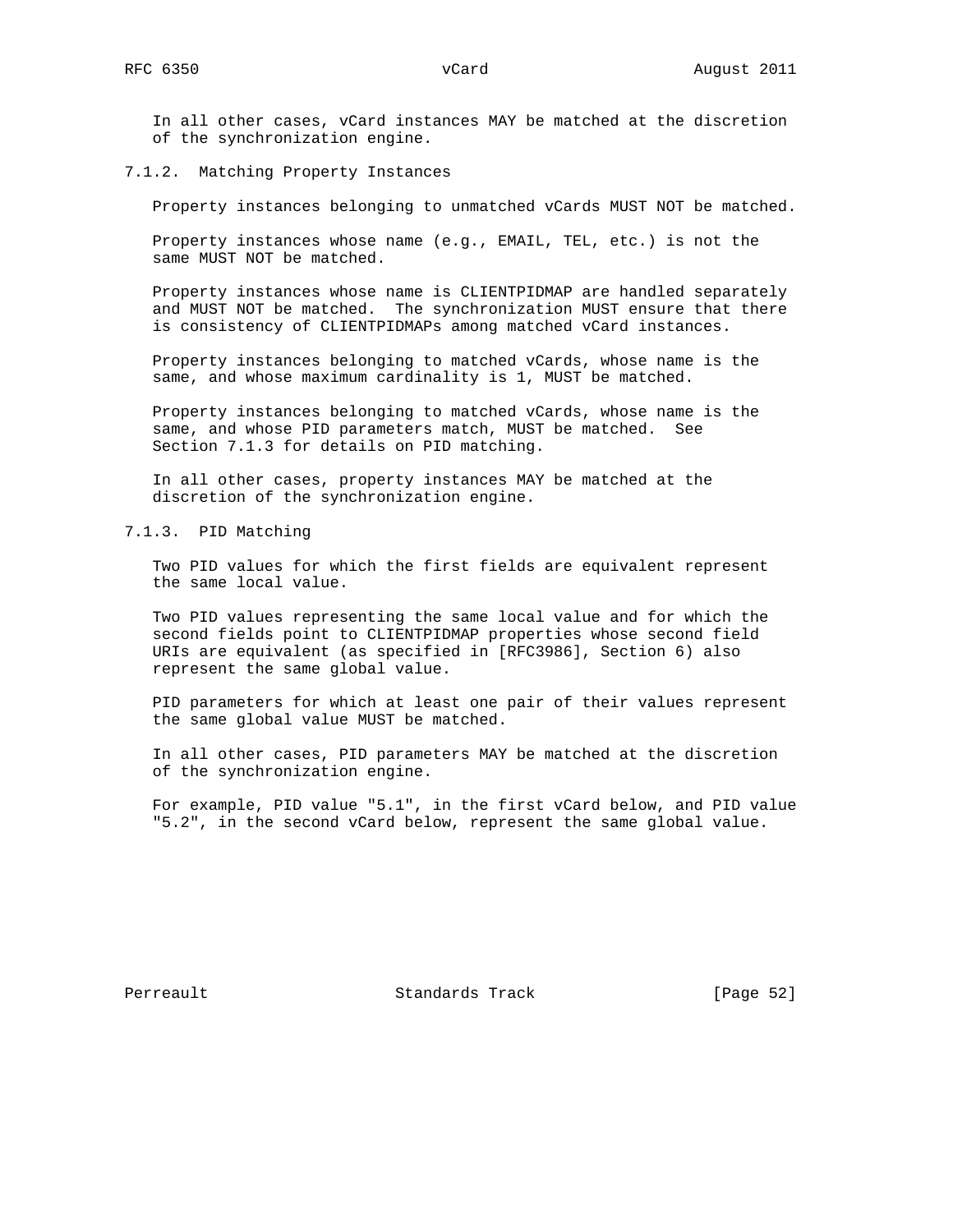BEGIN:VCARD VERSION:4.0 EMAIL;PID=4.2,5.1:jdoe@example.com CLIENTPIDMAP:1;urn:uuid:3eef374e-7179-4196-a914-27358c3e6527 CLIENTPIDMAP:2;urn:uuid:42bcd5a7-1699-4514-87b4-056edf68e9cc END:VCARD

 BEGIN:VCARD VERSION:4.0 EMAIL;PID=5.1,5.2:john@example.com CLIENTPIDMAP:1;urn:uuid:0c75c629-6a8d-4d5e-a07f-1bb35846854d CLIENTPIDMAP:2;urn:uuid:3eef374e-7179-4196-a914-27358c3e6527 END:VCARD

- 7.2. Example
- 7.2.1. Creation

The following simple vCard is first created on a given device.

```
 BEGIN:VCARD
VERSION:4.0
UID:urn:uuid:4fbe8971-0bc3-424c-9c26-36c3e1eff6b1
FN;PID=1.1:J. Doe
N:Doe;J.;;;
EMAIL;PID=1.1:jdoe@example.com
CLIENTPIDMAP:1;urn:uuid:53e374d9-337e-4727-8803-a1e9c14e0556
END:VCARD
```
 This new vCard is assigned the UID "urn:uuid:4fbe8971-0bc3-424c-9c26-36c3e1eff6b1" by the creating device. The FN and EMAIL properties are assigned the same local value of 1, and this value is given global context by associating it with "urn:uuid:53e374d9-337e-4727-8803-a1e9c14e0556", which represents the creating device. We are at liberty to reuse the same local value since instances of different properties will never be matched. The N property has no PID because it is forbidden by its maximum cardinality of 1.

### 7.2.2. Initial Sharing

 This vCard is shared with a second device. Upon inspecting the UID property, the second device understands that this is a new vCard (i.e., unmatched) and thus the synchronization results in a simple copy.

Perreault Standards Track [Page 53]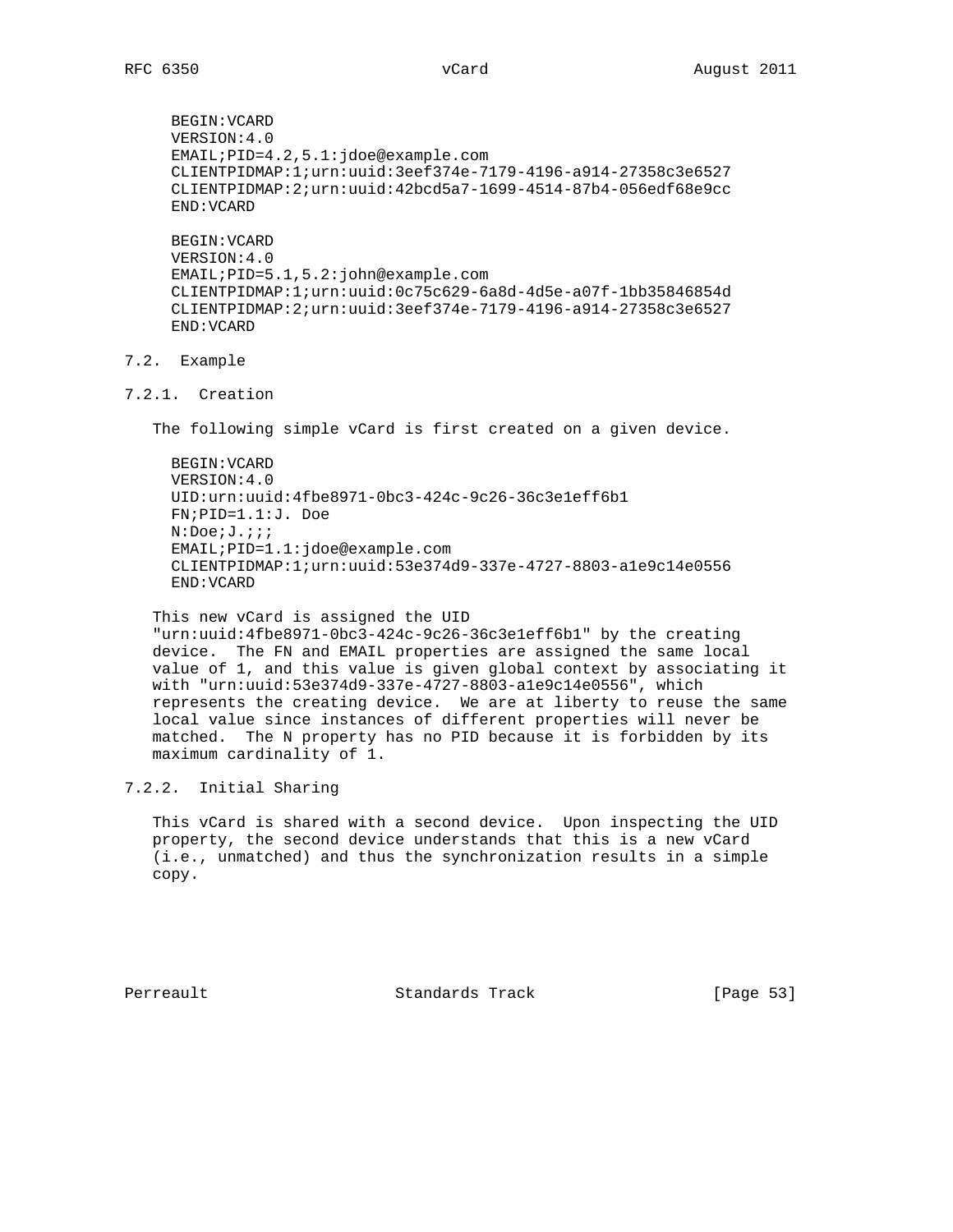7.2.3. Adding and Sharing a Property

 A new phone number is created on the first device, then the vCard is shared with the second device. This is what the second device receives:

 BEGIN:VCARD VERSION:4.0 UID:urn:uuid:4fbe8971-0bc3-424c-9c26-36c3e1eff6b1 FN;PID=1.1:J. Doe N:Doe;J.;;; EMAIL;PID=1.1:jdoe@example.com TEL;PID=1.1;VALUE=uri:tel:+1-555-555-5555 CLIENTPIDMAP:1;urn:uuid:53e374d9-337e-4727-8803-a1e9c14e0556 END:VCARD

 Upon inspecting the UID property, the second device matches the vCard it received to the vCard that it already has stored. It then starts comparing the properties of the two vCards in same-named pairs.

 The FN properties are matched because the PID parameters have the same global value. Since the property value is the same, no update takes place.

 The N properties are matched automatically because their maximum cardinality is 1. Since the property value is the same, no update takes place.

 The EMAIL properties are matched because the PID parameters have the same global value. Since the property value is the same, no update takes place.

 The TEL property in the new vCard is not matched to any in the stored vCard because no property in the stored vCard has the same name. Therefore, this property is copied from the new vCard to the stored vCard.

 The CLIENTPIDMAP property is handled separately by the synchronization engine. It ensures that it is consistent with the stored one. If it was not, the results would be up to the synchronization engine, and thus undefined by this document.

#### 7.2.4. Simultaneous Editing

 A new email address and a new phone number are added to the vCard on each of the two devices, and then a new synchronization event happens. Here are the vCards that are communicated to each other:

Perreault Standards Track [Page 54]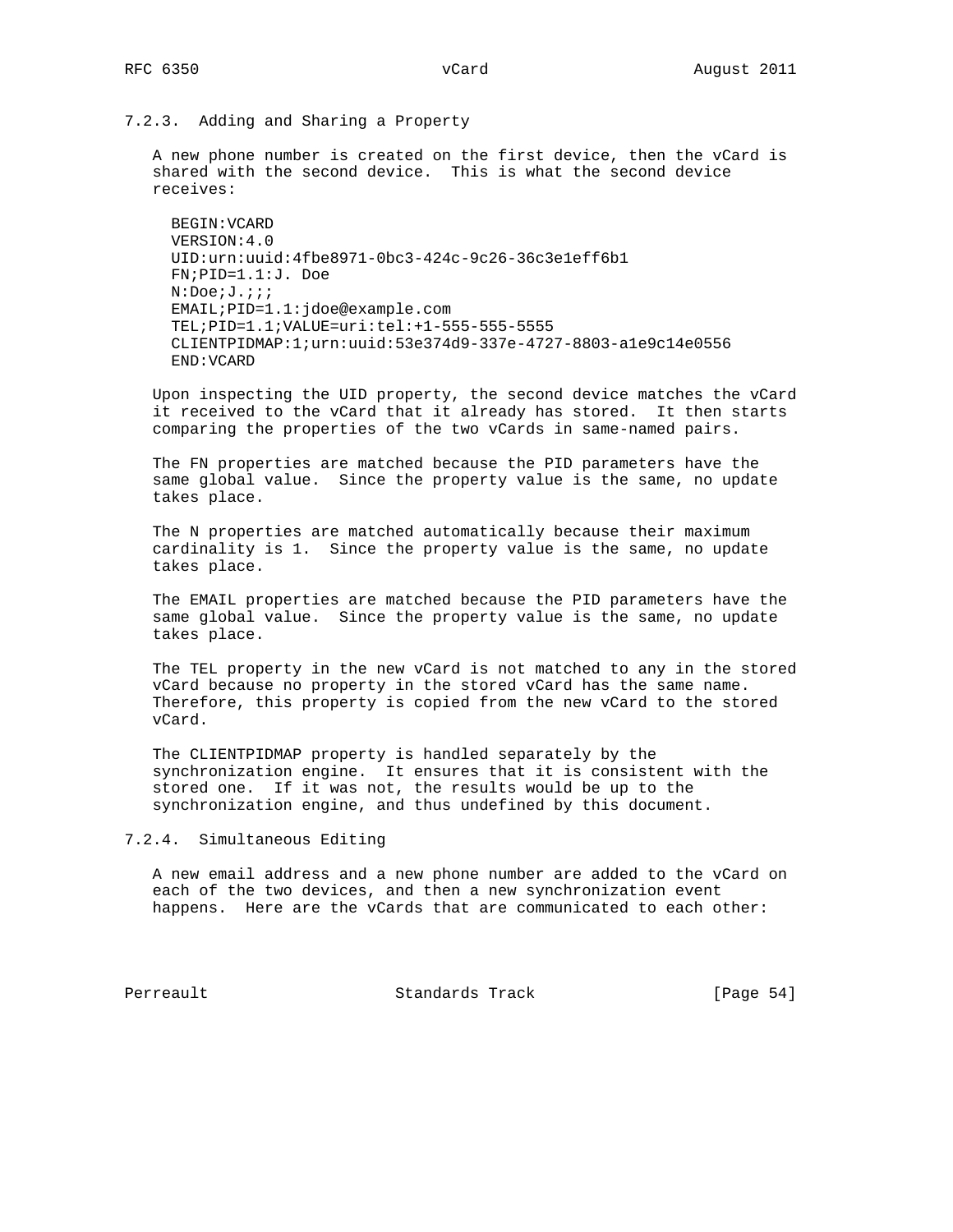BEGIN:VCARD VERSION:4.0 UID:urn:uuid:4fbe8971-0bc3-424c-9c26-36c3e1eff6b1 FN;PID=1.1:J. Doe N:Doe;J.;;; EMAIL;PID=1.1:jdoe@example.com EMAIL;PID=2.1:boss@example.com TEL;PID=1.1;VALUE=uri:tel:+1-555-555-5555 TEL;PID=2.1;VALUE=uri:tel:+1-666-666-6666 CLIENTPIDMAP:1;urn:uuid:53e374d9-337e-4727-8803-a1e9c14e0556 END:VCARD

 BEGIN:VCARD VERSION:4.0 UID:urn:uuid:4fbe8971-0bc3-424c-9c26-36c3e1eff6b1 FN;PID=1.1:J. Doe N:Doe;J.;;; EMAIL;PID=1.1:jdoe@example.com EMAIL;PID=2.2:ceo@example.com TEL;PID=1.1;VALUE=uri:tel:+1-555-555-5555 TEL;PID=2.2;VALUE=uri:tel:+1-666-666-6666 CLIENTPIDMAP:1;urn:uuid:53e374d9-337e-4727-8803-a1e9c14e0556 CLIENTPIDMAP:2;urn:uuid:1f762d2b-03c4-4a83-9a03-75ff658a6eee END:VCARD

 On the first device, the same PID source identifier (1) is reused for the new EMAIL and TEL properties. On the second device, a new source identifier (2) is generated, and a corresponding CLIENTPIDMAP property is created. It contains the second device's identifier, "urn:uuid:1f762d2b-03c4-4a83-9a03-75ff658a6eee".

 The new EMAIL properties are unmatched on both sides since the PID global value is new in both cases. The sync thus results in a copy on both sides.

 Although the situation appears to be the same for the TEL properties, in this case, the synchronization engine is particularly smart and matches the two new TEL properties even though their PID global values are different. Note that in this case, the rules of Section 7.1.2 state that two properties MAY be matched at the discretion of the synchronization engine. Therefore, the two properties are merged.

 All this results in the following vCard, which is stored on both devices:

Perreault Standards Track [Page 55]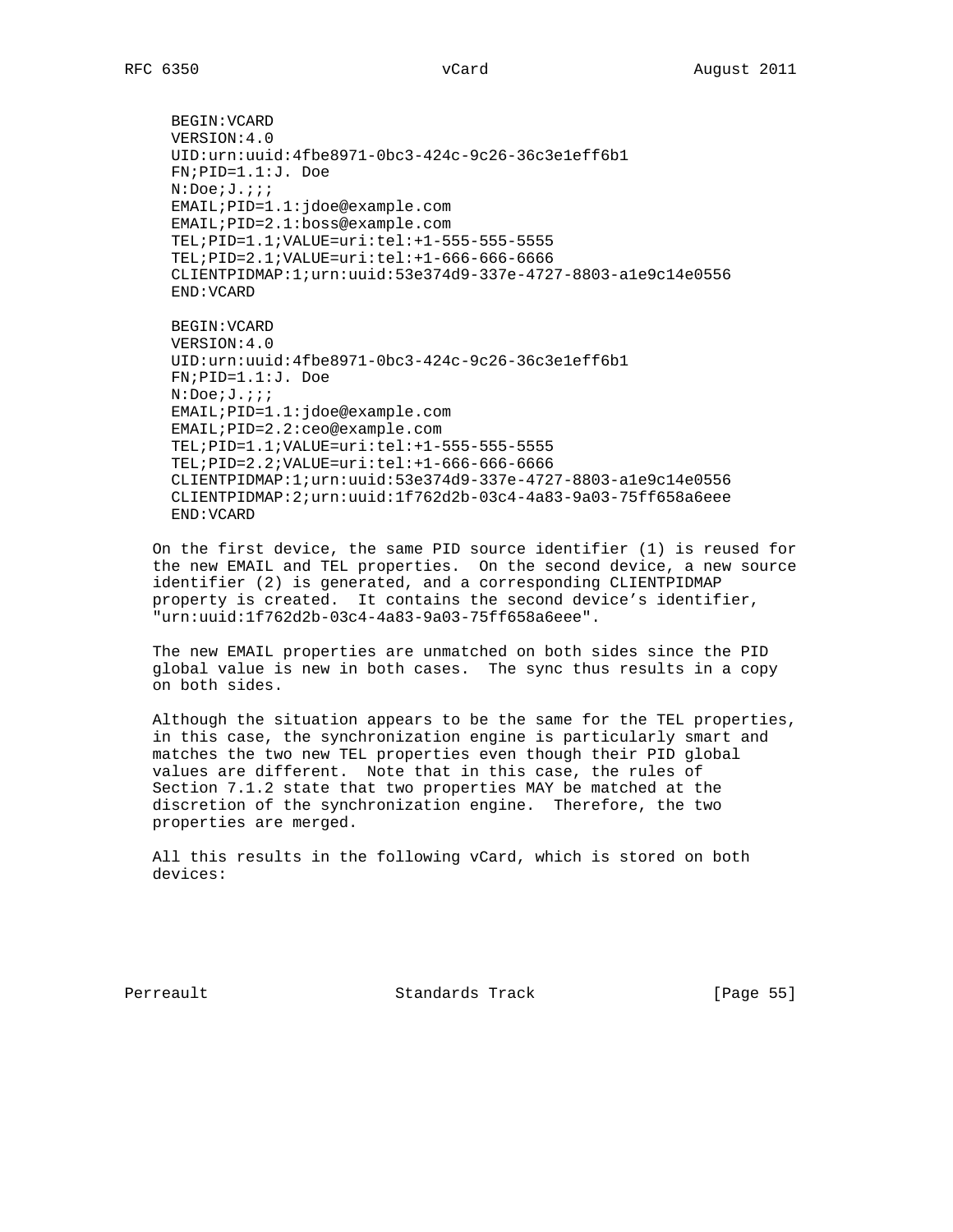BEGIN:VCARD VERSION:4.0 UID:urn:uuid:4fbe8971-0bc3-424c-9c26-36c3e1eff6b1 FN:J. Doe N:Doe;J.;;; EMAIL;PID=1.1:jdoe@example.com EMAIL;PID=2.1:boss@example.com EMAIL;PID=2.2:ceo@example.com TEL;PID=1.1;VALUE=uri:tel:+1-555-555-5555 TEL;PID=2.1,2.2;VALUE=uri:tel:+1-666-666-6666 CLIENTPIDMAP:1;urn:uuid:53e374d9-337e-4727-8803-a1e9c14e0556 CLIENTPIDMAP:2;urn:uuid:1f762d2b-03c4-4a83-9a03-75ff658a6eee END:VCARD

7.2.5. Global Context Simplification

 The two devices finish their synchronization procedure by simplifying their global contexts. Since they haven't talked to any other device, the following vCard is for all purposes equivalent to the above. It is also shorter.

 BEGIN:VCARD VERSION:4.0 UID:urn:uuid:4fbe8971-0bc3-424c-9c26-36c3e1eff6b1 FN:J. Doe N:Doe;J.;;; EMAIL;PID=1.1:jdoe@example.com EMAIL;PID=2.1:boss@example.com EMAIL;PID=3.1:ceo@example.com TEL;PID=1.1;VALUE=uri:tel:+1-555-555-5555 TEL;PID=2.1;VALUE=uri:tel:+1-666-666-6666 CLIENTPIDMAP:1;urn:uuid:53e374d9-337e-4727-8803-a1e9c14e0556 END:VCARD

 The details of global context simplification are unspecified by this document. They are left up to the synchronization engine. This example is merely intended to illustrate the possibility, which investigating would be, in the author's opinion, worthwhile.

8. Example: Author's vCard

 BEGIN:VCARD VERSION:4.0 FN:Simon Perreault N:Perreault;Simon;;;ing. jr,M.Sc. BDAY:--0203 ANNIVERSARY:20090808T1430-0500 GENDER:M

Perreault Standards Track [Page 56]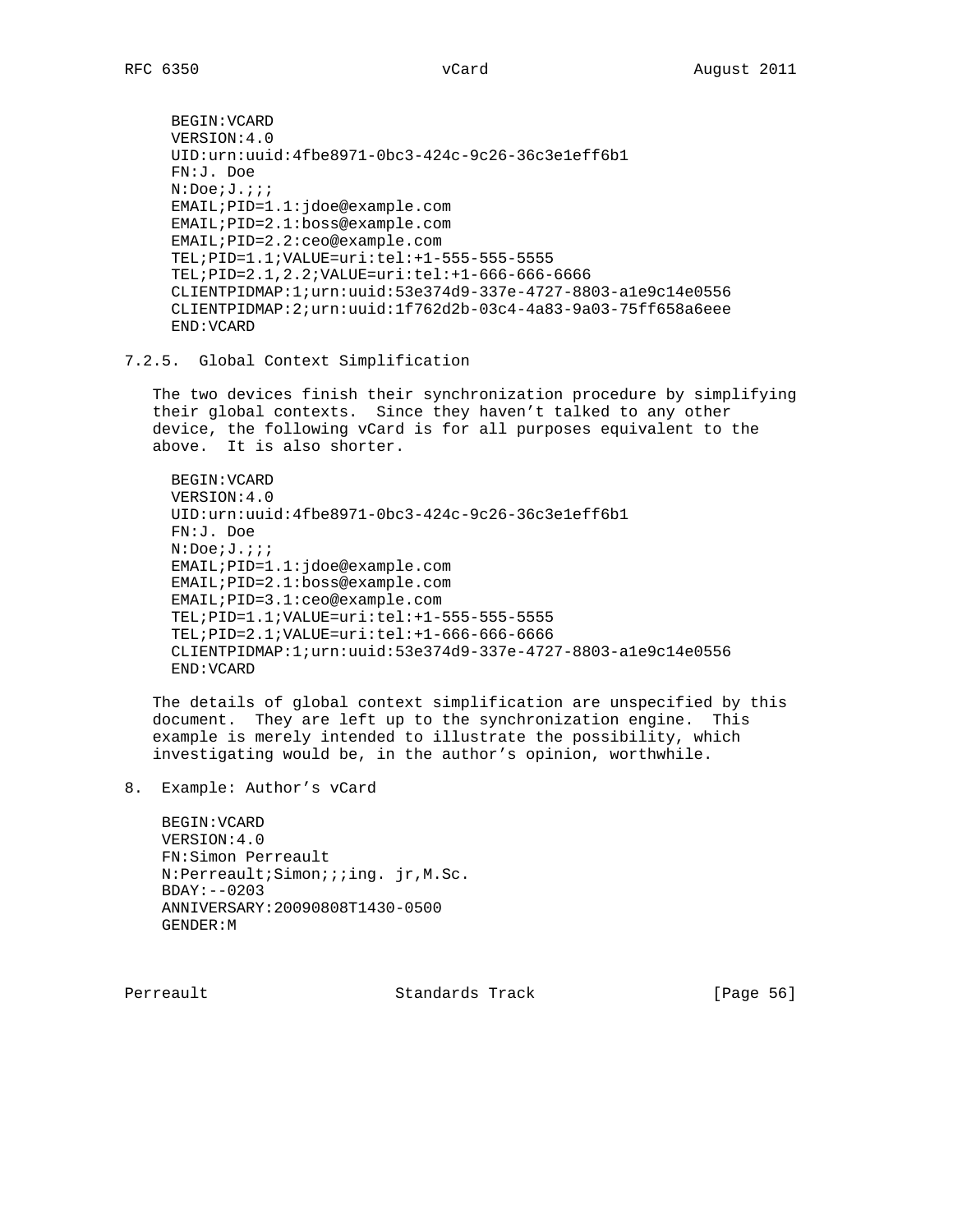$LMG$ ;  $PREF = 1:fr$  LANG;PREF=2:en ORG;TYPE=work:Viagenie ADR;TYPE=work:;Suite D2-630;2875 Laurier; Quebec;QC;G1V 2M2;Canada TEL;VALUE=uri;TYPE="work,voice";PREF=1:tel:+1-418-656-9254;ext=102 TEL;VALUE=uri;TYPE="work,cell,voice,video,text":tel:+1-418-262-6501 EMAIL;TYPE=work:simon.perreault@viagenie.ca GEO;TYPE=work:geo:46.772673,-71.282945 KEY;TYPE=work;VALUE=uri: http://www.viagenie.ca/simon.perreault/simon.asc TZ:-0500 URL;TYPE=home:http://nomis80.org END:VCARD

- 9. Security Considerations
	- o Internet mail is often used to transport vCards and is subject to many well-known security attacks, including monitoring, replay, and forgery. Care should be taken by any directory service in allowing information to leave the scope of the service itself, where any access controls or confidentiality can no longer be guaranteed. Applications should also take care to display directory data in a "safe" environment.
	- o vCards can carry cryptographic keys or certificates, as described in Section 6.8.1.
	- o vCards often carry information that can be sensitive (e.g., birthday, address, and phone information). Although vCards have no inherent authentication or confidentiality provisions, they can easily be carried by any security mechanism that transfers MIME objects to address authentication or confidentiality (e.g., S/MIME [RFC5751], OpenPGP [RFC4880]). In cases where the confidentiality or authenticity of information contained in vCard is a concern, the vCard SHOULD be transported using one of these secure mechanisms. The KEY property (Section 6.8.1) can be used to transport the public key used by these mechanisms.
	- o The information in a vCard may become out of date. In cases where the vitality of data is important to an originator of a vCard, the SOURCE property (Section 6.1.3) SHOULD be specified. In addition, the "REV" type described in Section 6.7.4 can be specified to indicate the last time that the vCard data was updated.
	- o Many vCard properties may be used to transport URIs. Please refer to [RFC3986], Section 7, for considerations related to URIs.

Perreault Standards Track [Page 57]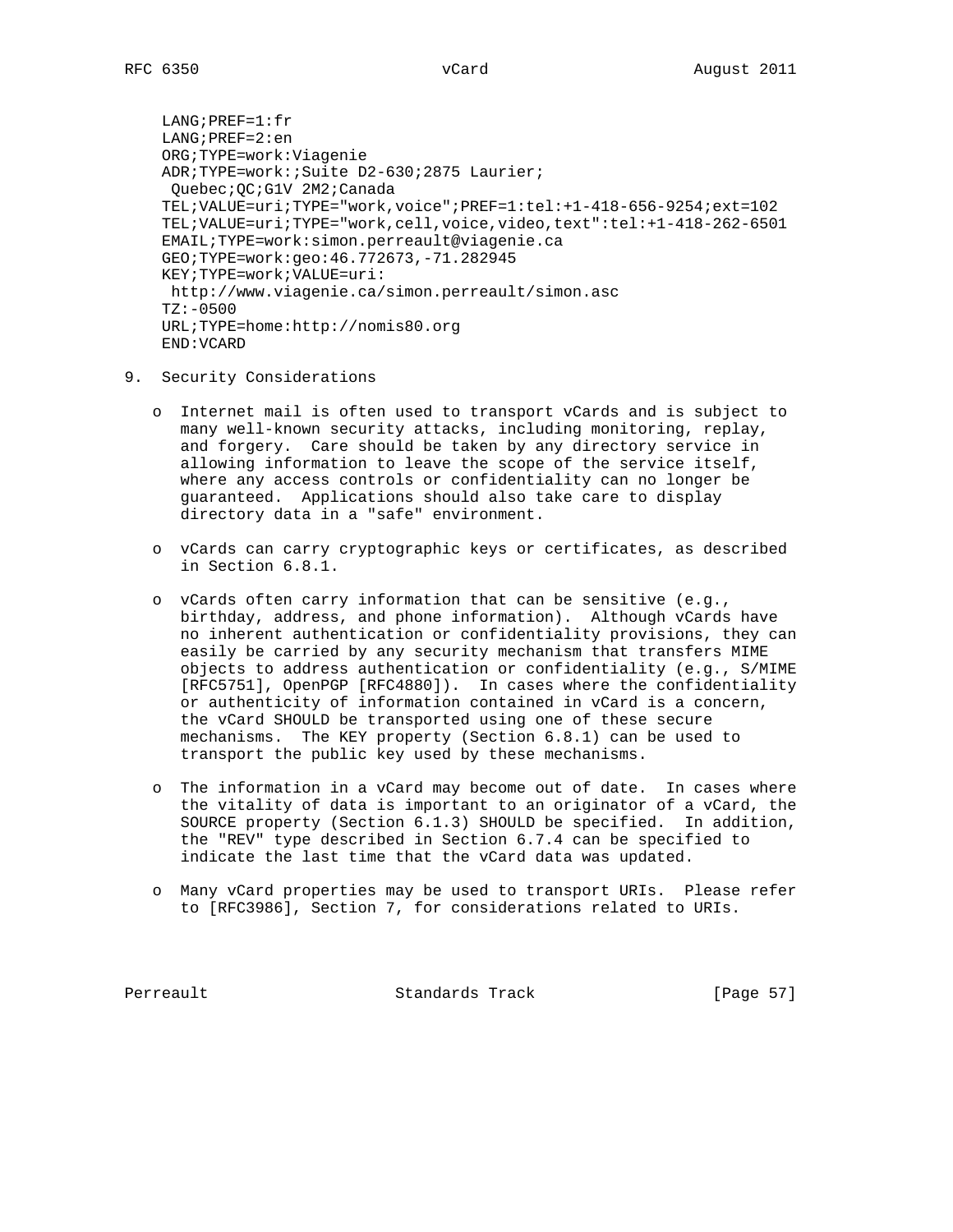10. IANA Considerations

10.1. Media Type Registration

 IANA has registered the following Media Type (in <http://www.iana.org/>) and marked the text/directory Media Type as DEPRECATED.

To: ietf-types@iana.org

Subject: Registration of media type text/vcard

Type name: text

Subtype name: vcard

Required parameters: none

Optional parameters: version

 The "version" parameter is to be interpreted identically as the VERSION vCard property. If this parameter is present, all vCards in a text/vcard body part MUST have a VERSION property with value identical to that of this MIME parameter.

 "charset": as defined for text/plain [RFC2046]; encodings other than UTF-8 [RFC3629] MUST NOT be used.

Encoding considerations: 8bit

Security considerations: See Section 9.

 Interoperability considerations: The text/vcard media type is intended to identify vCard data of any version. There are older specifications of vCard [RFC2426][vCard21] still in common use. While these formats are similar, they are not strictly compatible. In general, it is necessary to inspect the value of the VERSION property (see Section 6.7.9) for identifying the standard to which a given vCard object conforms.

 In addition, the following media types are known to have been used to refer to vCard data. They should be considered deprecated in favor of text/vcard.

- \* text/directory
- \* text/directory; profile=vcard
- \* text/x-vcard

Perreault Standards Track [Page 58]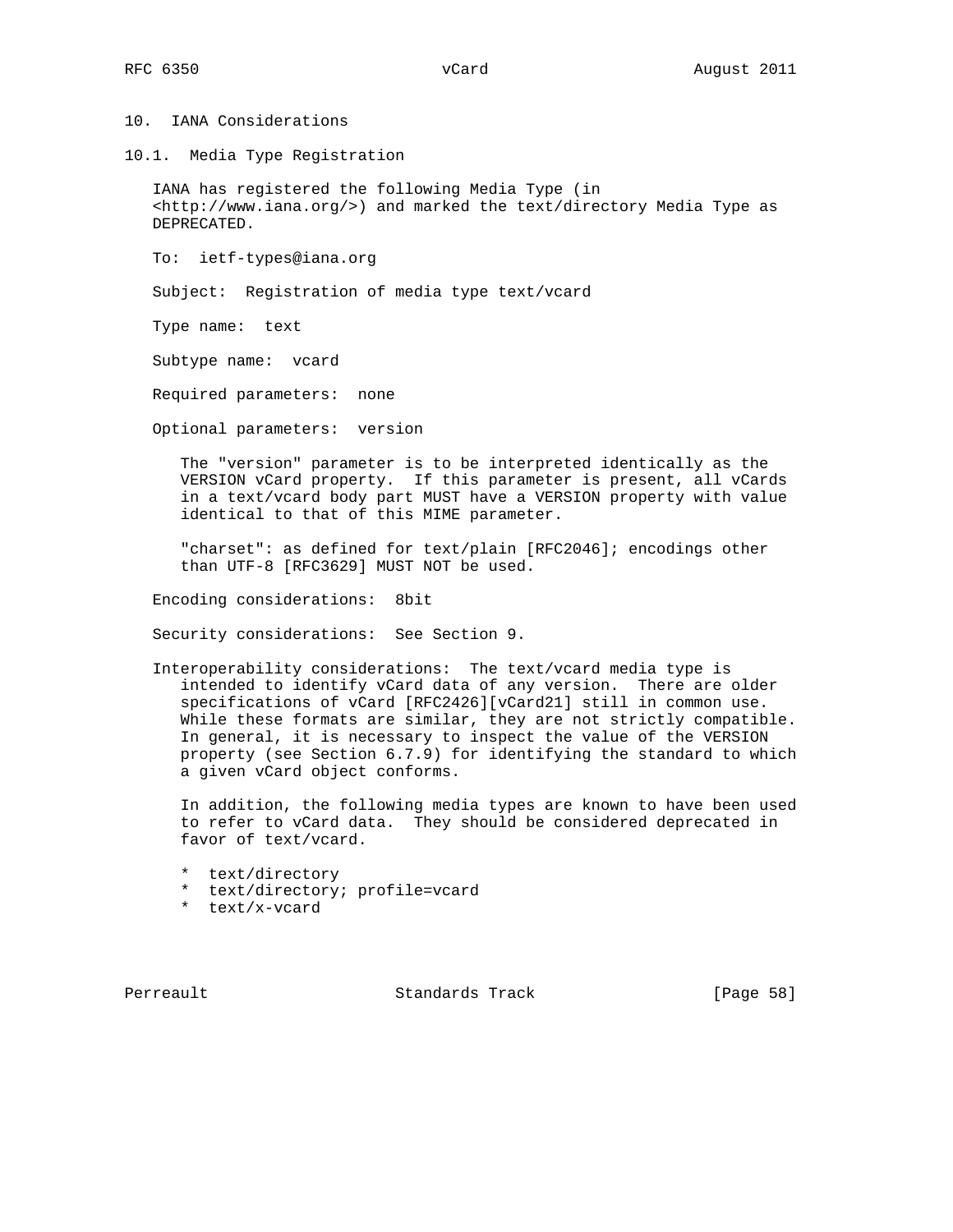Published specification: RFC 6350

 Applications that use this media type: They are numerous, diverse, and include mail user agents, instant messaging clients, address book applications, directory servers, and customer relationship management software.

Additional information:

Magic number(s):

File extension(s): .vcf .vcard

Macintosh file type code(s):

 Person & email address to contact for further information: vCard discussion mailing list <vcarddav@ietf.org>

Intended usage: COMMON

Restrictions on usage: none

Author: Simon Perreault

Change controller: IETF

10.2. Registering New vCard Elements

 This section defines the process for registering new or modified vCard elements (i.e., properties, parameters, value data types, and values) with IANA.

10.2.1. Registration Procedure

 The IETF has created a mailing list, vcarddav@ietf.org, which can be used for public discussion of vCard element proposals prior to registration. Use of the mailing list is strongly encouraged. The IESG has appointed a designated expert who will monitor the vcarddav@ietf.org mailing list and review registrations.

 Registration of new vCard elements MUST be reviewed by the designated expert and published in an RFC. A Standards Track RFC is REQUIRED for the registration of new value data types that modify existing properties. A Standards Track RFC is also REQUIRED for registration of vCard elements that modify vCard elements previously documented in a Standards Track RFC.

Perreault Standards Track [Page 59]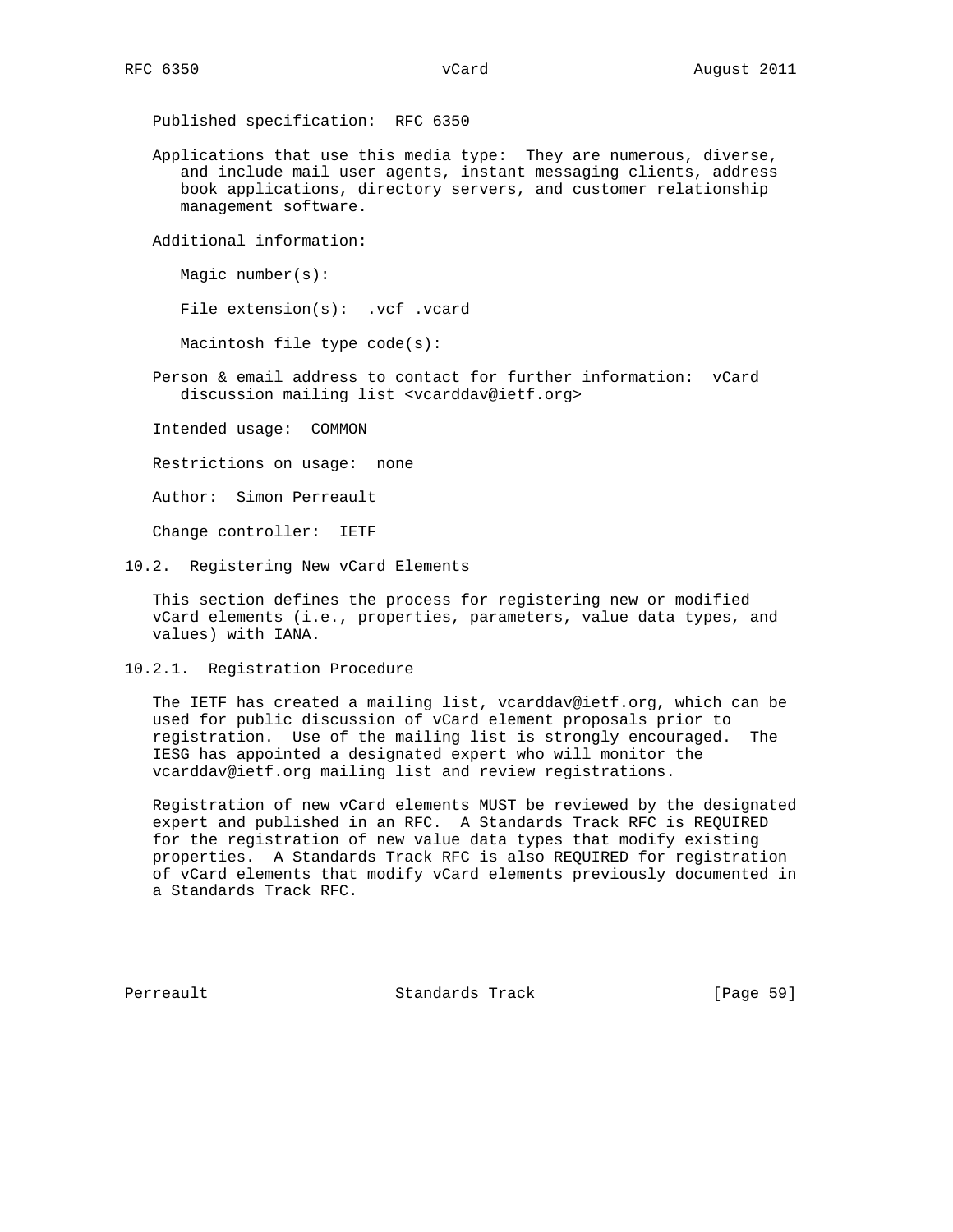The registration procedure begins when a completed registration template, defined in the sections below, is sent to vcarddav@ietf.org and iana@iana.org. Within two weeks, the designated expert is expected to tell IANA and the submitter of the registration whether the registration is approved, approved with minor changes, or rejected with cause. When a registration is rejected with cause, it can be re-submitted if the concerns listed in the cause are addressed. Decisions made by the designated expert can be appealed to the IESG Applications Area Director, then to the IESG. They follow the normal appeals procedure for IESG decisions.

 Once the registration procedure concludes successfully, IANA creates or modifies the corresponding record in the vCard registry. The completed registration template is discarded.

 An RFC specifying new vCard elements MUST include the completed registration templates, which MAY be expanded with additional information. These completed templates are intended to go in the body of the document, not in the IANA Considerations section.

 Finally, note that there is an XML representation for vCard defined in [RFC6351]. An XML representation SHOULD be defined for new vCard elements.

10.2.2. Vendor Namespace

 The vendor namespace is used for vCard elements associated with commercially available products. "Vendor" or "producer" are construed as equivalent and very broadly in this context.

 A registration may be placed in the vendor namespace by anyone who needs to interchange files associated with the particular product. However, the registration formally belongs to the vendor or organization handling the vCard elements in the namespace being registered. Changes to the specification will be made at their request, as discussed in subsequent sections.

 vCard elements belonging to the vendor namespace will be distinguished by the "VND-" prefix. This is followed by an IANA registered Private Enterprise Number (PEN), a dash, and a vCard element designation of the vendor's choosing (e.g., "VND-123456- MUDPIE").

 While public exposure and review of vCard elements to be registered in the vendor namespace are not required, using the vcarddav@ietf.org mailing list for review is strongly encouraged to improve the quality of those specifications. Registrations in the vendor namespace may be submitted directly to the IANA.

Perreault Standards Track [Page 60]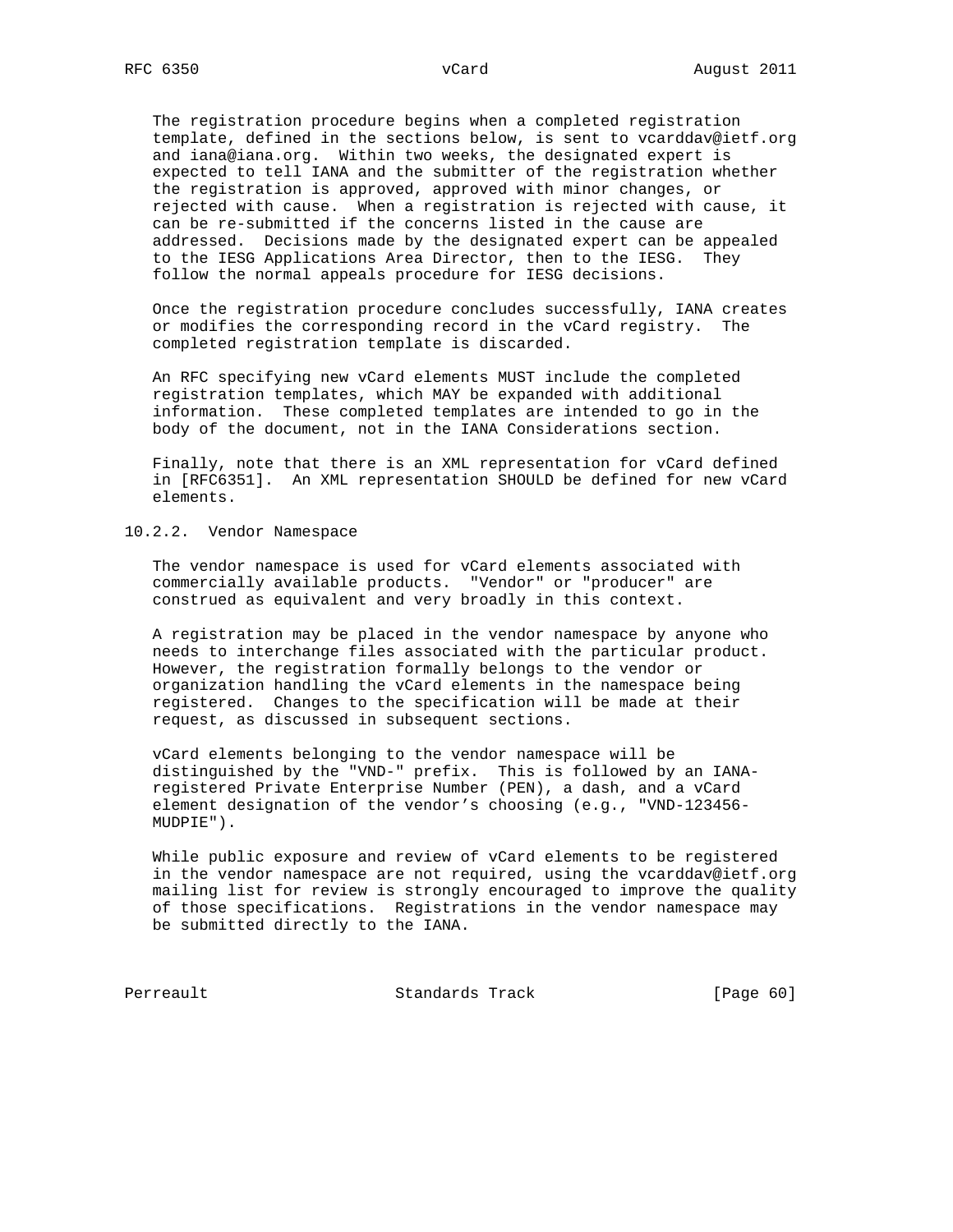10.2.3. Registration Template for Properties

A property is defined by completing the following template.

 Namespace: Empty for the global namespace, "VND-NNNN-" for a vendor specific property (where NNNN is replaced by the vendor's PEN).

Property name: The name of the property.

- Purpose: The purpose of the property. Give a short but clear description.
- Value type: Any of the valid value types for the property value needs to be specified. The default value type also needs to be specified.

Cardinality: See Section 6.

- Property parameters: Any of the valid property parameters for the property MUST be specified.
- Description: Any special notes about the property, how it is to be used, etc.
- Format definition: The ABNF for the property definition needs to be specified.
- Example(s): One or more examples of instances of the property need to be specified.
- 10.2.4. Registration Template for Parameters

A parameter is defined by completing the following template.

 Namespace: Empty for the global namespace, "VND-NNNN-" for a vendor specific property (where NNNN is replaced by the vendor's PEN).

Parameter name: The name of the parameter.

- Purpose: The purpose of the parameter. Give a short but clear description.
- Description: Any special notes about the parameter, how it is to be used, etc.
- Format definition: The ABNF for the parameter definition needs to be specified.

Perreault Standards Track [Page 61]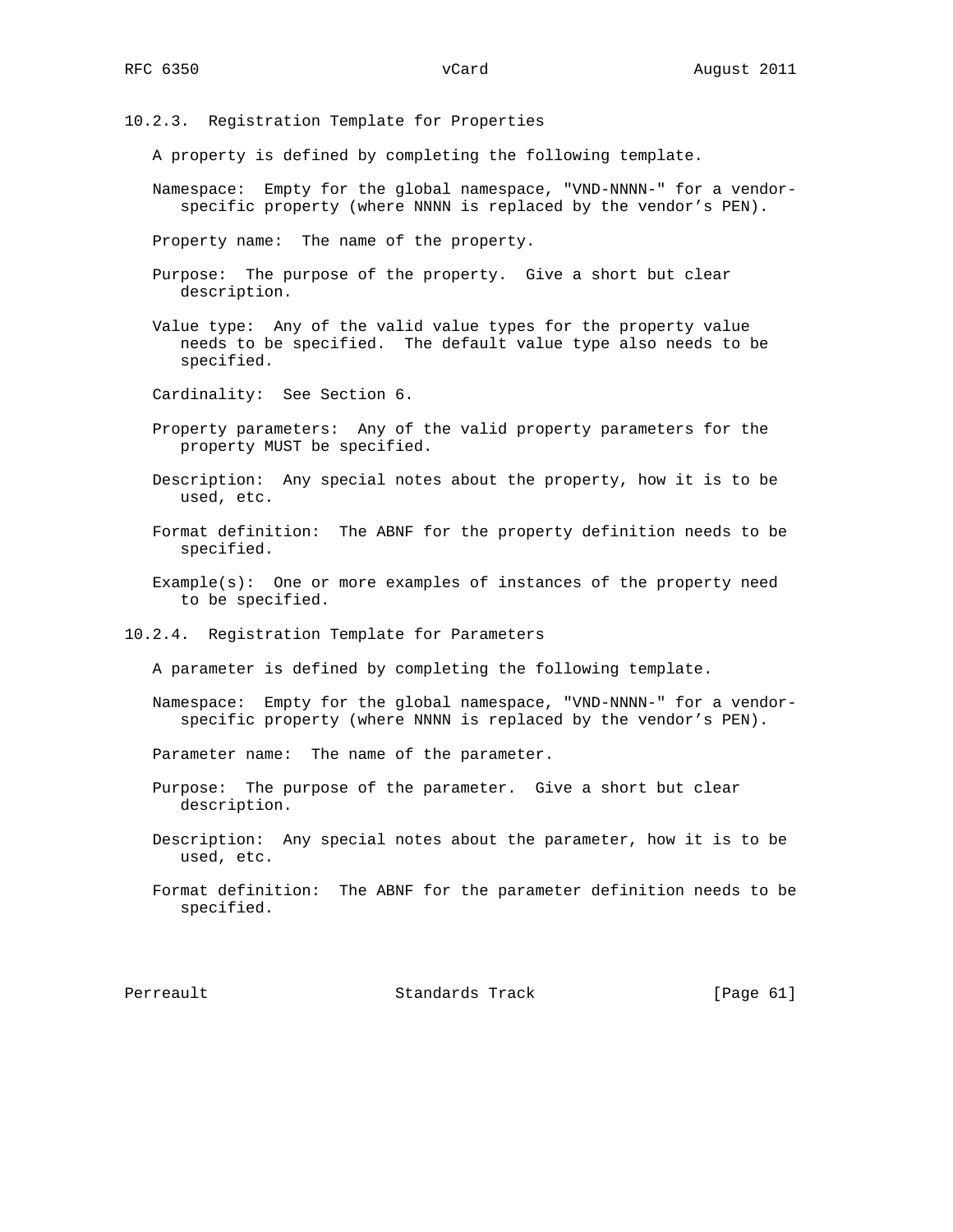Example(s): One or more examples of instances of the parameter need to be specified. 10.2.5. Registration Template for Value Data Types A value data type is defined by completing the following template. Value name: The name of the value type. Purpose: The purpose of the value type. Give a short but clear description. Description: Any special notes about the value type, how it is to be used, etc. Format definition: The ABNF for the value type definition needs to be specified. Example(s): One or more examples of instances of the value type need to be specified. 10.2.6. Registration Template for Values A value is defined by completing the following template. Value: The value literal. Purpose: The purpose of the value. Give a short but clear description. Conformance: The vCard properties and/or parameters that can take this value needs to be specified. Example(s): One or more examples of instances of the value need to be specified. The following is a fictitious example of a registration of a vCard value: Value: supervisor Purpose: It means that the related entity is the direct hierarchical superior (i.e., supervisor or manager) of the entity this vCard represents.

 Conformance: This value can be used with the "TYPE" parameter applied on the "RELATED" property.

Perreault Standards Track [Page 62]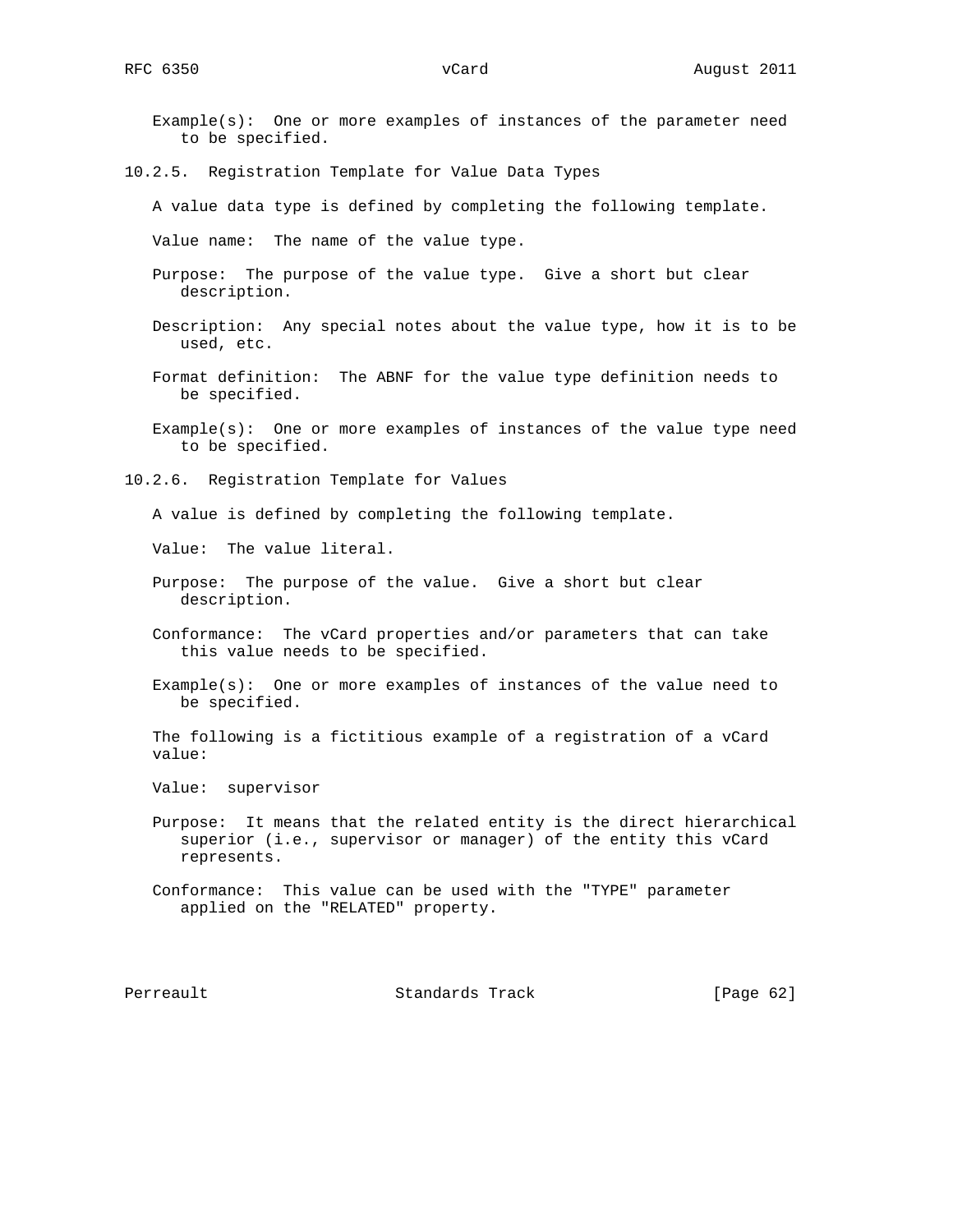Example(s):

RELATED;TYPE=supervisor:urn:uuid:f81d4fae-7dec-11d0-a765-00a0c91e6bf6

10.3. Initial vCard Elements Registries

 The IANA has created and will maintain the following registries for vCard elements with pointers to appropriate reference documents. The registries are grouped together under the heading "vCard Elements".

Perreault Standards Track [Page 63]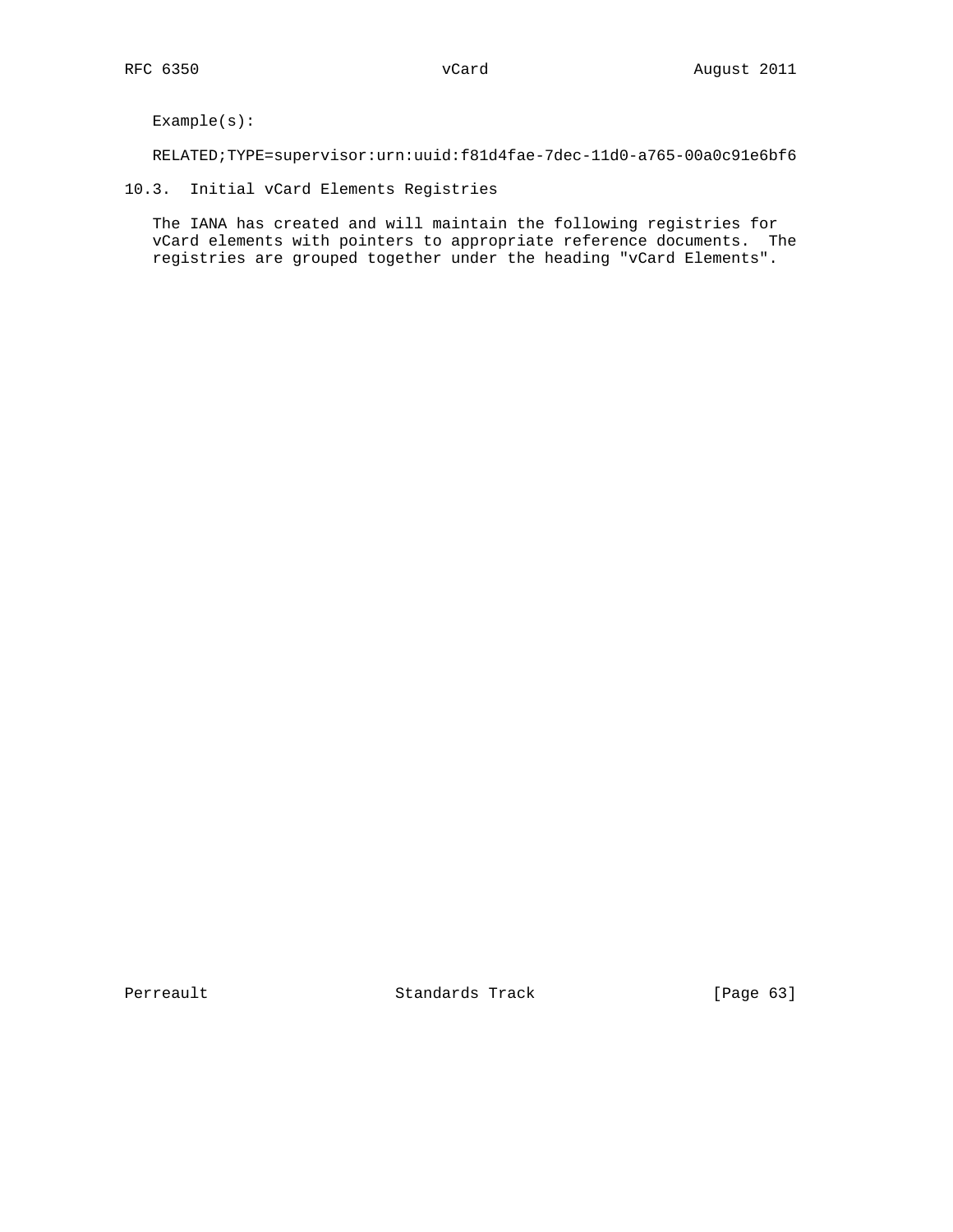# 10.3.1. Properties Registry

 The following table has been used to initialize the properties registry.

|  | Namespace   Property | Reference               |
|--|----------------------|-------------------------|
|  | SOURCE               | RFC 6350, Section 6.1.3 |
|  | KIND                 | RFC 6350, Section 6.1.4 |
|  | XML                  | RFC 6350, Section 6.1.5 |
|  | FN                   | RFC 6350, Section 6.2.1 |
|  | N                    | RFC 6350, Section 6.2.2 |
|  | NICKNAME             | RFC 6350, Section 6.2.3 |
|  | PHOTO                | RFC 6350, Section 6.2.4 |
|  | BDAY                 | RFC 6350, Section 6.2.5 |
|  | ANNIVERSARY          | RFC 6350, Section 6.2.6 |
|  | GENDER               | RFC 6350, Section 6.2.7 |
|  | ADR                  | RFC 6350, Section 6.3.1 |
|  | TEL                  | RFC 6350, Section 6.4.1 |
|  | EMAIL                | RFC 6350, Section 6.4.2 |
|  | IMPP                 | RFC 6350, Section 6.4.3 |
|  | LANG                 | RFC 6350, Section 6.4.4 |
|  | TZ                   | RFC 6350, Section 6.5.1 |
|  | GEO                  | RFC 6350, Section 6.5.2 |
|  | TITLE                | RFC 6350, Section 6.6.1 |
|  | ROLE                 | RFC 6350, Section 6.6.2 |
|  | LOGO                 | RFC 6350, Section 6.6.3 |
|  | ORG                  | RFC 6350, Section 6.6.4 |
|  | MEMBER               | RFC 6350, Section 6.6.5 |
|  | RELATED              | RFC 6350, Section 6.6.6 |
|  | CATEGORIES           | RFC 6350, Section 6.7.1 |
|  | NOTE                 | RFC 6350, Section 6.7.2 |
|  | PRODID               | RFC 6350, Section 6.7.3 |
|  | REV                  | RFC 6350, Section 6.7.4 |
|  | SOUND                | RFC 6350, Section 6.7.5 |
|  | UID                  | RFC 6350, Section 6.7.6 |
|  | CLIENTPIDMAP         | RFC 6350, Section 6.7.7 |
|  | URL                  | RFC 6350, Section 6.7.8 |
|  | VERSION              | RFC 6350, Section 6.7.9 |
|  | KEY                  | RFC 6350, Section 6.8.1 |
|  | FBURL                | RFC 6350, Section 6.9.1 |
|  | CALADRURI            | RFC 6350, Section 6.9.2 |
|  | CALURI               | RFC 6350, Section 6.9.3 |
|  |                      |                         |

Perreault Standards Track [Page 64]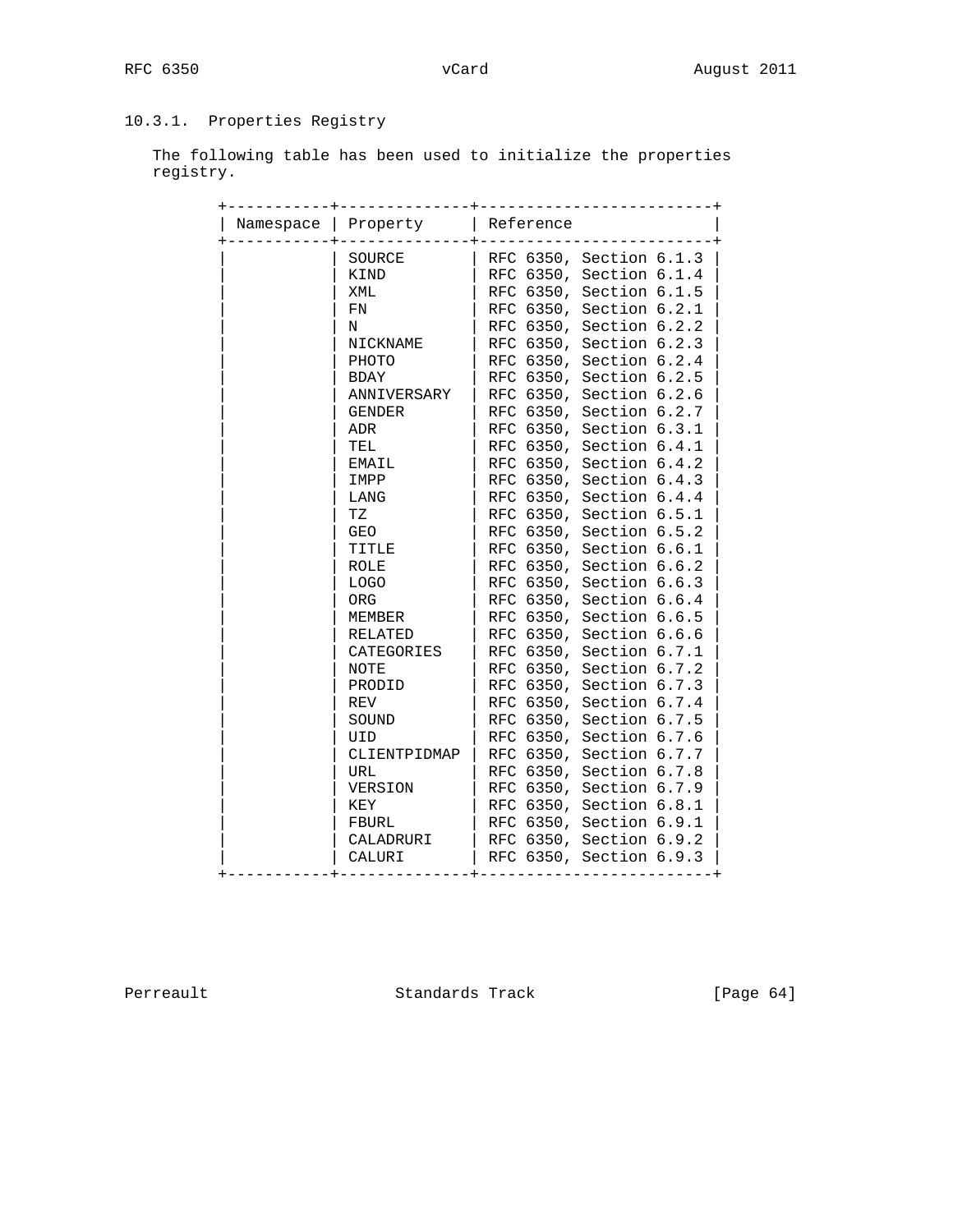# 10.3.2. Parameters Registry

 The following table has been used to initialize the parameters registry.

| Namespace   Parameter   Reference                                                                           |                                                                                                                                                                                                                                                                                   |
|-------------------------------------------------------------------------------------------------------------|-----------------------------------------------------------------------------------------------------------------------------------------------------------------------------------------------------------------------------------------------------------------------------------|
| LANGUAGE<br>VALUE<br>PREF<br>ALTID.<br>PTD<br>TYPE.<br>MEDIATYPE<br>CALSCALE<br>SORT-AS<br><b>GEO</b><br>TZ | RFC 6350, Section 5.1<br>RFC 6350, Section 5.2<br>RFC 6350, Section 5.3<br>RFC 6350, Section 5.4<br>RFC 6350, Section 5.5<br>RFC 6350, Section 5.6<br>RFC 6350, Section 5.7<br>RFC 6350, Section 5.8<br>RFC 6350, Section 5.9<br>RFC 6350, Section 5.10<br>RFC 6350, Section 5.11 |

# 10.3.3. Value Data Types Registry

 The following table has been used to initialize the parameters registry.

| Value Data Type   Reference                                                                                                                       |
|---------------------------------------------------------------------------------------------------------------------------------------------------|
| <b>BOOLEAN</b><br>DATE.<br>DATE-AND-OR-TIME<br>DATE-TIME<br>FLOAT.<br>INTEGER<br>LANGUAGE-TAG<br>TEXT<br>TIME<br>TIMESTAMP<br>TJR T<br>UTC-OFFSET |

Perreault Standards Track [Page 65]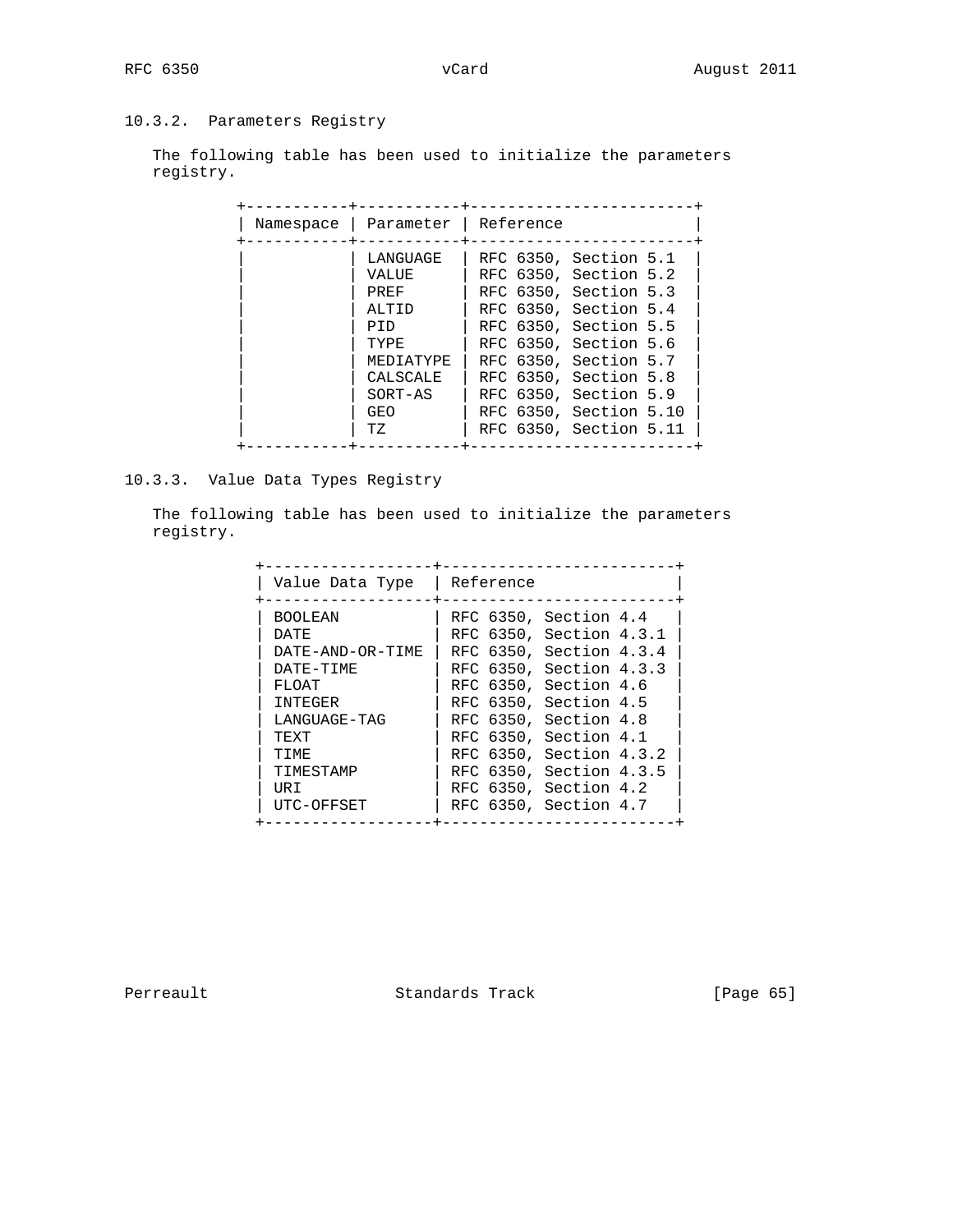# 10.3.4. Values Registries

Separate tables are used for property and parameter values.

 The following table is to be used to initialize the property values registry.

| Property                                                          |
|-------------------------------------------------------------------|
| <b>BEGIN</b><br>END<br><b>KTND</b><br>KIND<br>KIND<br><b>KTND</b> |

 The following table has been used to initialize the parameter values registry.

Perreault Standards Track [Page 66]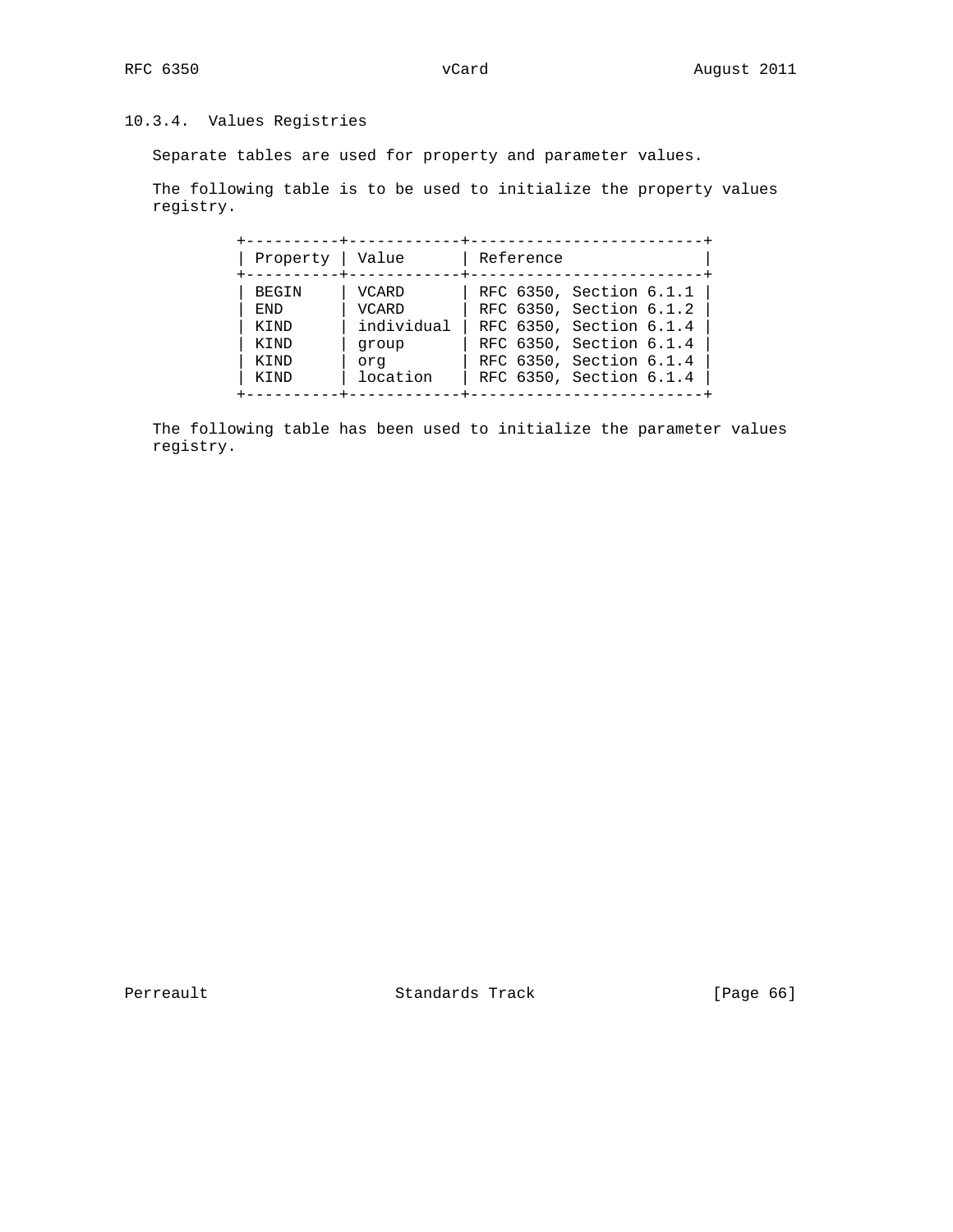| Property<br>$- - - - - - - - -$                                                                                                                                                  | Parameter | Value        | Reference                               |
|----------------------------------------------------------------------------------------------------------------------------------------------------------------------------------|-----------|--------------|-----------------------------------------|
| FN, NICKNAME, PHOTO,<br>ADR, TEL, EMAIL, IMPP,<br>LANG, TZ, GEO, TITLE,<br>ROLE, LOGO, ORG,<br>RELATED, CATEGORIES,<br>NOTE, SOUND, URL, KEY,<br>FBURL, CALADRURI, and<br>CALURI | TYPE      | work         | RFC 6350,<br>Section 5.6                |
| FN, NICKNAME, PHOTO,<br>ADR, TEL, EMAIL, IMPP,<br>LANG, TZ, GEO, TITLE,<br>ROLE, LOGO, ORG,<br>RELATED, CATEGORIES,<br>NOTE, SOUND, URL, KEY,<br>FBURL, CALADRURI, and<br>CALURI | TYPE      | home         | RFC 6350,<br>Section 5.6                |
| TEL                                                                                                                                                                              | TYPE      | text         | RFC 6350,<br>Section 6.4.1              |
| TEL                                                                                                                                                                              | TYPE      | voice        | RFC 6350,<br>Section 6.4.1              |
| TEL                                                                                                                                                                              | TYPE      | fax          | RFC 6350,<br>Section 6.4.1              |
| TEL                                                                                                                                                                              | TYPE      | cell         | RFC 6350,<br>Section 6.4.1              |
| TEL                                                                                                                                                                              | TYPE      | video        | RFC 6350,<br>Section 6.4.1              |
| TEL                                                                                                                                                                              | TYPE      | pager        | RFC 6350,<br>Section 6.4.1              |
| TEL                                                                                                                                                                              | TYPE      | textphone    | RFC 6350,<br>Section 6.4.1              |
| BDAY, ANNIVERSARY                                                                                                                                                                | CALSCALE  | gregorian    | RFC 6350,<br>Section 5.8                |
| RELATED                                                                                                                                                                          | TYPE      | contact      | RFC 6350,<br>Section 6.6.6<br>and [xfn] |
| RELATED                                                                                                                                                                          | TYPE      | acquaintance | RFC 6350,<br>Section 6.6.6              |
| RELATED                                                                                                                                                                          | TYPE      | friend       | and [xfn]<br>RFC 6350,<br>Section 6.6.6 |
| RELATED                                                                                                                                                                          | TYPE      | met          | and [xfn]<br>RFC 6350,<br>Section 6.6.6 |

Perreault Standards Track [Page 67]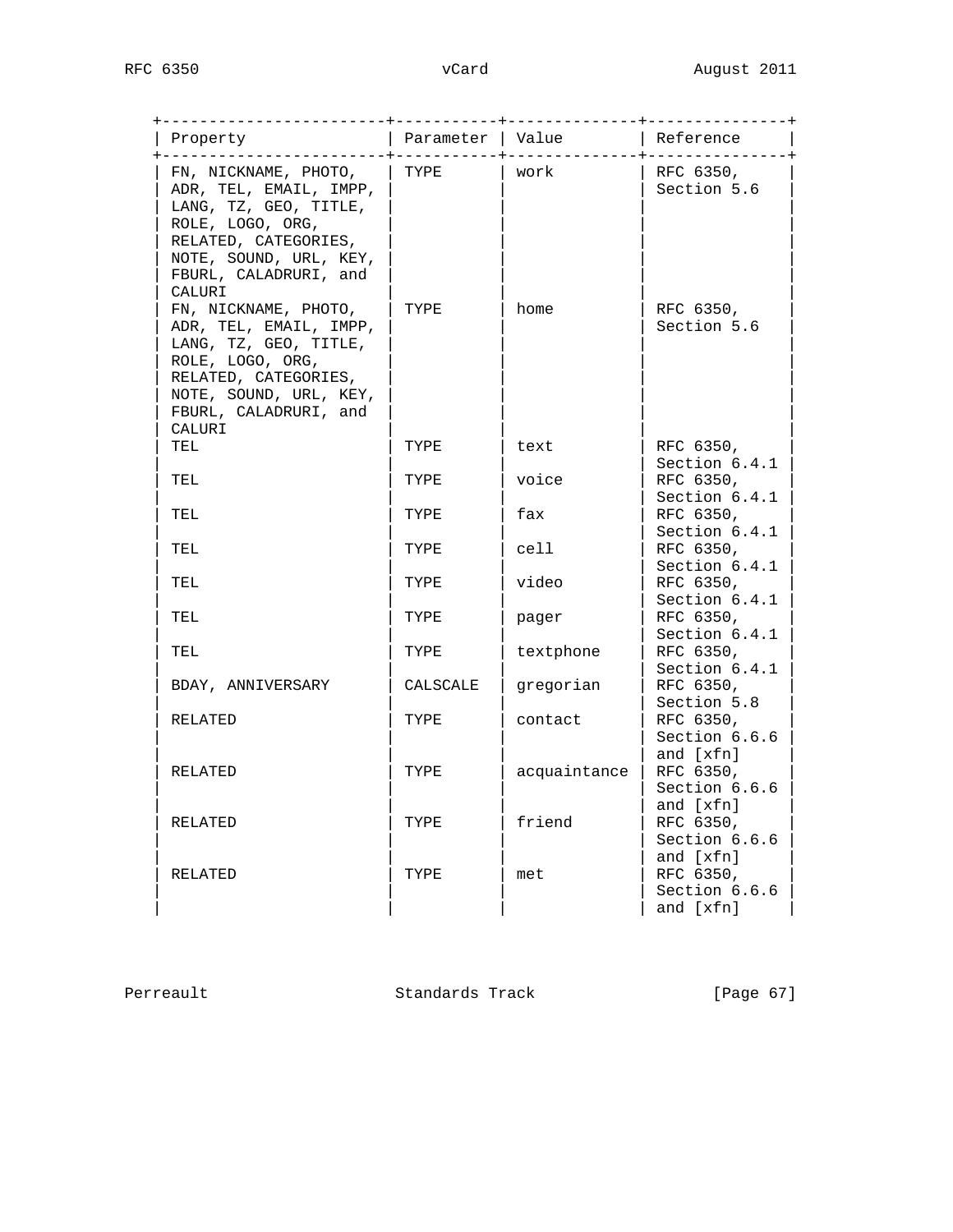| RELATED | TYPE | co-worker   | RFC 6350,<br>Section 6.6.6                           |
|---------|------|-------------|------------------------------------------------------|
| RELATED | TYPE | colleague   | and [xfn]<br>RFC 6350,<br>Section 6.6.6              |
| RELATED | TYPE | co-resident | and [xfn]<br>RFC 6350,<br>Section 6.6.6              |
| RELATED | TYPE | neighbor    | and [xfn]<br>RFC 6350,<br>Section 6.6.6              |
| RELATED | TYPE | child       | and [xfn]<br>RFC 6350,<br>Section 6.6.6              |
| RELATED | TYPE | parent      | and [xfn]<br>RFC 6350,<br>Section 6.6.6              |
| RELATED | TYPE | sibling     | and [xfn]<br>RFC 6350,<br>Section 6.6.6              |
| RELATED | TYPE | spouse      | and [xfn]<br>RFC 6350,<br>Section 6.6.6              |
| RELATED | TYPE | kin         | and [xfn]<br>RFC 6350,<br>Section 6.6.6<br>and [xfn] |
| RELATED | TYPE | muse        | RFC 6350,<br>Section 6.6.6<br>and [xfn]              |
| RELATED | TYPE | crush       | RFC 6350,<br>Section 6.6.6<br>and [xfn]              |
| RELATED | TYPE | date        | RFC 6350,<br>Section 6.6.6<br>and [xfn]              |
| RELATED | TYPE | sweetheart  | RFC 6350,<br>Section 6.6.6<br>and [xfn]              |
| RELATED | TYPE | me          | RFC 6350,<br>Section 6.6.6<br>and [xfn]              |
| RELATED | TYPE | agent       | RFC 6350,<br>Section 6.6.6                           |
| RELATED | TYPE | emergency   | RFC 6350,<br>Section 6.6.6                           |

Perreault Standards Track [Page 68]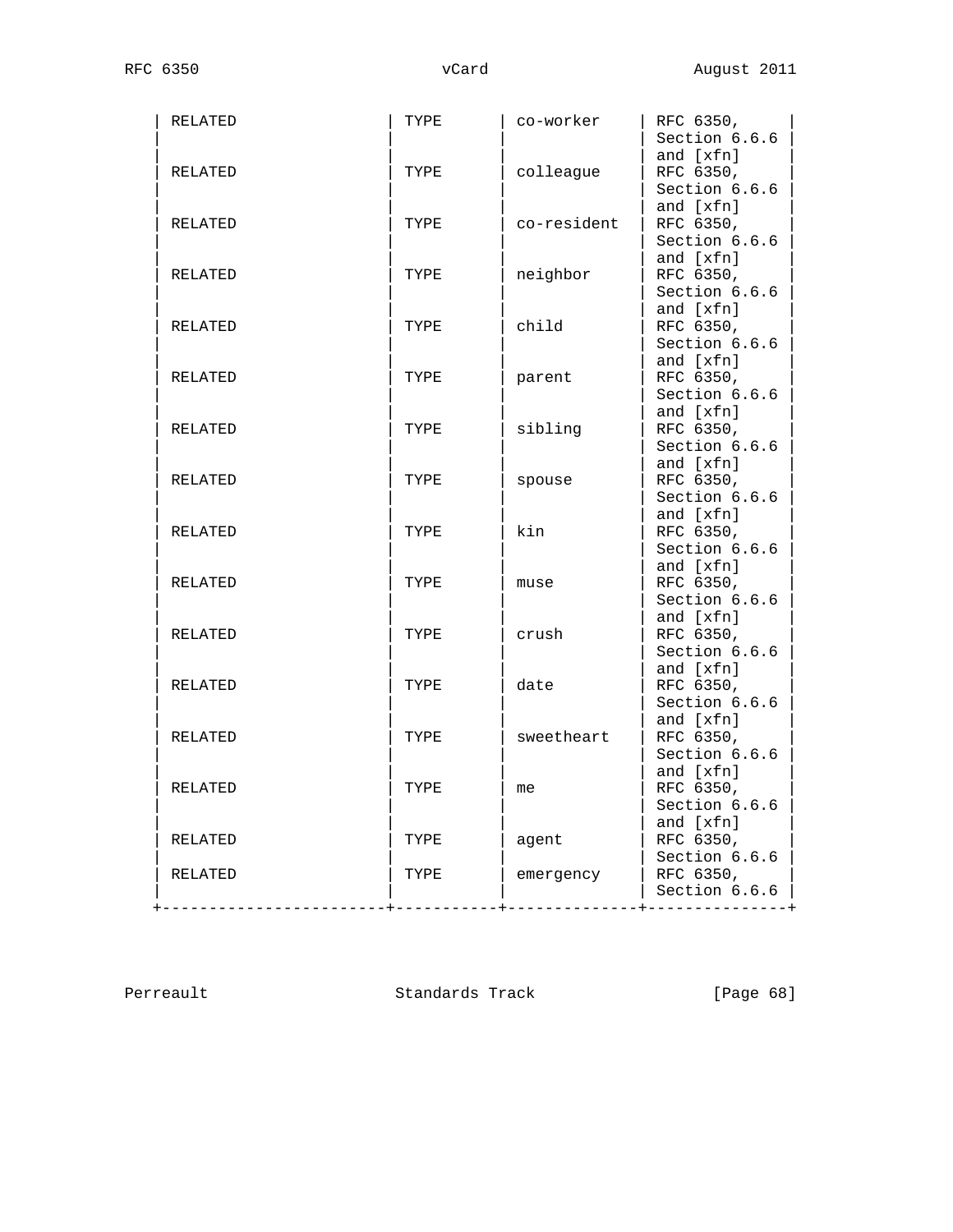# 11. Acknowledgments

 The authors would like to thank Tim Howes, Mark Smith, and Frank Dawson, the original authors of [RFC2425] and [RFC2426], Pete Resnick, who got this effort started and provided help along the way, as well as the following individuals who have participated in the drafting, review, and discussion of this memo:

 Aki Niemi, Andy Mabbett, Alexander Mayrhofer, Alexey Melnikov, Anil Srivastava, Barry Leiba, Ben Fortuna, Bernard Desruisseaux, Bernie Hoeneisen, Bjoern Hoehrmann, Caleb Richardson, Chris Bryant, Chris Newman, Cyrus Daboo, Daisuke Miyakawa, Dan Brickley, Dan Mosedale, Dany Cauchie, Darryl Champagne, Dave Thewlis, Filip Navara, Florian Zeitz, Helge Hess, Jari Urpalainen, Javier Godoy, Jean-Luc Schellens, Joe Hildebrand, Jose Luis Gayosso, Joseph Smarr, Julian Reschke, Kepeng Li, Kevin Marks, Kevin Wu Won, Kurt Zeilenga, Lisa Dusseault, Marc Blanchet, Mark Paterson, Markus Lorenz, Michael Haardt, Mike Douglass, Nick Levinson, Peter K. Sheerin, Peter Mogensen, Peter Saint-Andre, Renato Iannella, Rohit Khare, Sly Gryphon, Stephane Bortzmeyer, Tantek Celik, and Zoltan Ordogh.

### 12. References

12.1. Normative References

```
 [CCITT.X520.1988]
```
 International Telephone and Telegraph Consultative Committee, "Information Technology - Open Systems Interconnection - The Directory: Selected Attribute Types", CCITT Recommendation X.520, November 1988.

[IEEE.754.2008]

 Institute of Electrical and Electronics Engineers, "Standard for Binary Floating-Point Arithmetic", IEEE Standard 754, August 2008.

[ISO.8601.2000]

 International Organization for Standardization, "Data elements and interchange formats - Information interchange - Representation of dates and times", ISO Standard 8601, December 2000.

[ISO.8601.2004]

 International Organization for Standardization, "Data elements and interchange formats - Information interchange - Representation of dates and times", ISO Standard 8601, December 2004.

Perreault Standards Track [Page 69]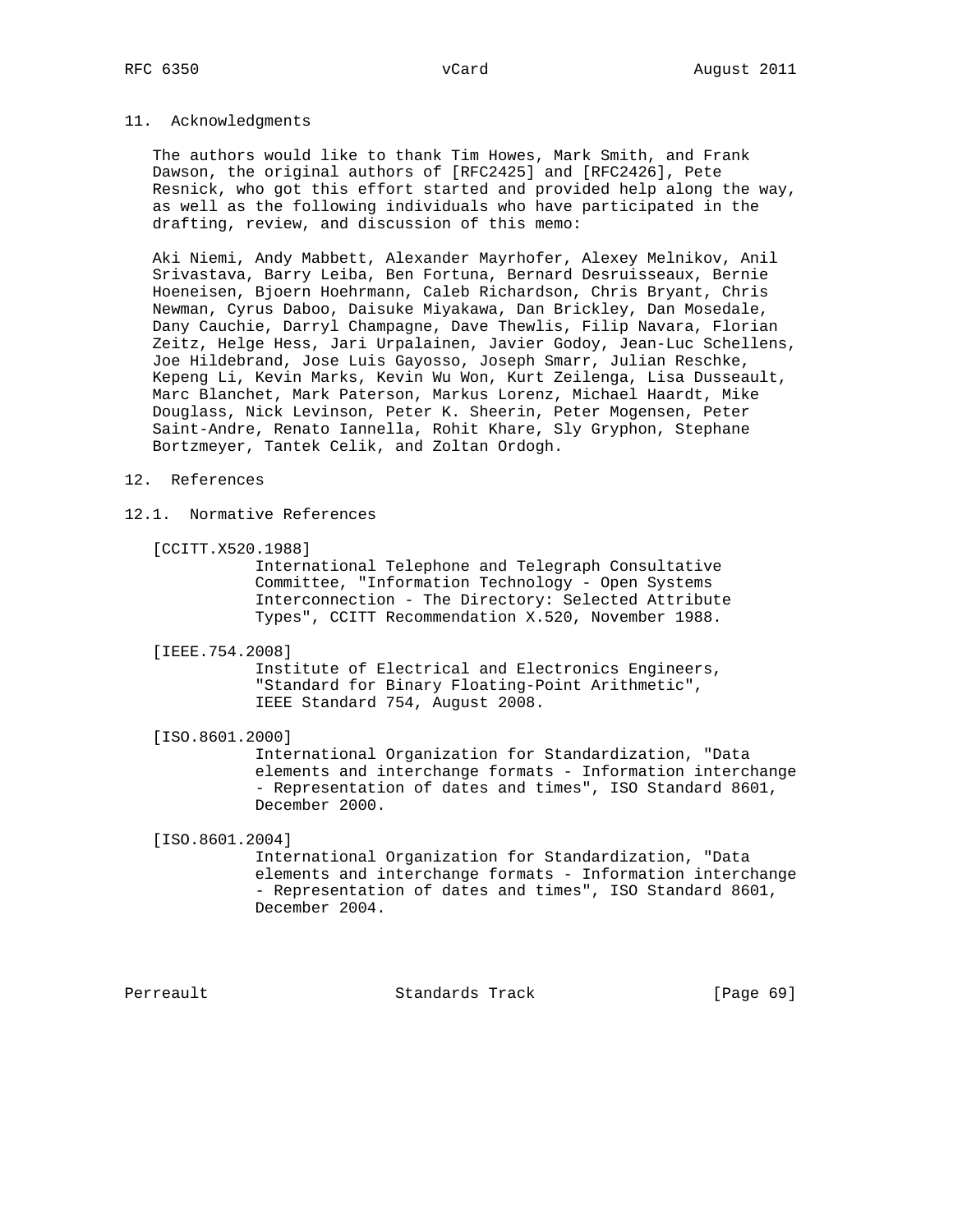- [RFC2045] Freed, N. and N. Borenstein, "Multipurpose Internet Mail Extensions (MIME) Part One: Format of Internet Message Bodies", RFC 2045, November 1996.
- [RFC2046] Freed, N. and N. Borenstein, "Multipurpose Internet Mail Extensions (MIME) Part Two: Media Types", RFC 2046, November 1996.
- [RFC2119] Bradner, S., "Key words for use in RFCs to Indicate Requirement Levels", BCP 14, RFC 2119, March 1997.
- [RFC2739] Small, T., Hennessy, D., and F. Dawson, "Calendar Attributes for vCard and LDAP", RFC 2739, January 2000.
- [RFC3629] Yergeau, F., "UTF-8, a transformation format of ISO 10646", STD 63, RFC 3629, November 2003.
- [RFC3966] Schulzrinne, H., "The tel URI for Telephone Numbers", RFC 3966, December 2004.
- [RFC3986] Berners-Lee, T., Fielding, R., and L. Masinter, "Uniform Resource Identifier (URI): Generic Syntax", STD 66, RFC 3986, January 2005.
- [RFC4122] Leach, P., Mealling, M., and R. Salz, "A Universally Unique IDentifier (UUID) URN Namespace", RFC 4122, July 2005.
- [RFC4288] Freed, N. and J. Klensin, "Media Type Specifications and Registration Procedures", BCP 13, RFC 4288, December 2005.
- [RFC5234] Crocker, D. and P. Overell, "Augmented BNF for Syntax Specifications: ABNF", STD 68, RFC 5234, January 2008.
- [RFC5322] Resnick, P., Ed., "Internet Message Format", RFC 5322, October 2008.
- [RFC5545] Desruisseaux, B., "Internet Calendaring and Scheduling Core Object Specification (iCalendar)", RFC 5545, September 2009.
- [RFC5546] Daboo, C., "iCalendar Transport-Independent Interoperability Protocol (iTIP)", RFC 5546, December 2009.
- [RFC5646] Phillips, A. and M. Davis, "Tags for Identifying Languages", BCP 47, RFC 5646, September 2009.

Perreault Standards Track [Page 70]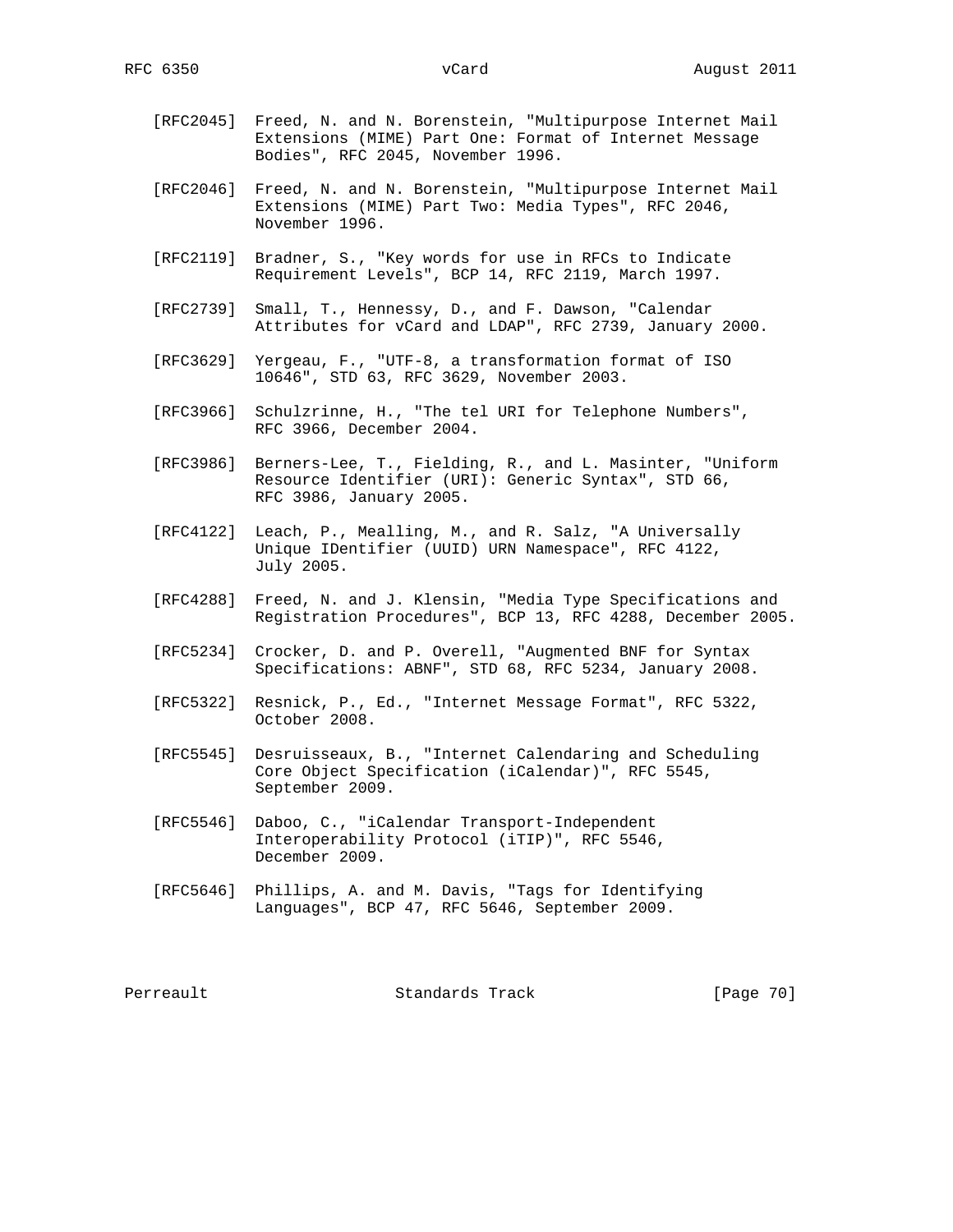- [RFC5870] Mayrhofer, A. and C. Spanring, "A Uniform Resource Identifier for Geographic Locations ('geo' URI)", RFC 5870, June 2010.
- [RFC6351] Perreault, S., "xCard: vCard XML Representation", RFC 6351, August 2011.

[W3C.REC-xml-20081126]

- Maler, E., Yergeau, F., Sperberg-McQueen, C., Paoli, J., and T. Bray, "Extensible Markup Language (XML) 1.0 (Fifth Edition)", World Wide Web Consortium Recommendation REC xml-20081126, November 2008, <http://www.w3.org/TR/2008/REC-xml-20081126>.
- [xfn] Celik, T., Mullenweg, M., and E. Meyer, "XFN 1.1 profile", <http://gmpg.org/xfn/11>.
- 12.2. Informative References
	- [IANA-TZ] Lear, E. and P. Eggert, "IANA Procedures for Maintaining the Timezone Database", Work in Progress, May 2011.
	- [ISO9070] International Organization for Standardization, "Information Processing - SGML support facilities - Registration Procedures for Public Text Owner Identifiers", ISO 9070, April 1991.
	- [RFC1738] Berners-Lee, T., Masinter, L., and M. McCahill, "Uniform Resource Locators (URL)", RFC 1738, December 1994.
	- [RFC2397] Masinter, L., "The "data" URL scheme", RFC 2397, August 1998.
	- [RFC2425] Howes, T., Smith, M., and F. Dawson, "A MIME Content-Type for Directory Information", RFC 2425, September 1998.
	- [RFC2426] Dawson, F. and T. Howes, "vCard MIME Directory Profile", RFC 2426, September 1998.
	- [RFC2616] Fielding, R., Gettys, J., Mogul, J., Frystyk, H., Masinter, L., Leach, P., and T. Berners-Lee, "Hypertext Transfer Protocol -- HTTP/1.1", RFC 2616, June 1999.
	- [RFC3282] Alvestrand, H., "Content Language Headers", RFC 3282, May 2002.

Perreault Standards Track [Page 71]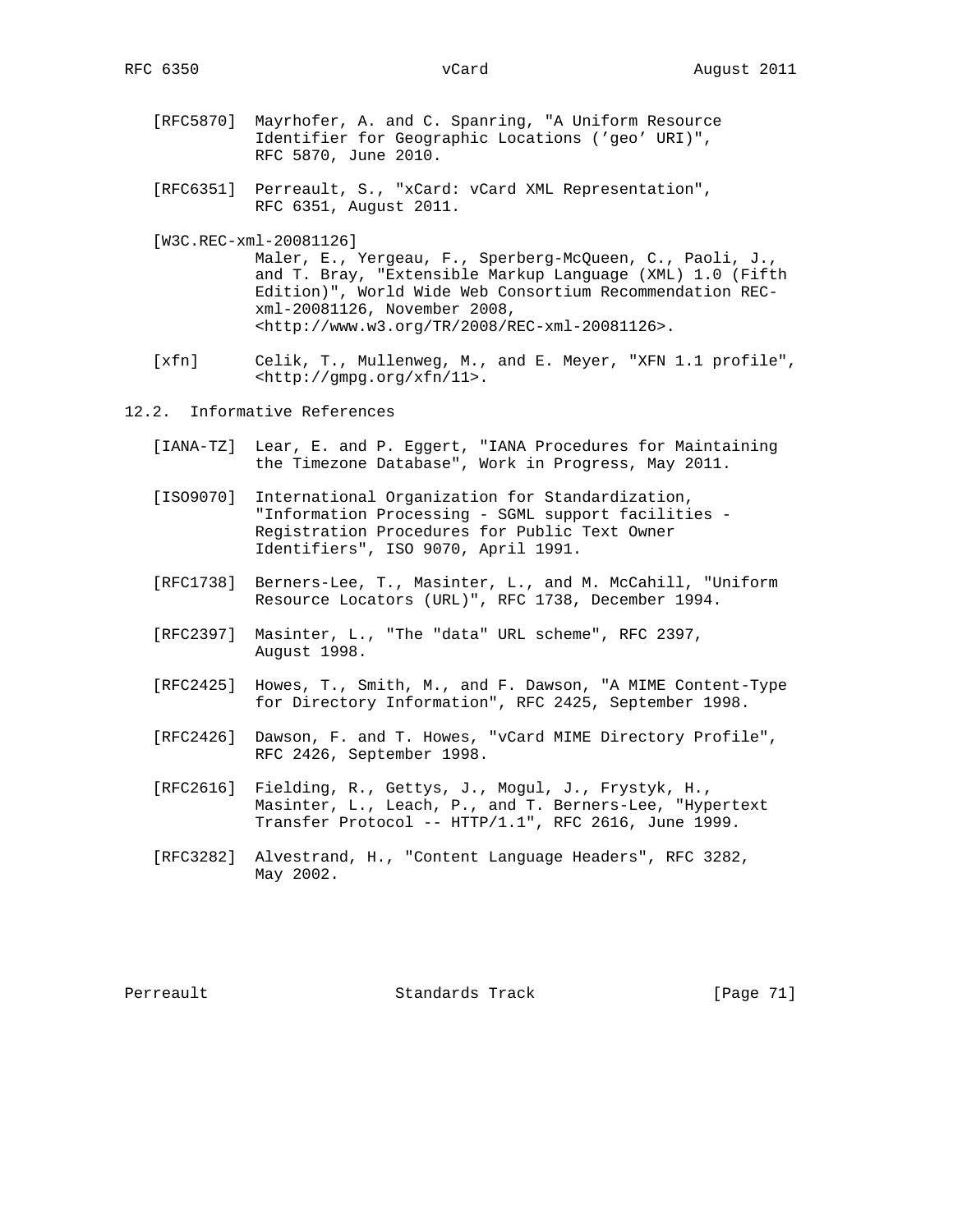- [RFC3406] Daigle, L., van Gulik, D., Iannella, R., and P. Faltstrom, "Uniform Resource Names (URN) Namespace Definition Mechanisms", BCP 66, RFC 3406, October 2002.
- [RFC3536] Hoffman, P., "Terminology Used in Internationalization in the IETF", RFC 3536, May 2003.
- [RFC4770] Jennings, C. and J. Reschke, Ed., "vCard Extensions for Instant Messaging (IM)", RFC 4770, January 2007.
- [RFC4880] Callas, J., Donnerhacke, L., Finney, H., Shaw, D., and R. Thayer, "OpenPGP Message Format", RFC 4880, November 2007.
- [RFC5335bis] Yang, A. and S. Steele, "Internationalized Email Headers", Work in Progress, July 2011.
- [RFC5751] Ramsdell, B. and S. Turner, "Secure/Multipurpose Internet Mail Extensions (S/MIME) Version 3.2 Message Specification", RFC 5751, January 2010.
- [RFC6068] Duerst, M., Masinter, L., and J. Zawinski, "The 'mailto' URI Scheme", RFC 6068, October 2010.
- [TZ-DB] Olson, A., "Time zone code and data", <ftp://elsie.nci.nih.gov/pub/>.
- [vCard21] Internet Mail Consortium, "vCard The Electronic Business Card Version 2.1", September 1996.

Perreault Standards Track [Page 72]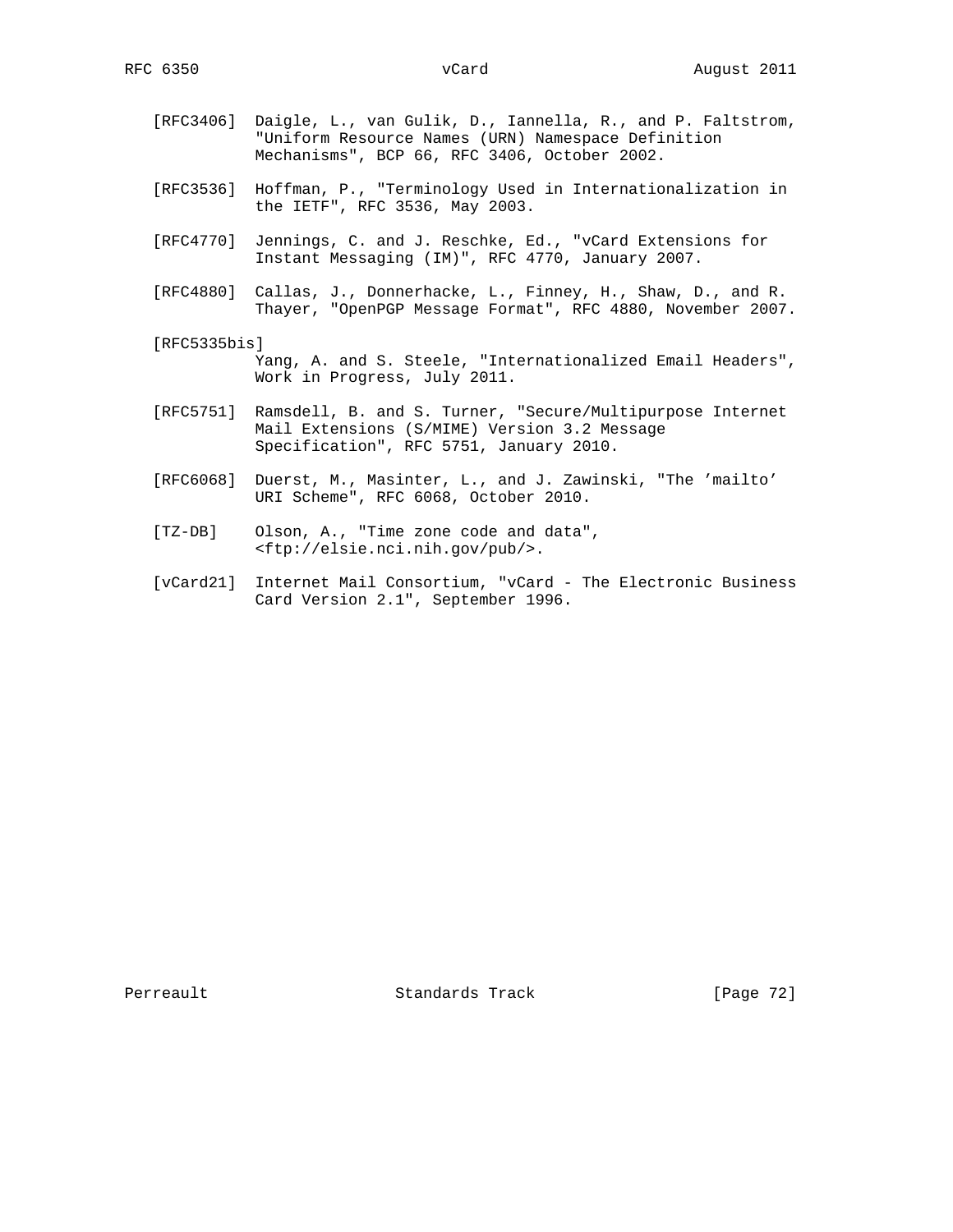Appendix A. Differences from RFCs 2425 and 2426

 This appendix contains a high-level overview of the major changes that have been made in the vCard specification from RFCs 2425 and 2426. It is incomplete, as it only lists the most important changes.

- A.1. New Structure
	- o [RFC2425] and [RFC2426] have been merged.
	- o vCard is now not only a MIME type but a stand-alone format.
	- o A proper MIME type registration form has been included.
	- o UTF-8 is now the only possible character set.
	- o New vCard elements can be registered from IANA.
- A.2. Removed Features
	- o The CONTEXT and CHARSET parameters are no more.
	- o The NAME, MAILER, LABEL, and CLASS properties are no more.
	- o The "intl", "dom", "postal", and "parcel" TYPE parameter values for the ADR property have been removed.
	- o In-line vCards (such as the value of the AGENT property) are no longer supported.
- A.3. New Properties and Parameters
	- o The KIND, GENDER, LANG, ANNIVERSARY, XML, and CLIENTPIDMAP properties have been added.
	- o [RFC2739], which defines the FBURL, CALADRURI, CAPURI, and CALURI properties, has been merged in.
	- o [RFC4770], which defines the IMPP property, has been merged in.
	- o The "work" and "home" TYPE parameter values are now applicable to many more properties.
	- o The "pref" value of the TYPE parameter is now a parameter of its own, with a positive integer value indicating the level of preference.
	- o The ALTID and PID parameters have been added.

Perreault Standards Track [Page 73]